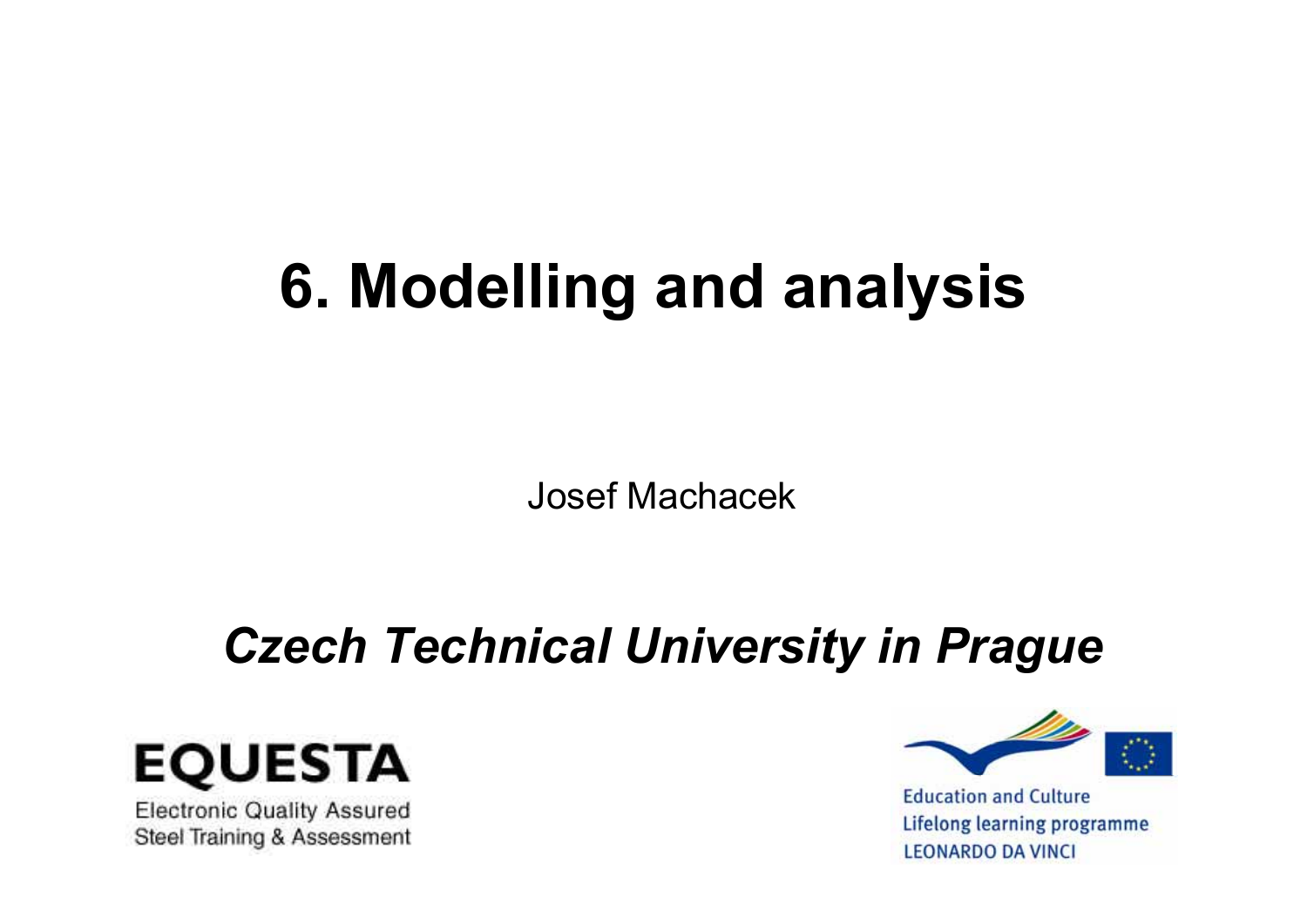Basic requirements

Methods of analysis

Influence of deformedgeometry

Influence of material behaviour

Assessment 1

Simple global modelling

FE modelling

Assessment 2

Examples

**Conclusions** 

Notes



**Electronic Quality Assured** Steel Training & Assessment Lecture 6, V001, April 09  $\overline{\hspace{2cm}}$  2

**Objectives**

- $\bullet$  This lecture describes principles of modelling and analysis of structures.
- $\bullet$  Global analyses distinguishing effects of deformed geometry and material non-linearities  $\log$  are presented.
	- $\bullet$  Survey of both simple and FEM analyses and modelling are shown.
	- • $\vert\bullet\vert$  • Finally some basic examples are presented.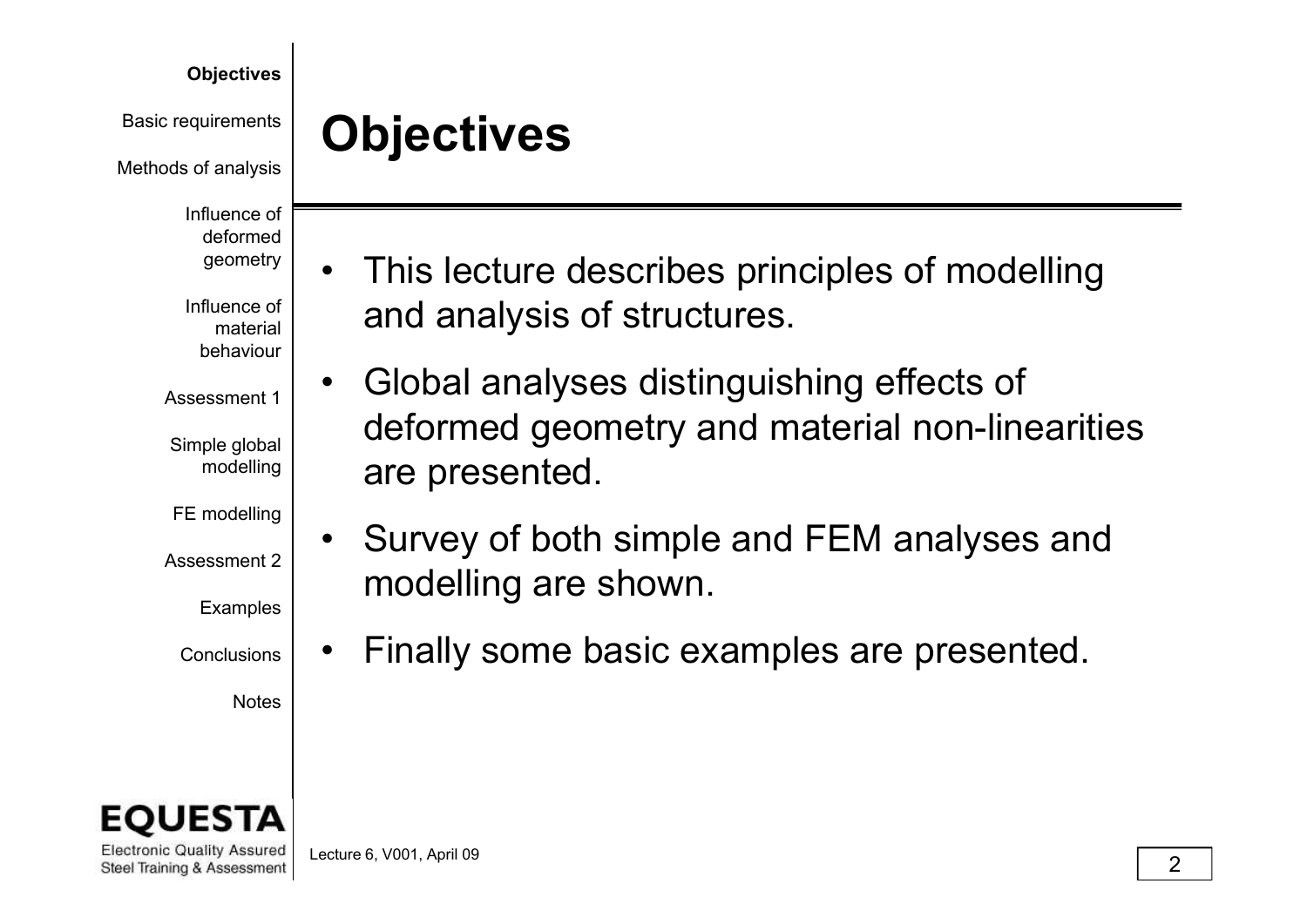Methods of analysis

Influence of deformed geometry

Influence of material behaviour

Assessment 1

Simple global modelling

FE modelling

Assessment 2

Examples

Conclusions

# **Basic requirements | Outline of the lecture**

- 1. Basic requirements
- 2. Methods of analysis
- 3. Influence of deformed geometry
- 4. Influence of material behaviou r
- 5. Simple global modelling of frames, trusses and beams
- 6. FE modelling
- 7. Examples
- $^{\textsf{Notes}}$   $\mid$  8. Conclusions

**Electronic Quality Assured**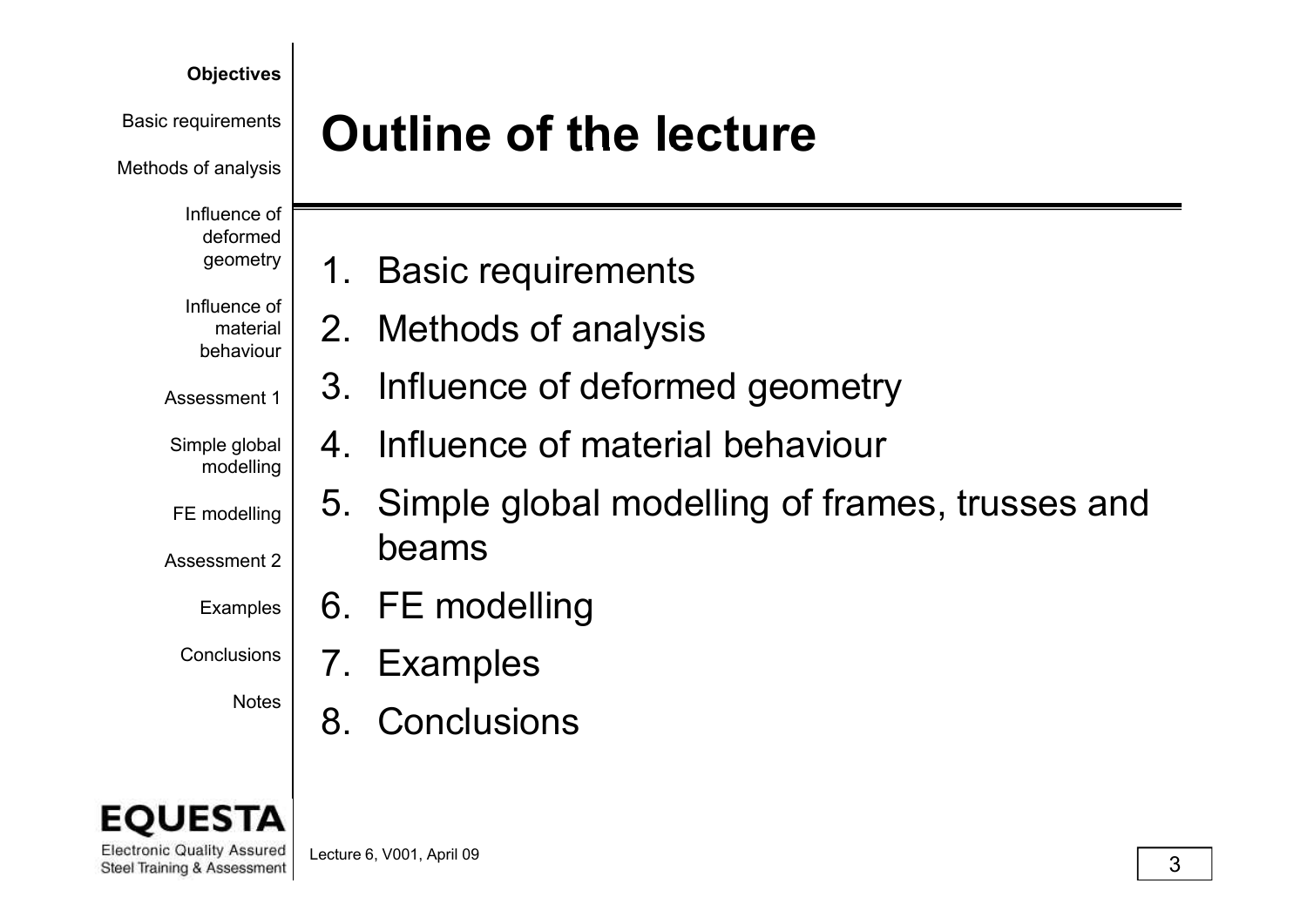Methods of analysis

Influence of deformed geometry

Influence of material behaviour

Assessment 1

Simple global modelling

FE modelling

Assessment 2 $\overline{\phantom{a}}$ 

Examples

**Conclusions** 

Notes

# **1. Basic requirements Basic requirements**

- $\bullet$  Calculation model should reflect real global and local behaviour of the designed structure  $\lceil \cdot \rceil$  (members, cross sections, joints and placement).
- • Analysis should correspond to limit states  $\left.\begin{matrix} \epsilon \ s \end{matrix} \right|$  under consideration: ULS (ultimate limit states)<br>s or SLS (serviceability limit states), i.e. with  $|\hspace{0.1cm}$  appropriate loading, criteria and reliability.



**Electronic Quality Assured** Steel Training & Assessment

Lecture 6, V001, April 09 <sup>4</sup>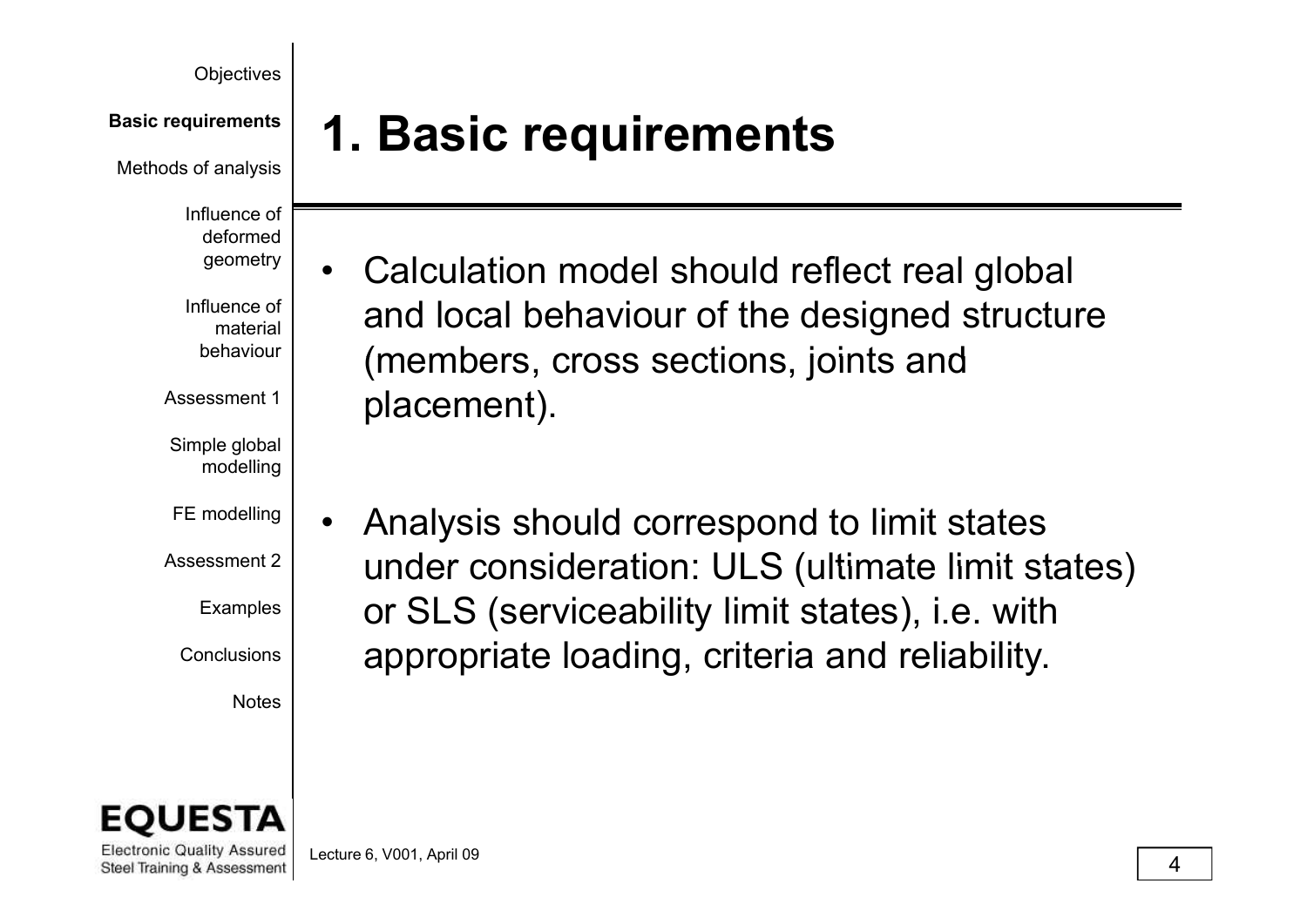Methods of analysis

Influence of deformed geometry

Influence of material behaviour

Assessment 1

Simple global modelling

FE modelling

Assessment 2

Examples

**Conclusions** 



**Electronic Quality Assured** Steel Training & Assessment

# **1. Basic requirements Basic requirements**

- • **Joints** are generally modelled (in accordance with EN 1993-1-8) as:
	- imple (transmitting no bending moments) simple (transmitting no bending moments),
- continuous (with rigidity and resistance providing full  $\mathsf{b}$ al  $\bigcup_{\mathsf{in} \mathsf{a}} \mathsf{continuity}$  of elements),
	- semi-continues (in which the joint behaviour needs to be considered in the global analysis).
- • **Ground-structure interaction** should be  $^{\mathrm{s}}\vert$  considered in case of significant ground  $N^{Notes}$  support deformation (see EN 1997).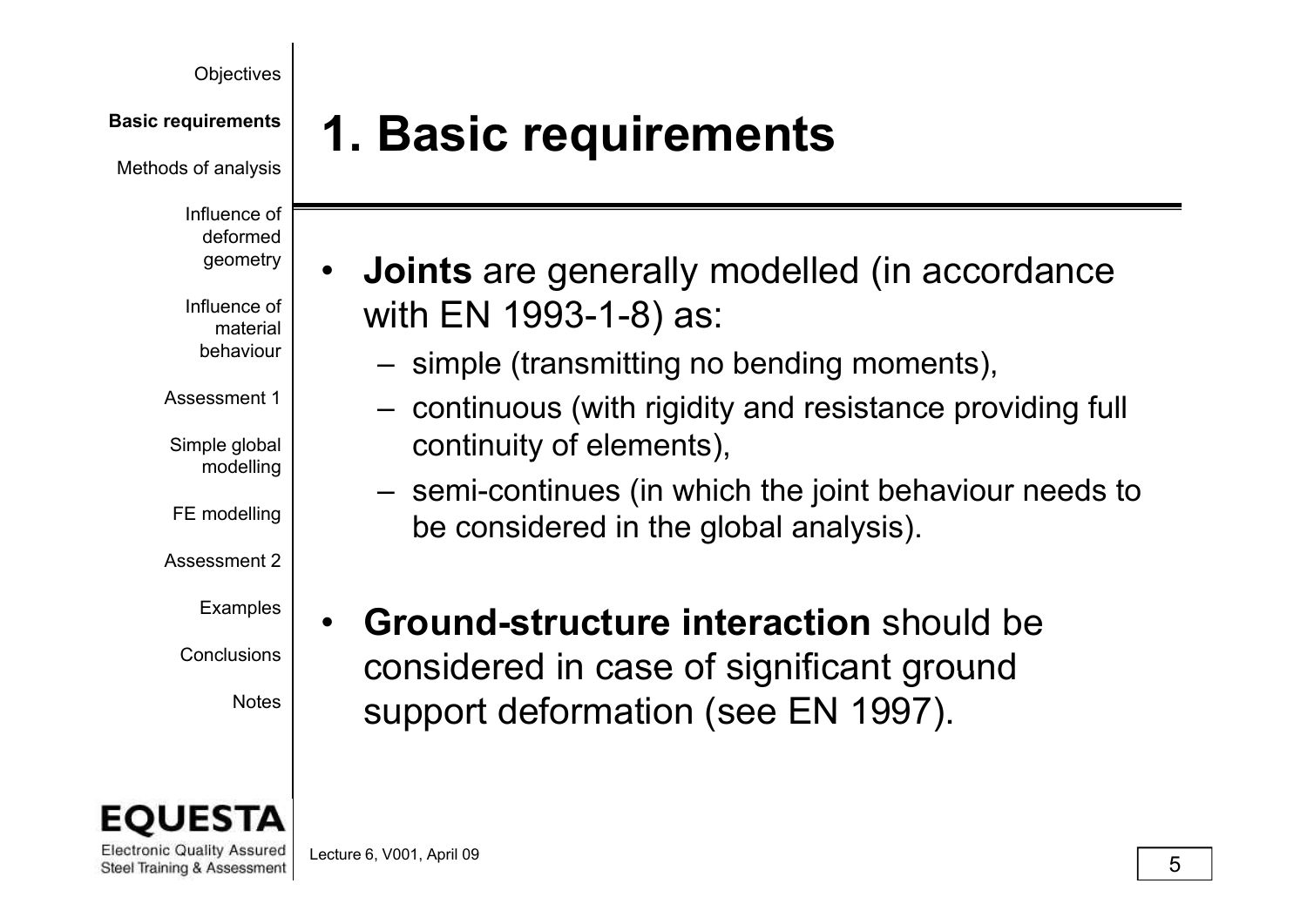

Lecture 6, V001, April 09  $\overline{6}$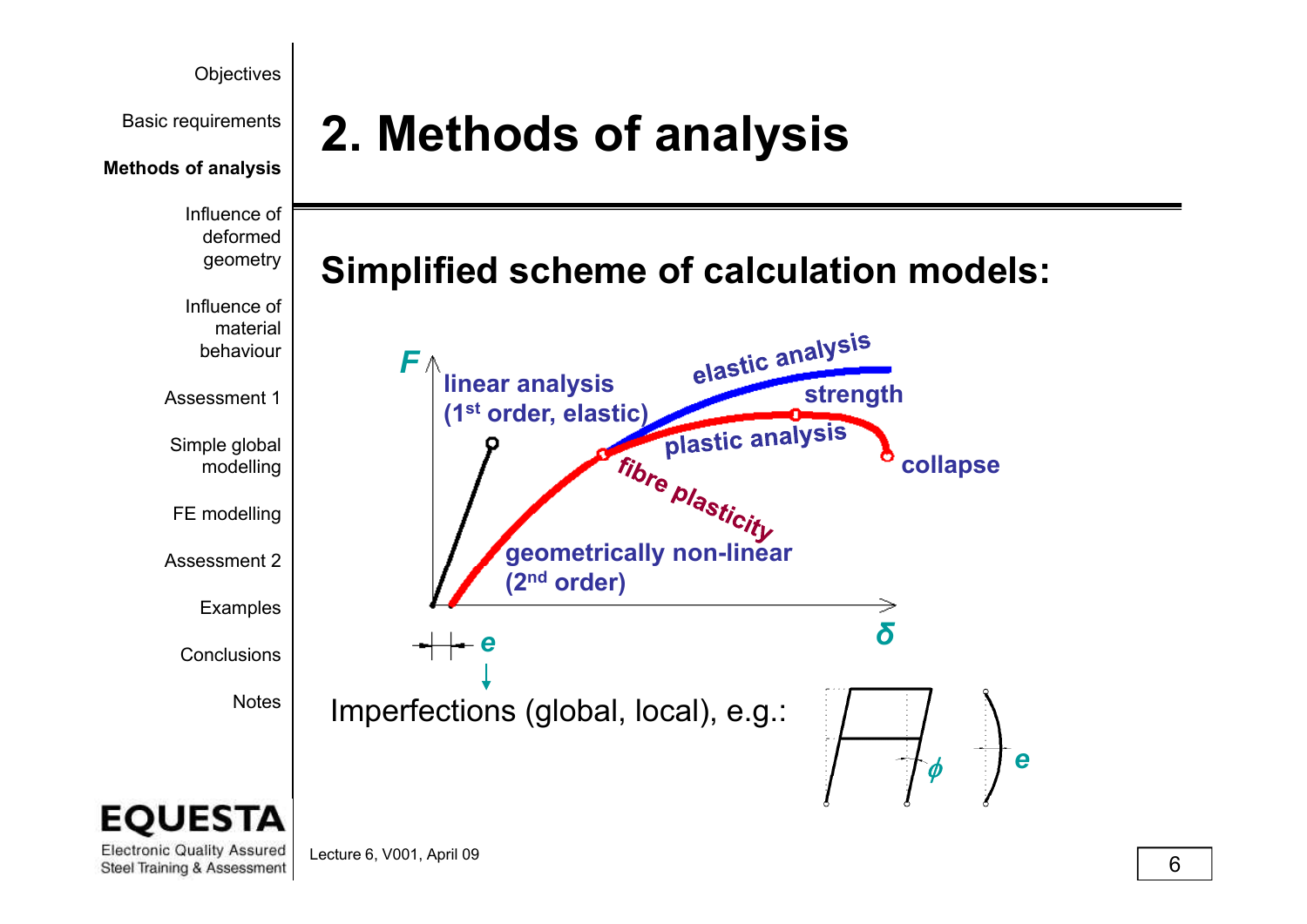#### **Methods of analysis**

Influence of deformed geometry

Influence of material behaviour

Assessment 1

Simple global modelling

FE modelling

Assessment 2

Examples

**Conclusions** 

**Notes** 

# **2.** Methods of analysis

General types of analysis:

### *Elastic*

- $IA$ r | LA: Linear elastic analysis;
	- LBA: Linear bifurcation analysis;
	- GNA: Geometrically non-linear analysis.

### *Non-Elastic*

- MNA: Materially non-linear analysis;
- MNA: Materially non-linear analysis;<br>GMNA: Geometrically and materially non-linear analysis;
- GNIA: Geometrically non-linear analysis elastic with imperfections included;
- GMNIA: Geometrically and materially non-linear analysis with im perfections included.

**Electronic Quality Assured** Steel Training & Assessment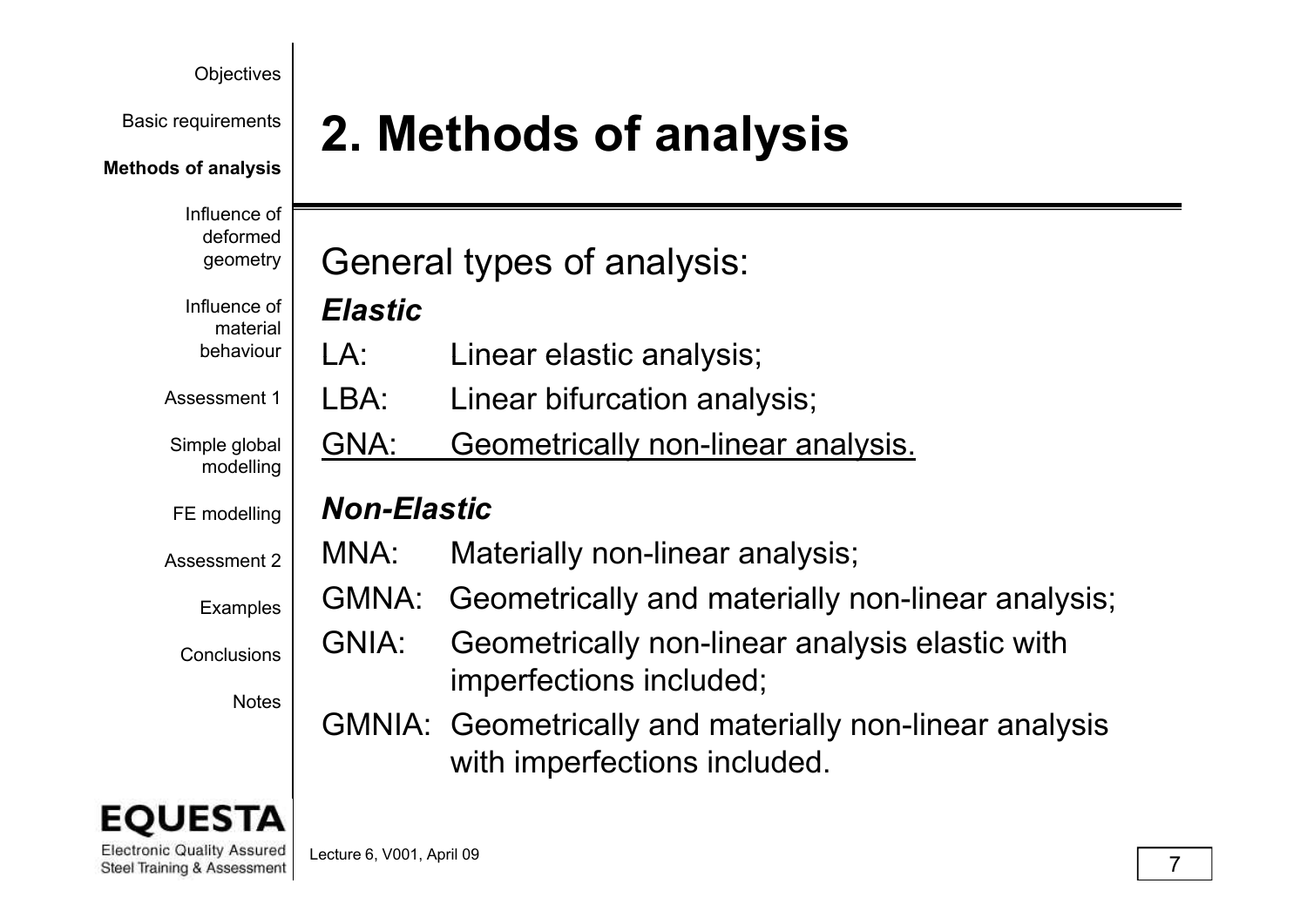#### **Methods of analysis**

Influence of deformed geometry

Influence of material behaviour

Assessment 1

Simple global delling

FE modelling

Assessment 2\_

Examples

Conclusions

Notes



**Electronic Quality Assured** Steel Training & Assessment

**2.** Methods of analysis

Simplified GNA (using equilibrium equation on deformed structure but the same "small deflections" as in common LA) is called 2 deflections" as in common LA) is called 2<sup>nd</sup> ord <sup>nd</sup> order analysis. Such analysis is usually sufficient for investigation of buckling in steel frame structures.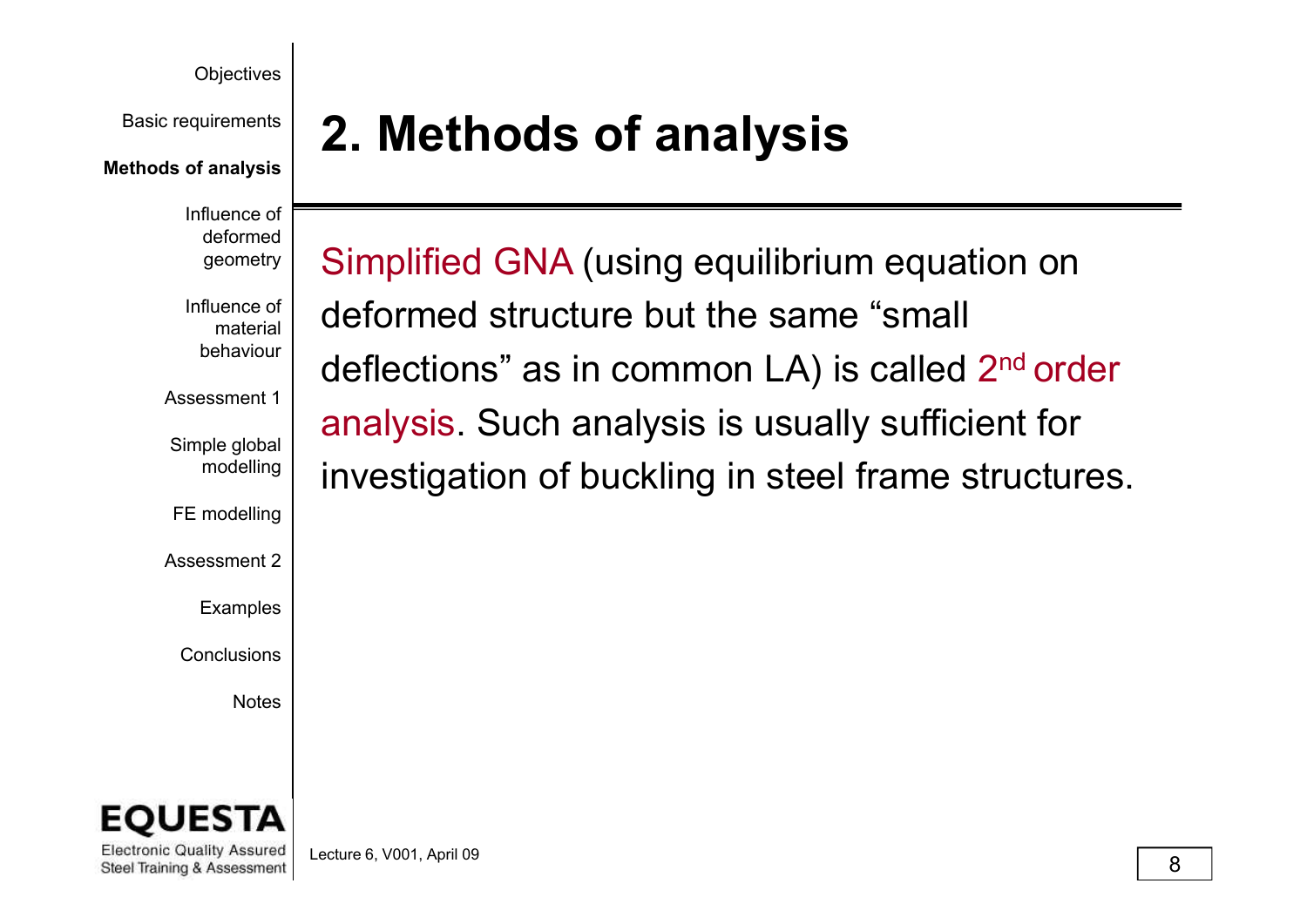

Methods of analysis

**Influence of deformed** 

Influence of material behaviour

Assessment 1

Simple global delling

FE modelling

Assessment 2

Examples

Conclusions

Notes

# **Basic requirements | 3. Influence of deformed geometry**

### **Si lifi d h f l ti l Simplifi e d sc heme o f elastic analyses: geometry**





**Electronic Quality Assured** Steel Training & Assessment

Lecture 6, V001, April 09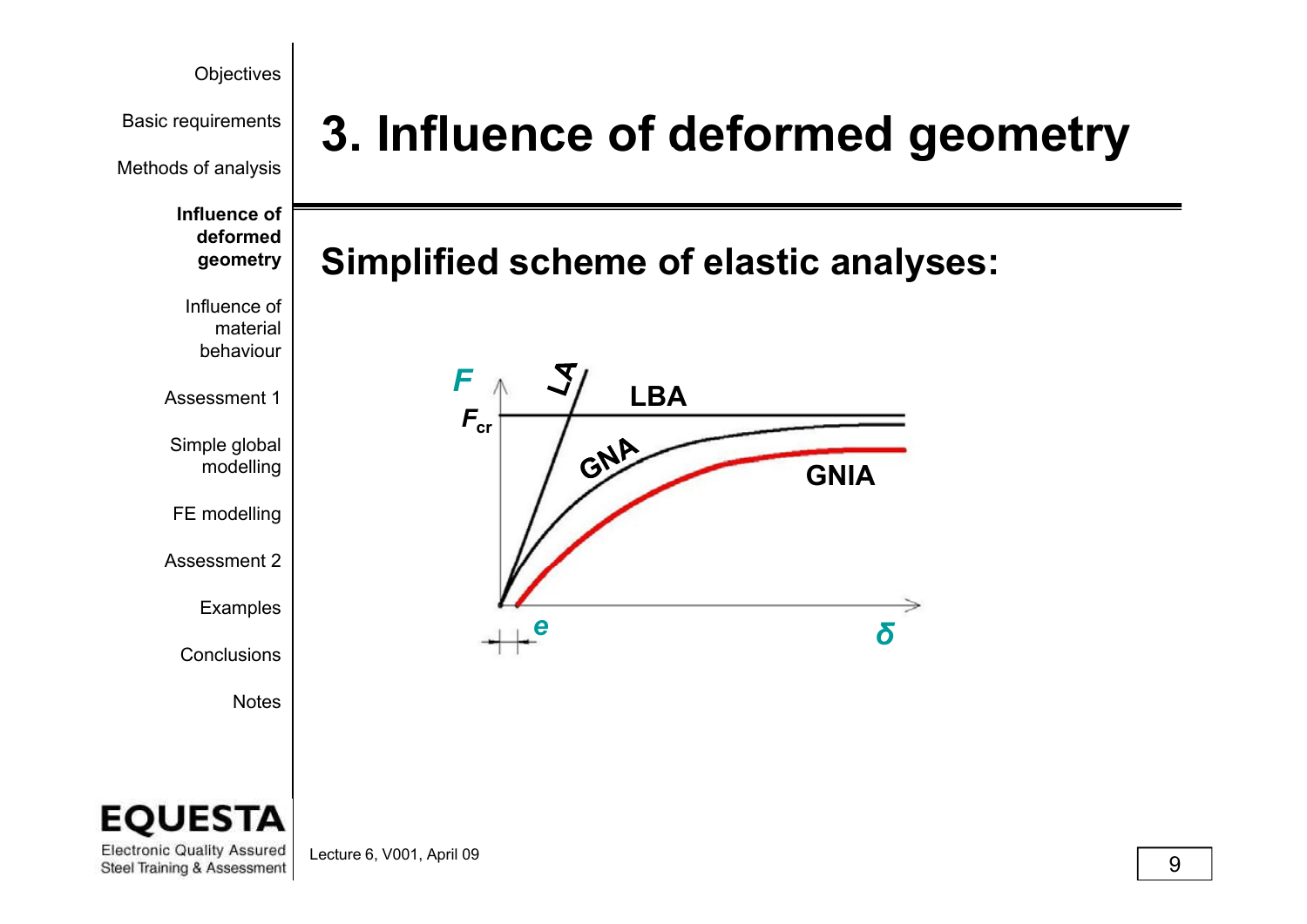Methods of analysis

**Influence of deformed geometry**

Influence of material behaviour

Assessment 1

Simple global modelling

FE modelling

Assessment 2

Examples

Conclusions

**Notes** 

# **Basic requirements | 3. Influence of deformed geometry**

**LA (1 t d l i ) s t or der analysis ):**  $\bullet$ 

Benefits:

Superposition valid, easy.

Drawbacks:

Approximate solution, necessary to include  $^2$ | imperfections (global, local) and 2nd order effects in other ways (by reduction coefficients  $\mathsf{f}\mathsf{or}$  buckling).



**Electronic Quality Assured** Steel Training & Assessment

Lecture 6, V001, April 09  $\boxed{10}$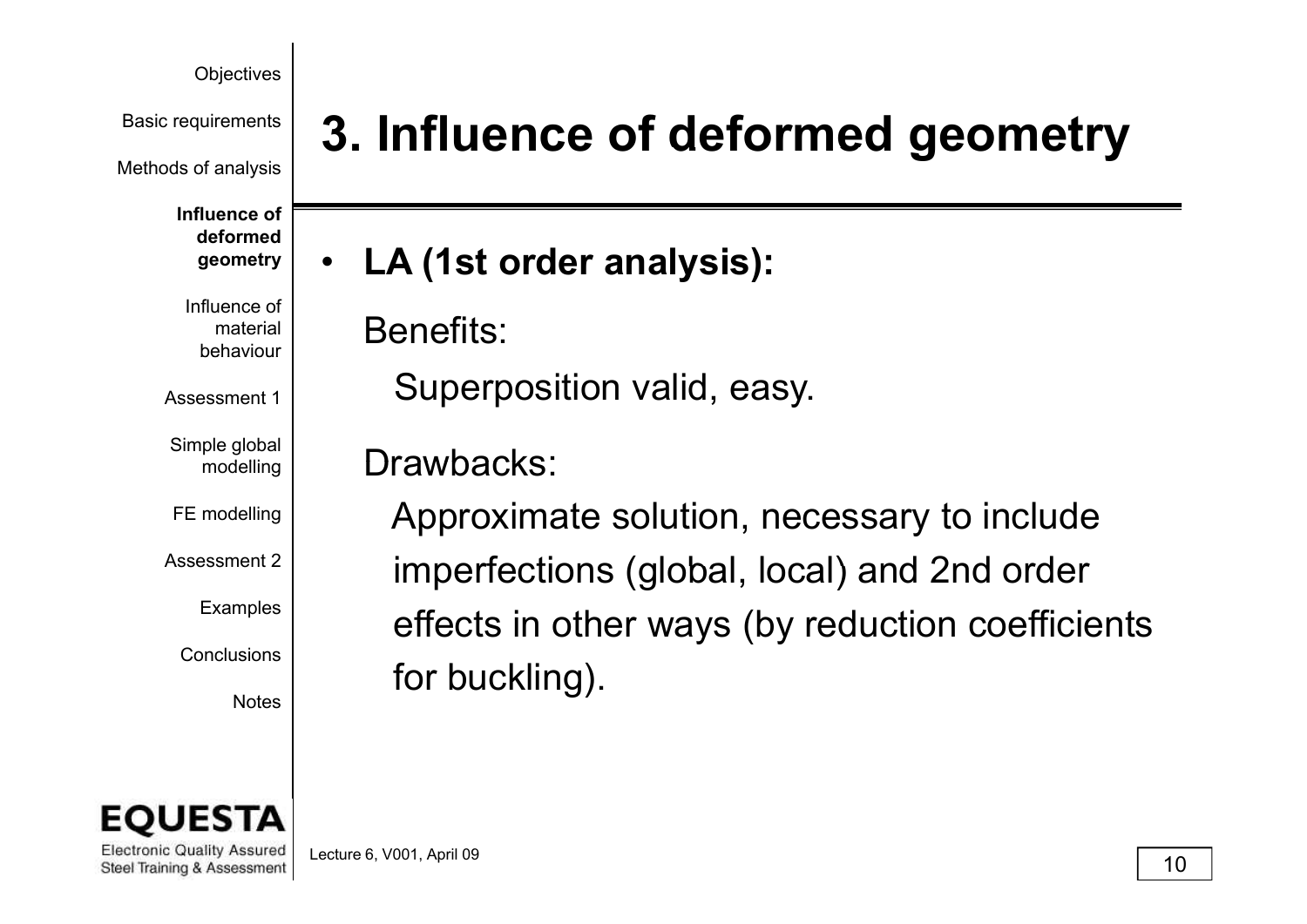Methods of analysis

**Influence of deformed geometry**

Influence of material behaviour

Assessment 1

Simple global modelling

FE modelling

Assessment 2

Examples

Conclusions

Notes



**Electronic Quality Assured** Steel Training & Assessment

# **Basic requirements | 3. Influence of deformed geometry**

#### **LBA (li bif ti l i ) (linear bifurcation analysis ):** •

This analysis uses 2<sup>nd</sup> order analysis, introducing, however, zero initial imperfections and zero non-axial loading. The resulting  $\left. \phantom{\ast}_{\mathsf{ing}}\right\vert$  critical forces are expressed in the form

> $\mathcal{N}_{\mathsf{cr},\mathsf{i}} = \mathscr{A}_{\mathsf{cr},\mathsf{i}}$  $N^{}_{\rm Ed}$  where *i*  $\in$  (1;  $\infty$ )

(N<sub>Ed</sub> represent initial set of axial forces)

Note: In **non-linear bifurcation analysis** the GNIA is used and bifurcation occurs by snapthrough of initial imperfection shape.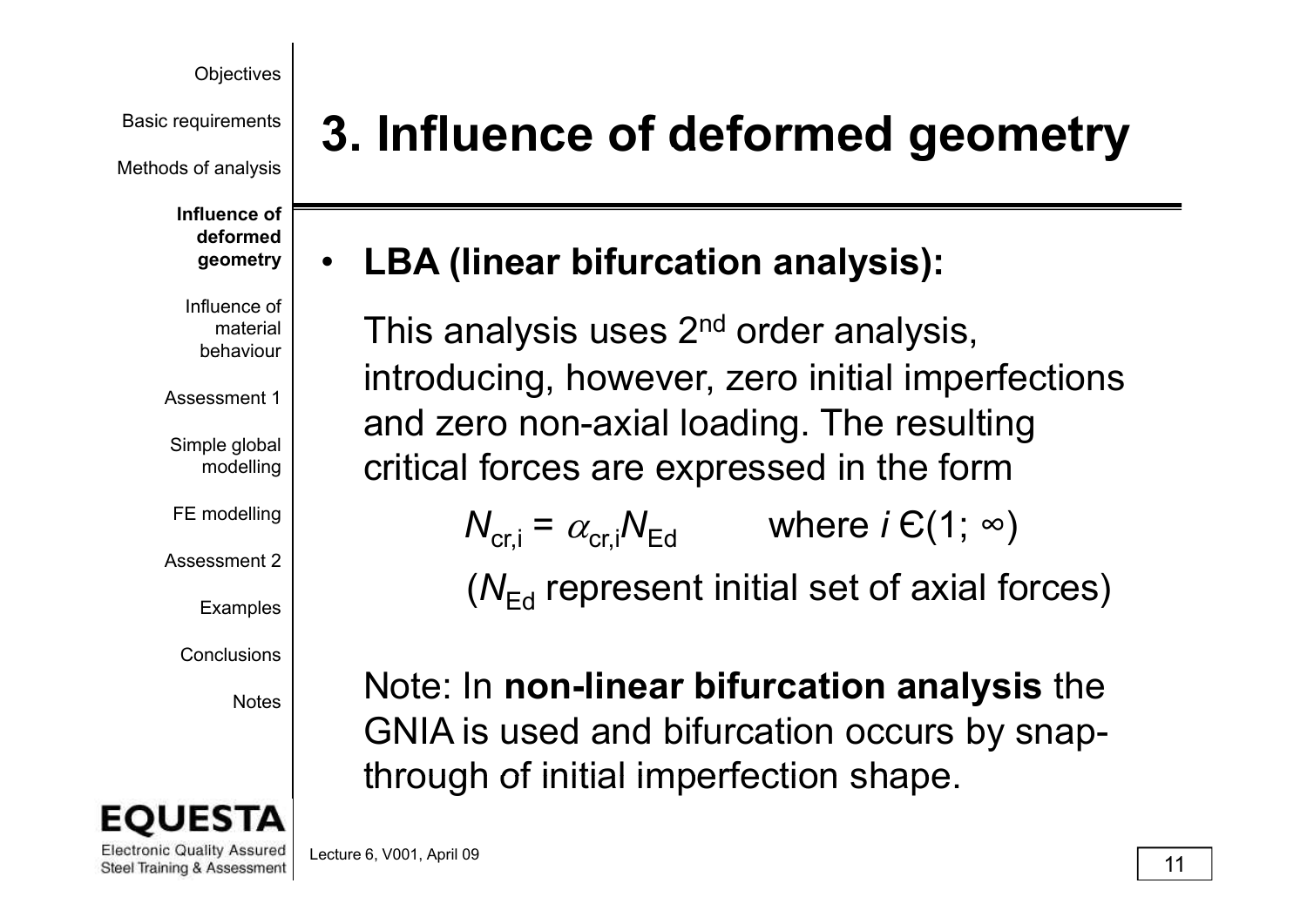Methods of analysis

**Influence of deformed geometry**

Influence of material behaviour

Assessment 1

Simple global modelling

FE modelling

Assessment 2

Examples

Conclusions

Notes

# **Basic requirements | 3. Influence of deformed geometry**

**GNA GNIA ( 2nd d l i) GNA, (or or der analysis ):**  $\bullet$ 

Benefits:

Direct solution of elastic buckling, covers behaviour of cables.

Drawbacks:

<sup>2</sup> Superposition can not be used, software necessary.



**Electronic Quality Assured** Steel Training & Assessment

Lecture 6, V001, April 09  $\boxed{12}$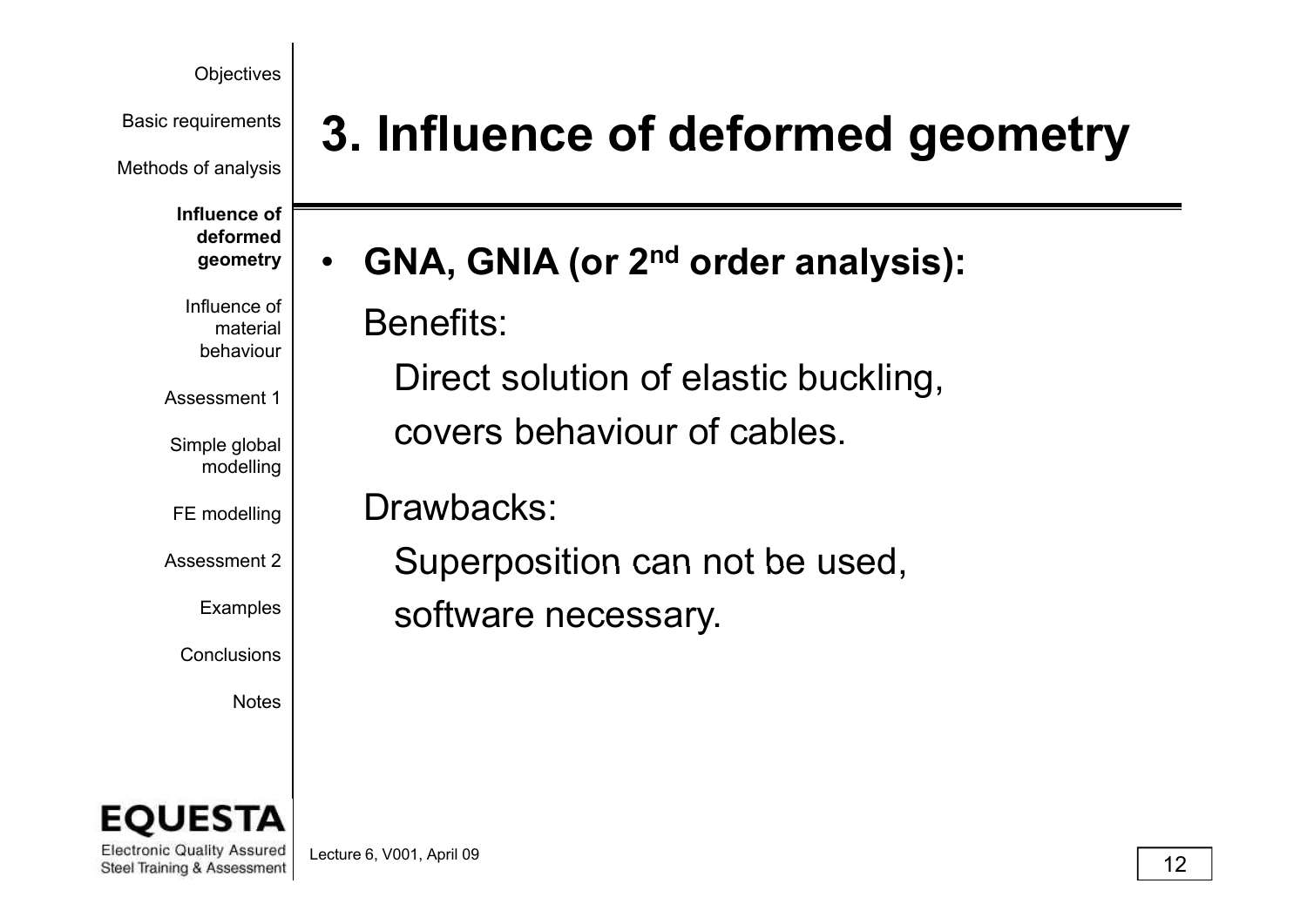

EО STA

**Electronic Quality Assured** Steel Training & Assessment

Lecture 6, V001, April 09  $\boxed{13}$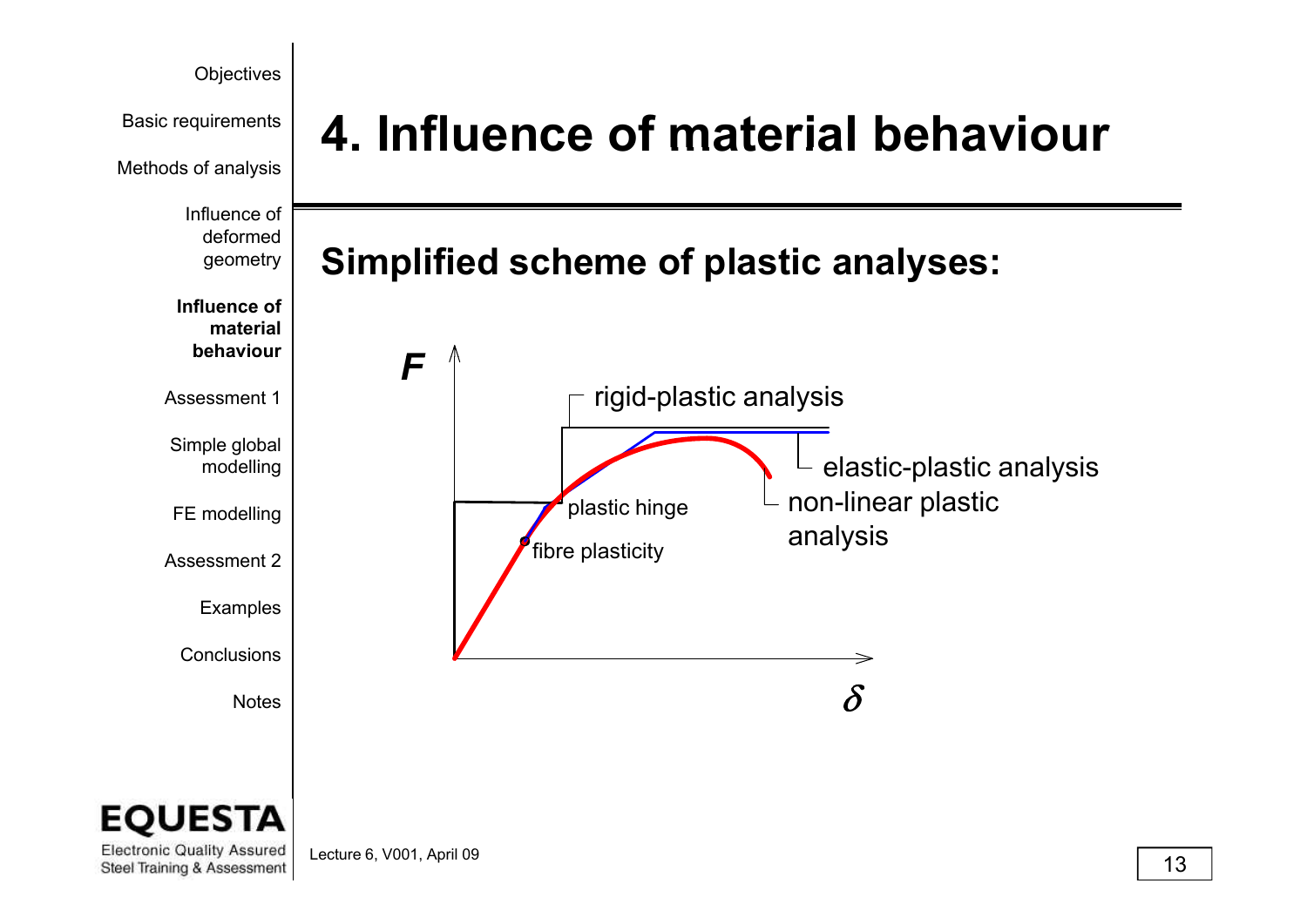Methods of analysis

Influence of deformed geometry

**Influence of material behaviour**

Assessment 1

Simple global modelling

FE modelling

Assessment 2

Examples

Conclusions

Notes

**Electronic Quality Assured** Steel Training & Assessment

# **Basic requirements | 4. Influence of material behaviour**

**MNA ( l ti l i ) plastic analysis ):** •

Benefits:

**Higher strength capacity.** 

Drawbacks:

May only be used provided that:

steel is sufficiently ductile ( $f_{\text{u}}/f_{\text{y}} \geq 1.1$ ;  $\delta$  ≥ 15 %;

 $\varepsilon$ <sub>u</sub> ≥ 15  $\varepsilon$ <sub>y</sub>);

- for global analysis the cross sections are of class 1;
- in global analysis the stability of members at plasti - in global analysis the stability of members at plastic hinges is assured;
- software for plastic global analysis is desirable.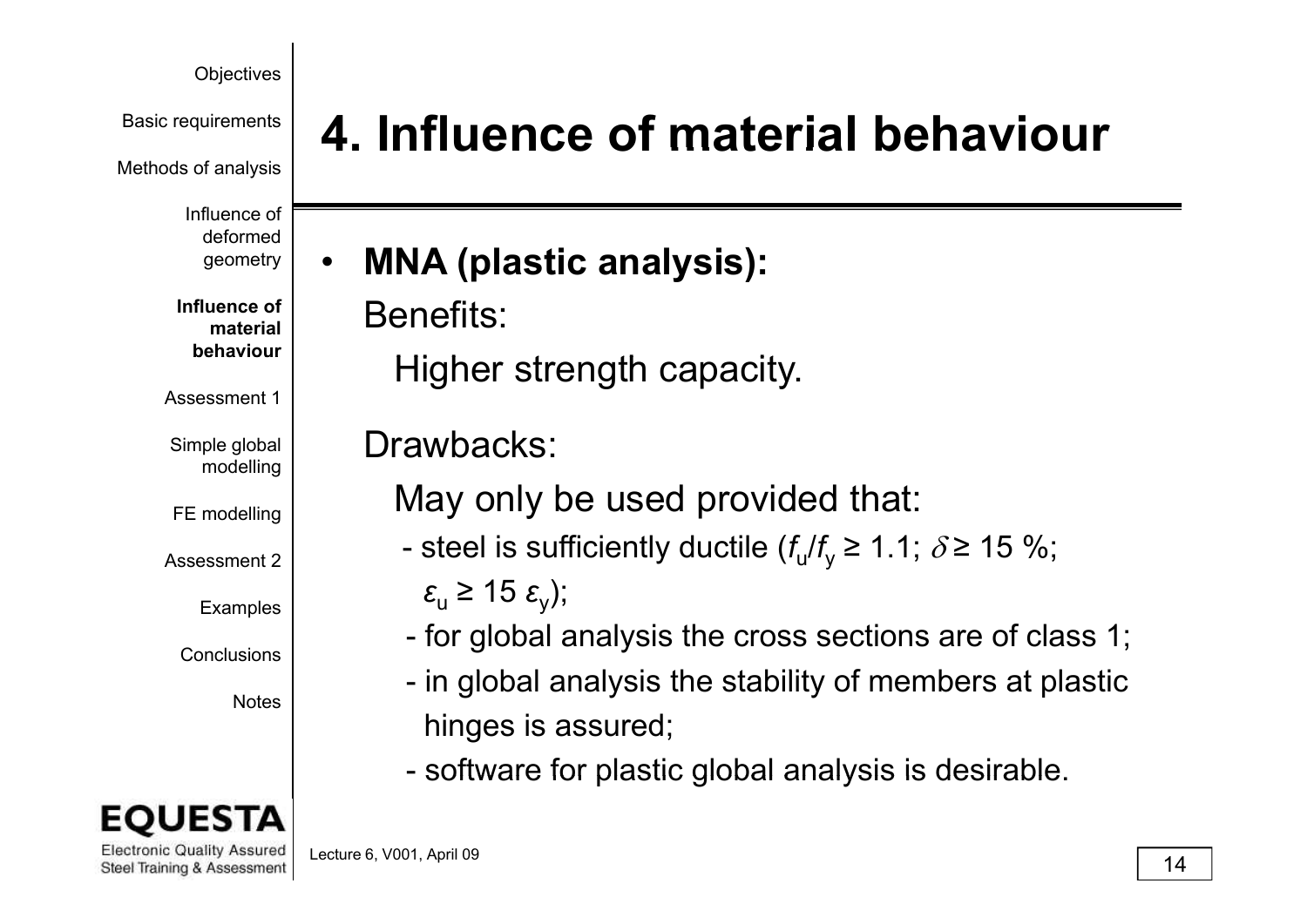Methods of analysis

Influence of deformed

### **Influence of material behaviour**

Assessment 1

Simple global delling

FE modelling

Assessment 2

Examples

Conclusions

Notes

# **Basic requirements | 4. Influence of material behaviour**

## <sup>geometry</sup> | Modelling of material behaviour:

• **without hardening**



## STA.

**Electronic Quality Assured** Steel Training & Assessment

Lecture 6, V001, April 09  $\boxed{15}$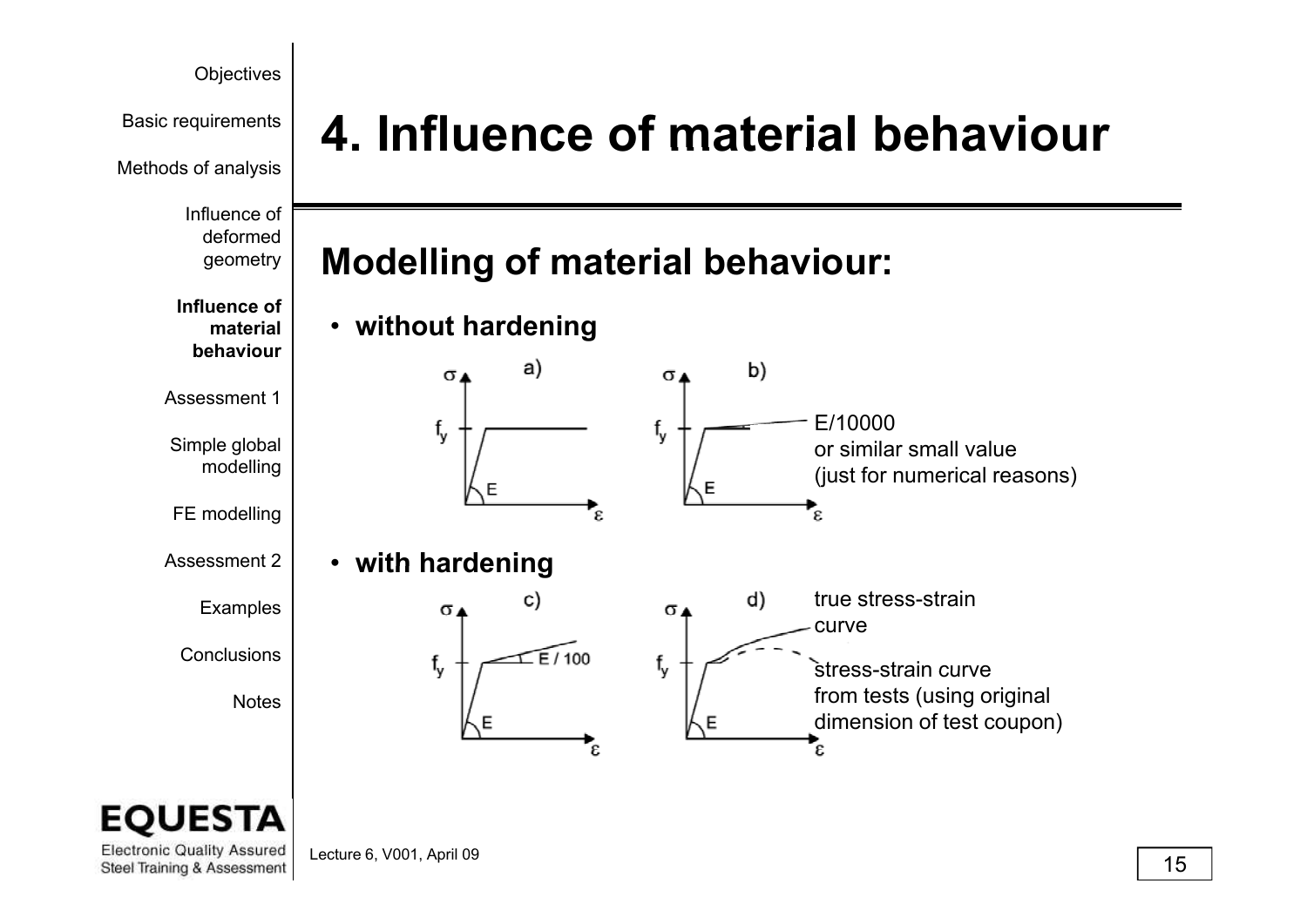Methods of analysis

Influence of deformed geometry

**Influence of material behaviour**

Assessment 1

Simple global modelling

FE modelling

Assessment 2

Examples

Conclusions

Notes

**Electronic Quality Assured** Steel Training & Assessment

# **Basic requirements | 5. Influence of material behaviour**

## **Pl ti l b l l i d l Plastic glo al analysis mo els:**

- •• non-linear plastic analysis considering the partial plastification of members in plastic zones,
- $\begin{array}{|c|c|} \hline \text{ing} & \text{20100}, \ \hline & \text{a} & \text{a} \end{array}$  elastic-plastic analysis with plastified sections and/or joints as plastic hinges,
	- $\bullet$  rigid-plastic analysis neglecting the elastic behaviour between hinges.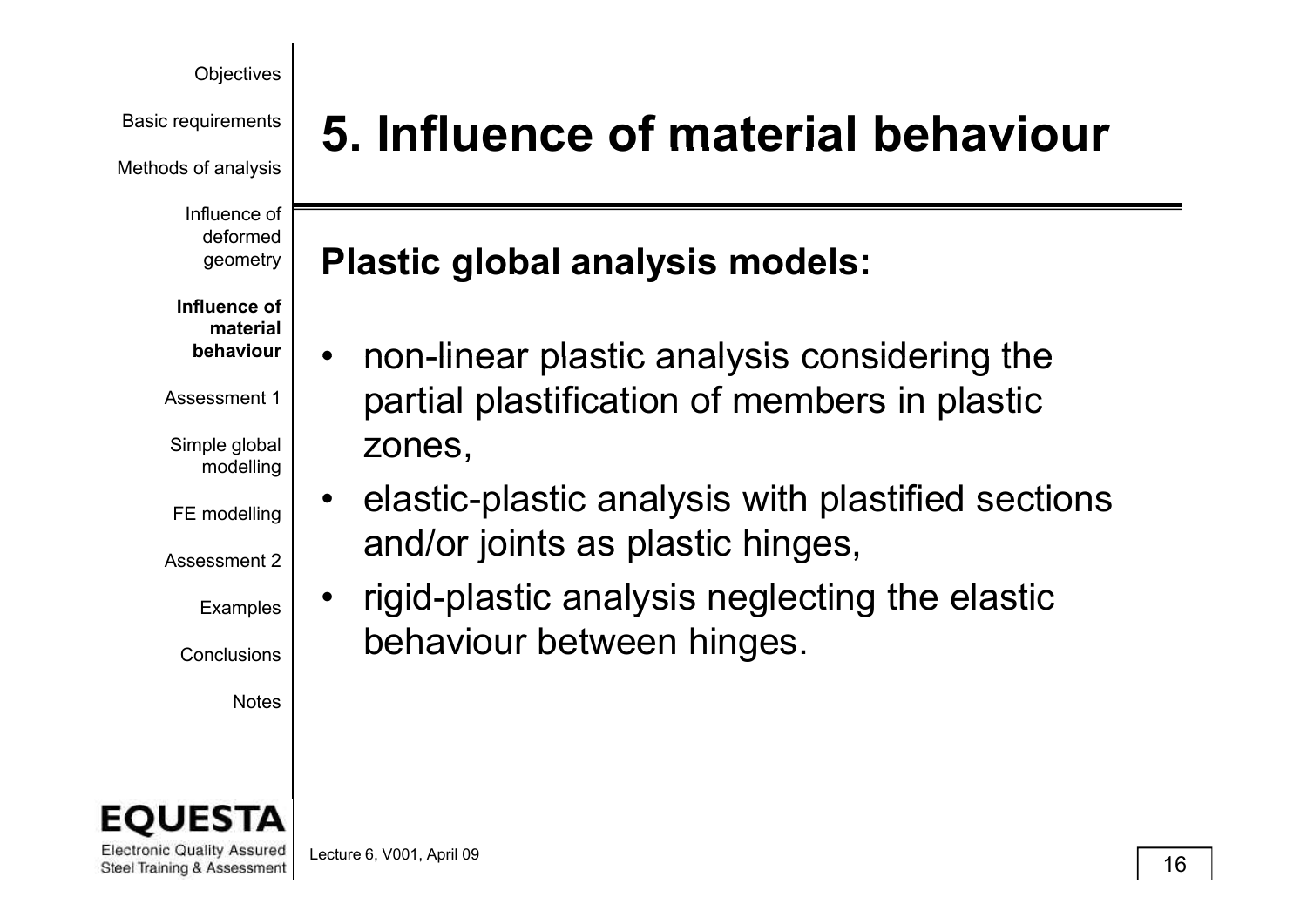Basic requirements

Methods of analysis

Influence of deformed geometry

Influence of

material behaviour

### **Assessment 1**

Simple global modelling

•

- FE modelling
- Assessment 2
	- Examples

Conclusions

Notes

**Electronic Quality Assured** Steel Training & Assessment **Formative Assessment Question 1**

- Describe types of analyses. •
- •How 2<sup>nd</sup> order effects in compression members may be covered?
- Describe modelling of material properties.
- • What are the limits for using an elastic analysis?
- • What are the prerequisites for using a plastic analysis?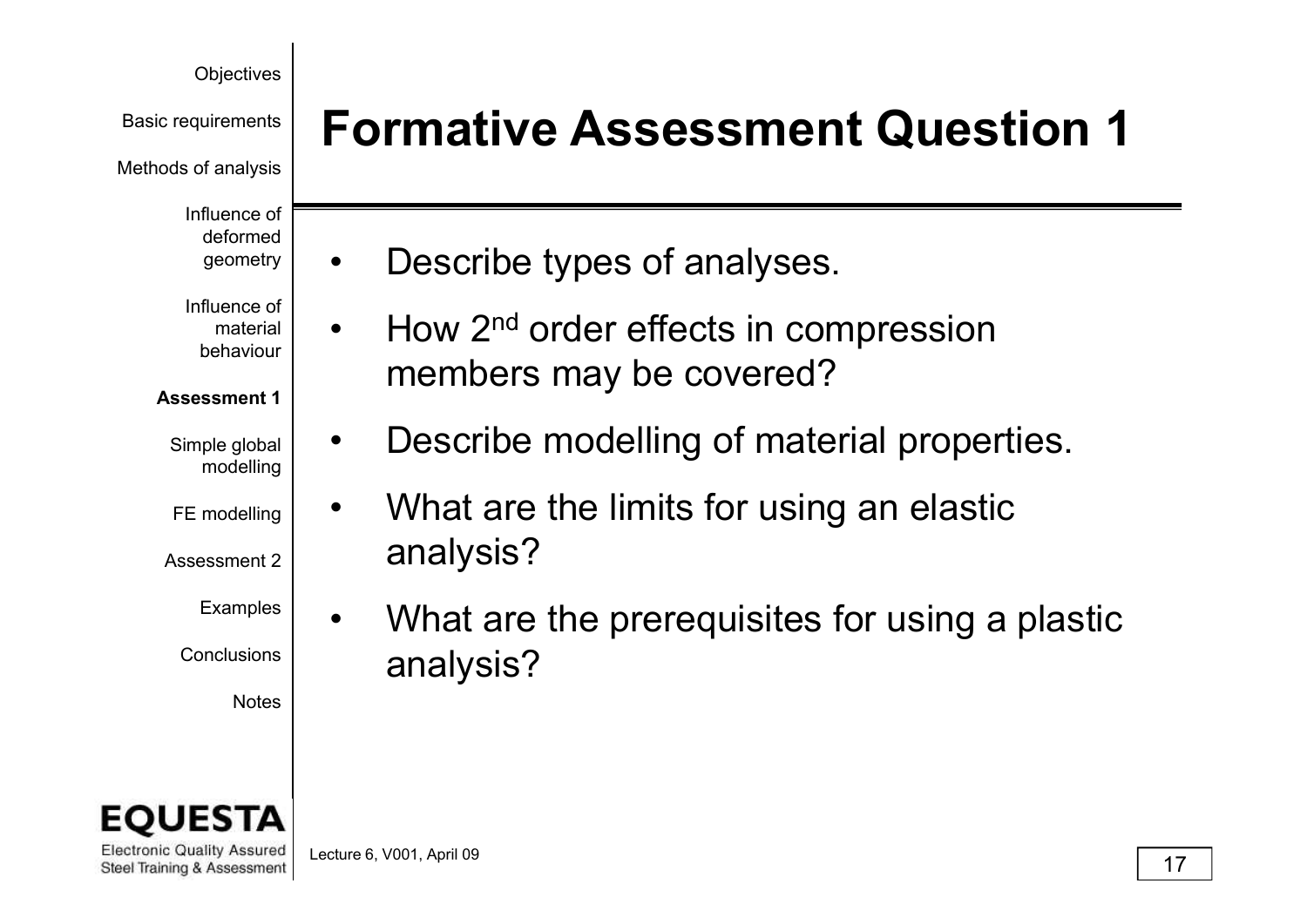**Basic requirements | 5. Simple modelling of structures** 

Methods of analysis

Influence of deformed geometry

Influence of material behaviour

**5 1 Frame stability: 5.1**

•**First order elastic frames** 



**Simple global d llimo elling**

Assessment 1

FE modelling

Assessment 2

Examples

Conclusions

Notes

Critical length is lesser than or equal to system length.



**Electronic Quality Assured** Steel Training & Assessment

Lecture 6, V001, April 09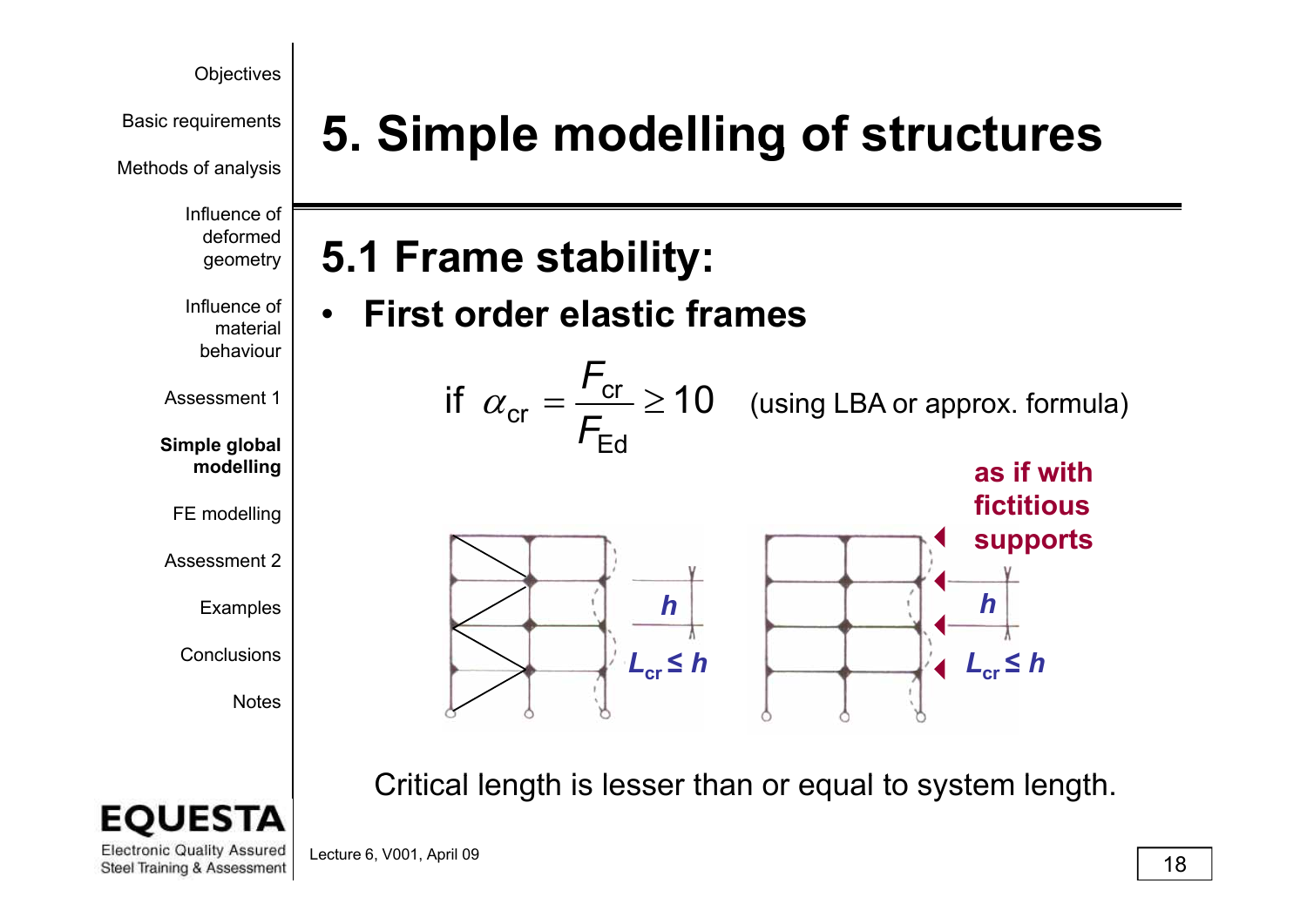

Methods of analysis

Influence of deformed geometry

Influence of material behaviour

Assessment 1

**Simple global d lli mo elling**

FE modelling

Assessment 2

Examples

Conclusions

Notes

# **Basic requirements | 5. Simple modelling of structures**

**Note:** Instead of using LBA, approximate value of  $\alpha_{cr}$  may be determined from analysis of a compression member with an elastic sway brace:

> **non-sway buckling mode (Euler's critical load) 2***E I* **2E** $V_{-} = \frac{N_{-}-1}{N_{-}}$ π=

> > $\alpha$

 *h***stiffness c < c L**

 $V_{\rm cr}=V_{\rm E}$ 

**Edcr** $\alpha_{cr}$ *V*=

*V*

**For sway buckling mode:**

$$
\boldsymbol{V}_{\mathrm{cr}} \delta_{\mathrm{H,Ed}} = \boldsymbol{H}_{\mathrm{Ed}} \boldsymbol{h}
$$

**Therefore, for sway buckling mode:**

 $\bm{\mathsf{H}}_\mathsf{Ed}=\delta_{\mathsf{H},\mathsf{Ed}}\bm{c}$ 

**stiffness c < c L**

 $V_{\rm cr} < V_{\rm E}$ 

 $H_{\text{Ed}}$ 

 $\epsilon_{\text{cr}} = \frac{H_{\text{Ed}}}{V_{\text{Ed}}} \frac{1}{\delta_{\text{d}}}$ *h V*  $=$  $\frac{H}{A}$ **Ed H,Ed**

**Electronic Quality Assured** Steel Training & Assessment

Lecture 6, V001, April 09

 $\bm{V}_{\text{cr}}$ 

*h*

**sway buckling mode**

 $\delta_{\texttt{H,Ed}}$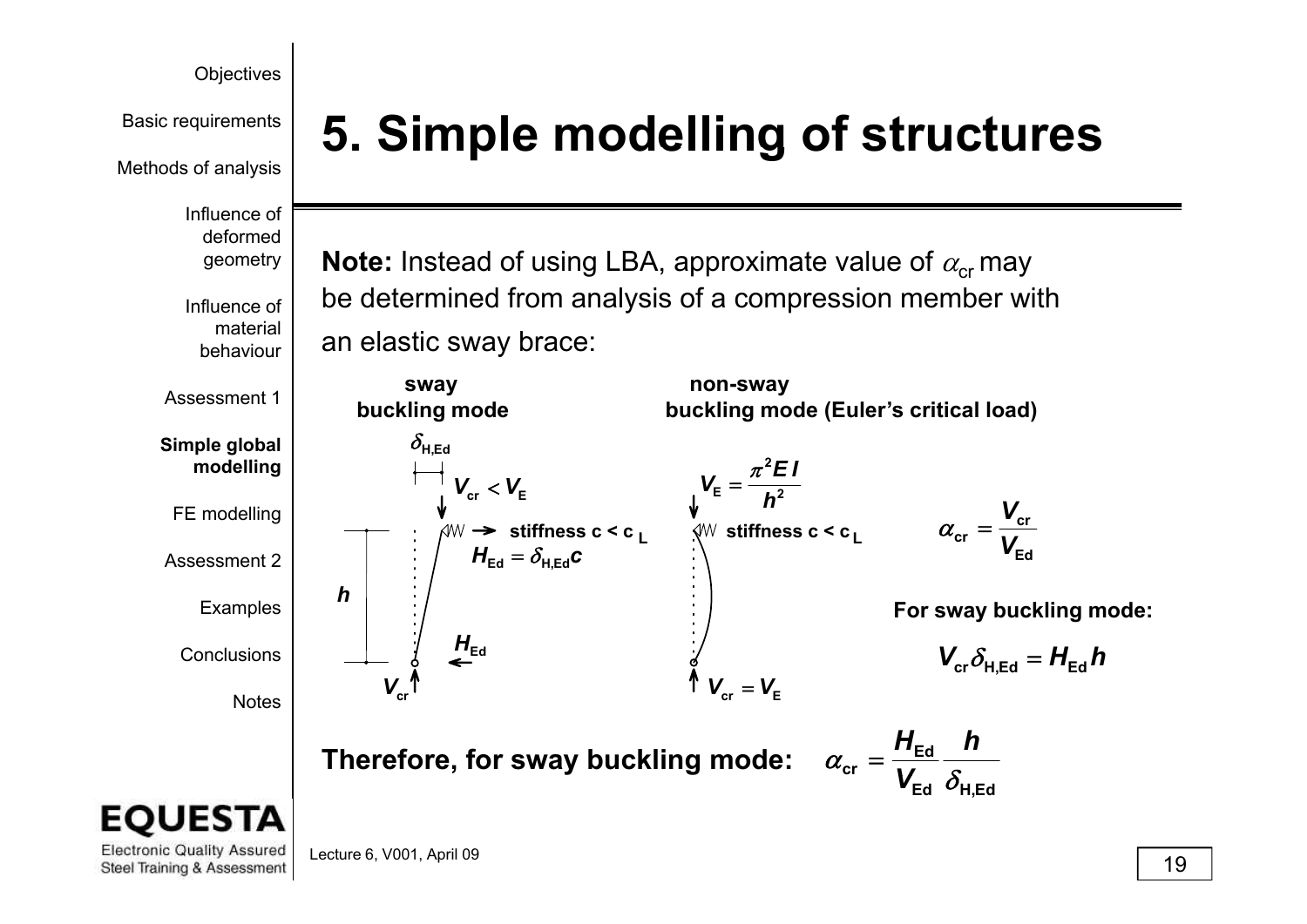Methods of analysis

Influence of deformed geometry

Influence of material behaviour

Assessment 1

**Simple global d lli mo elling**

FE modelling

Assessment 2

Examples

Conclusions

Notes



**Basic requirements | 5. Simple modelling of structures** 

• **Second order elastic frames**  (using LBA or approx. formula)  $=\frac{U}{F_{\rm Ed}}<$  $\alpha_{\rm cr} = \frac{F_{\rm cr}}{F_{\rm Ed}}$ 

Three methods of analysis may be used:

a) GNIA is generally accepted. If both global and member imperfections are accounted for, no individual stability check for the members is necessary (e.g. compression members are checked for simple resistance to resulting compression without any reduction for buckling).

**Electronic Quality Assured** Steel Training & Assessment

Lecture 6, V001, April 09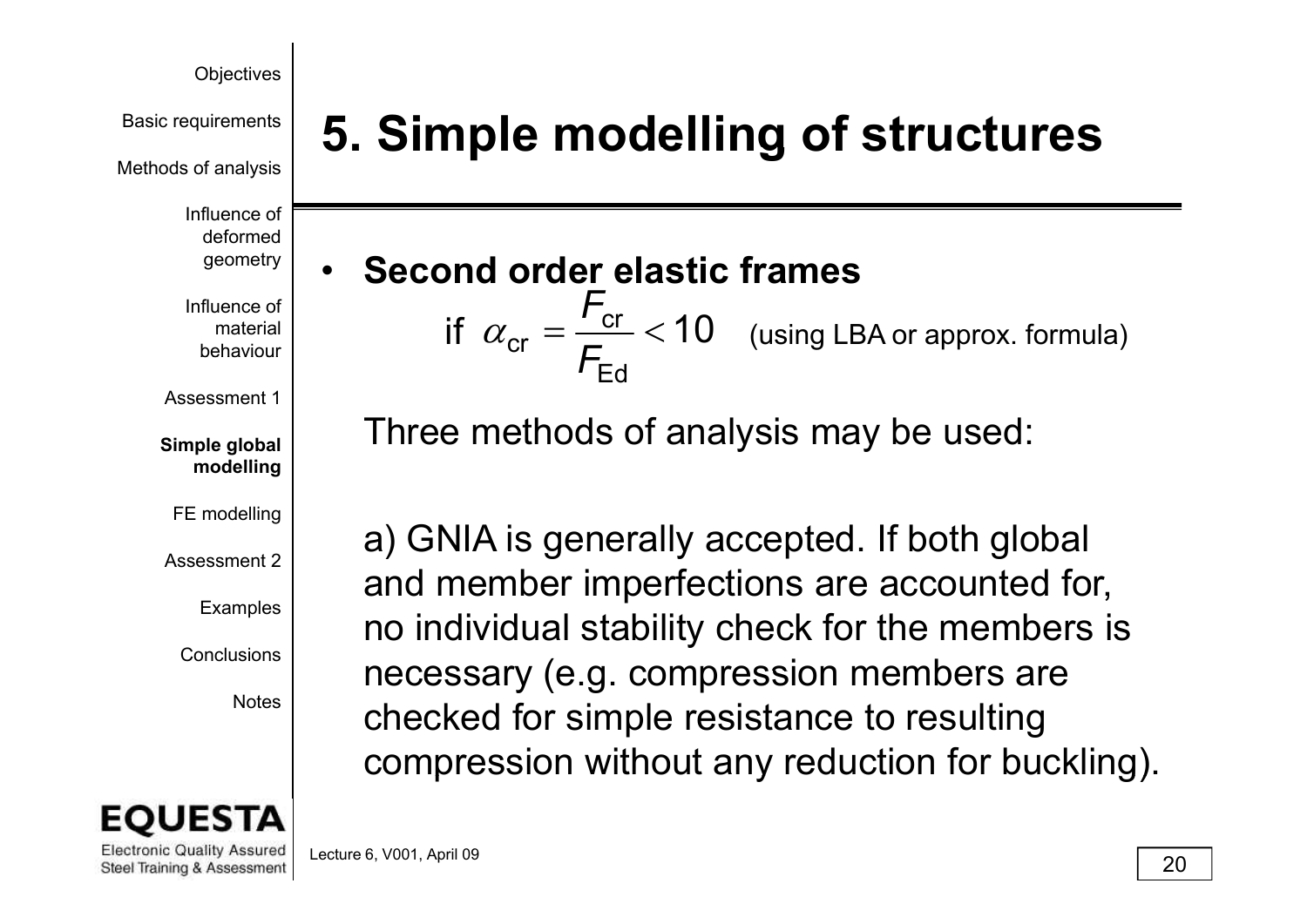Methods of analysis

Influence of deformed geometry

Influence of material behaviour

Assessment 1

**Simple global d llimo e**

FE modelling

Assessment 2

Examples

Conclusions

Notes



**Electronic Quality Assured** Steel Training & Assessment

**Basic requirements | 5. Simple modelling of structures** 

b) GNA for global analysis of the structure with global imperfections. Member stability checks  $\lceil \cdot \rceil$  should be based on buckling lengths equal to the system lengths.

 $\left| \begin{array}{rcl} \mathsf{I}^{\mathsf{I}} & \mathsf{I} & \mathsf{I} & \mathsf{I} & \mathsf{I} & \mathsf{I} \mathsf{I} \mathsf{I} & \mathsf{I} & \mathsf{I} & \mathsf{I} \mathsf{I} & \mathsf{I} \mathsf{I} & \mathsf{I} \mathsf{I} & \mathsf{I} \mathsf{I} \mathsf{I} & \mathsf{I} \mathsf{I} \mathsf{I} & \mathsf{I} \mathsf{I} \mathsf{I} & \mathsf{I} \mathsf{I} \mathsf{I} & \mathsf{I} \mathsf{I} \mathsf{I} &$ amplified LA may be used (see Eurocode 3, cl. lling  $\vert$  ii  $\cup \simeq \omega_{\rm CT}$ 5.2.2(5B)) where sway effects (i.e. all horizontal loading) should be increased by a multiple

> 111 $\alpha_{cr}$

Note: For multi-storey frames this simplification can be used provided they are "regular" (see Eurocode, cl. 5.2.2(6B)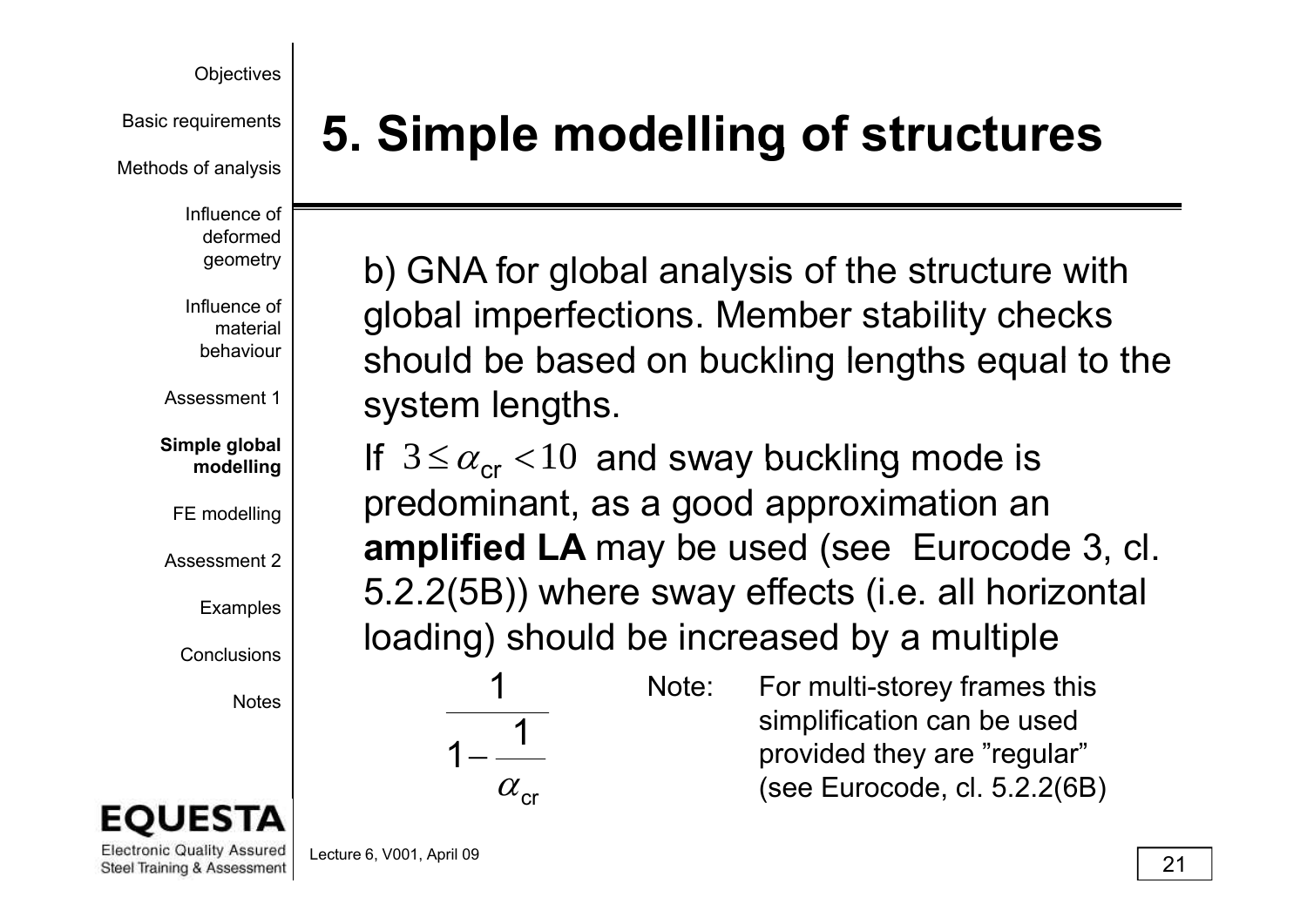Methods of analysis

Influence of deformed geometry

Influence of material behaviour

Assessment 1

**Simple global d lli mo elling**

FE modelling

Assessment 2

Examples

Conclusions

Notes

**Electronic Quality Assured** Steel Training & Assessment

# **Basic requirements | 5. Simple modelling of structures**

c) LA for global analysis without considering imperfections. Member stability checks should  $\lceil \text{ } \rceil$  be based on buckling lengths equal to the global buckling length (received from LBA):



Note: Safe use of this method requires increasing of moments due to sway effects (approx. by 20 %).

Lecture 6, V001, April 09  $\boxed{22}$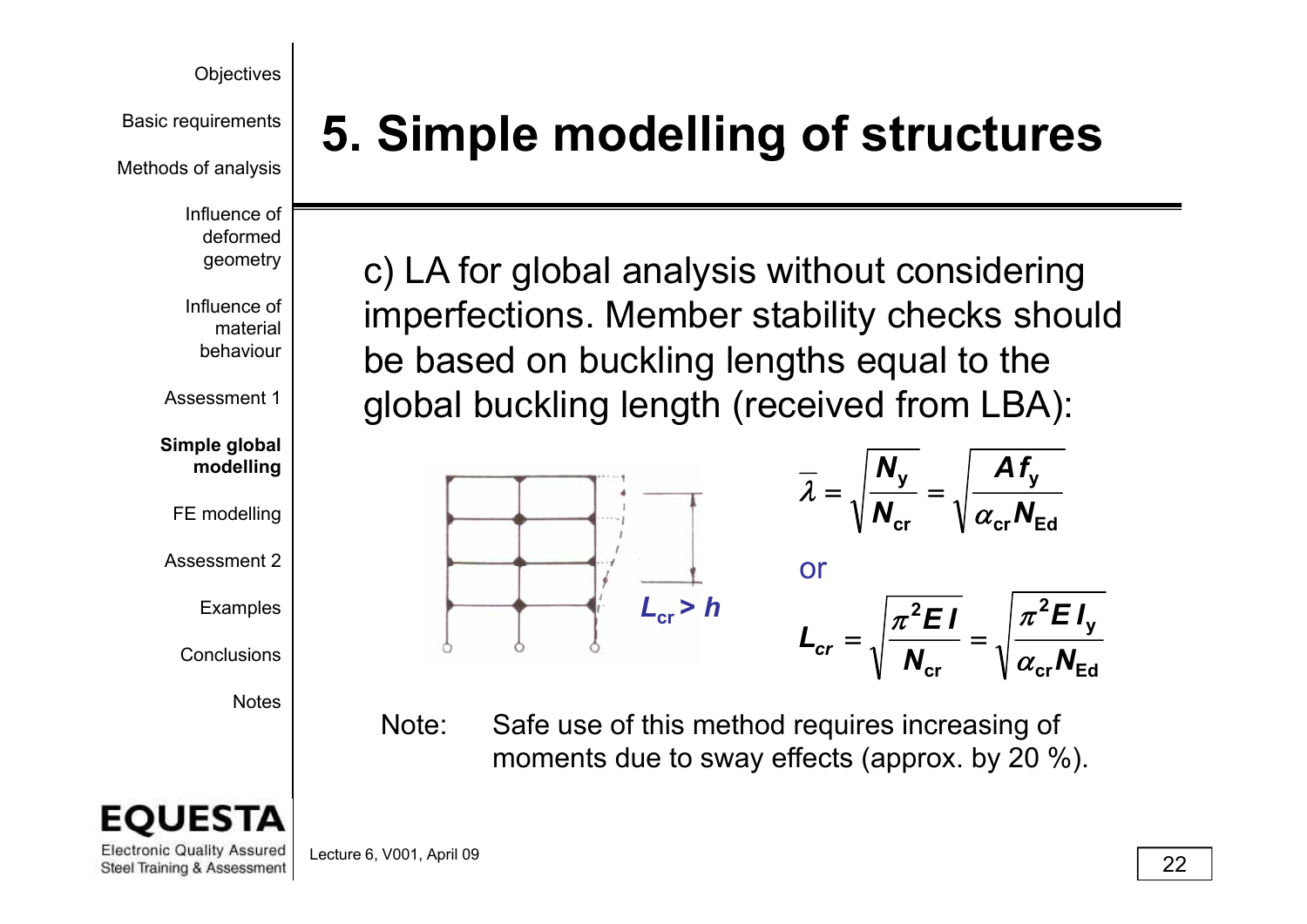Methods of analysis

Influence of deformed

Influence of material behaviour

Assessment 1

**Simple global d lli mo elling**

FE modelling

Assessment 2

Examples

Conclusions

Notes



## geometry **5 2 Trusses common LA: 5.2 Trusses –**

 Approximate analysis assuming pin-jointed member ends (secondary moments in members due to stiffness of joints ignored):



 $\mathcal{L}$   $\blacksquare$   $\blacksquare$  Approximate analysis with continuous chords (usual analysis):



**Electronic Quality Assured** Steel Training & Assessment

Lecture 6, V001, April 09  $\boxed{23}$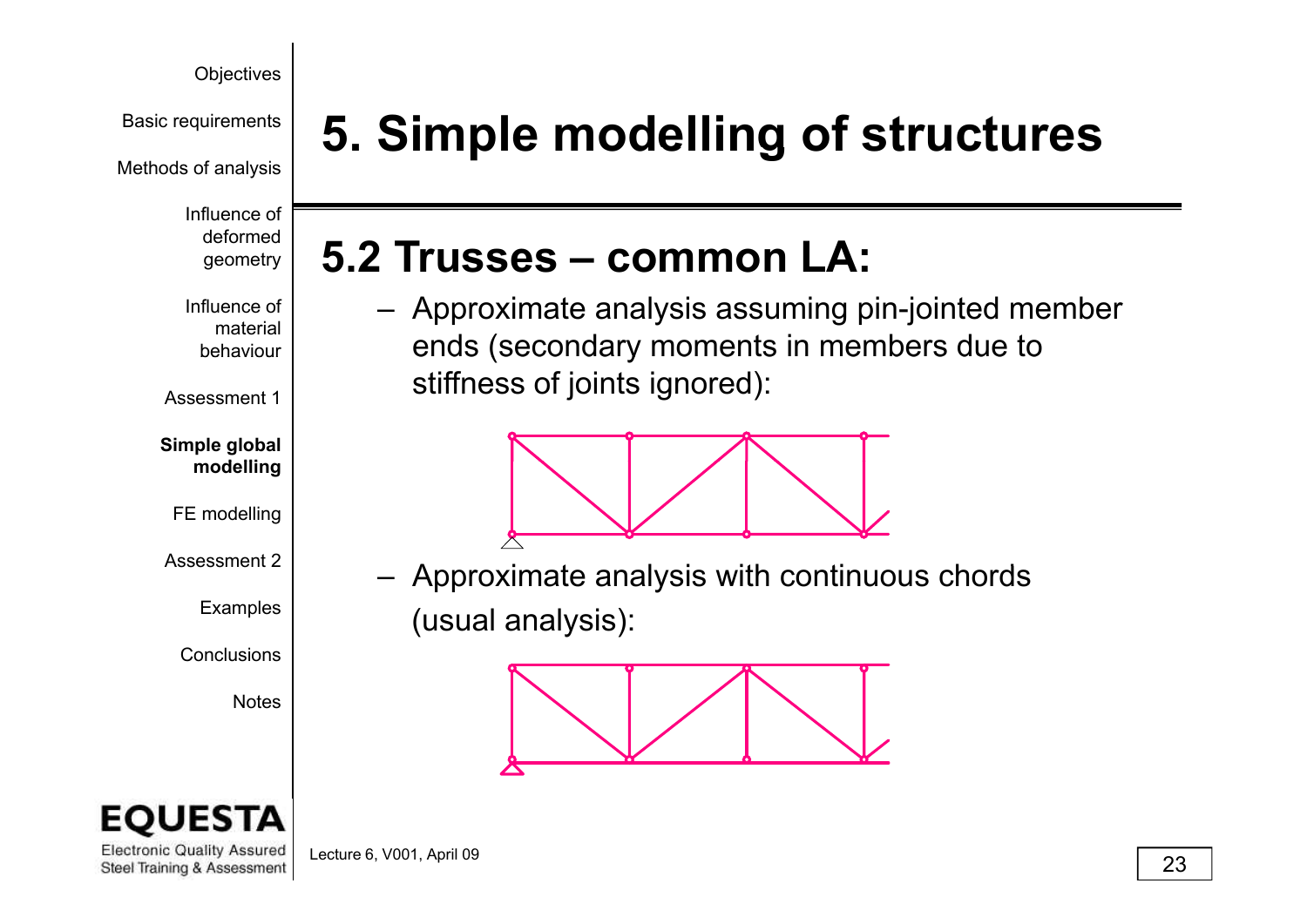Basic requirements

Methods of analysis

Influence of deformed geometry

Influence of material behaviour

Assessment 1

**Simple global d lli mo elling**

FE modelling

Assessment 2

Examples

Conclusions

Notes



**Electronic Quality Assured** Steel Training & Assessment **5. Simple modelling of structures**

 $-$  eccentricity of members in nodes should be limited (see EN 1993-1-8, cl. 5.1.5), otherwise eccentricity moments  $\Delta M = (H_1 - H_2) e$  shall be distributed to members.



 $\mathsf{C}$  and  $\mathsf{C}$  is defined the Scheme of truss nodes

 $-$  effects of global and local instabilities in trusses in accordance with  $\alpha_{\rm cr}$  (global instability is usually negligible, unless slender truss column is analysed).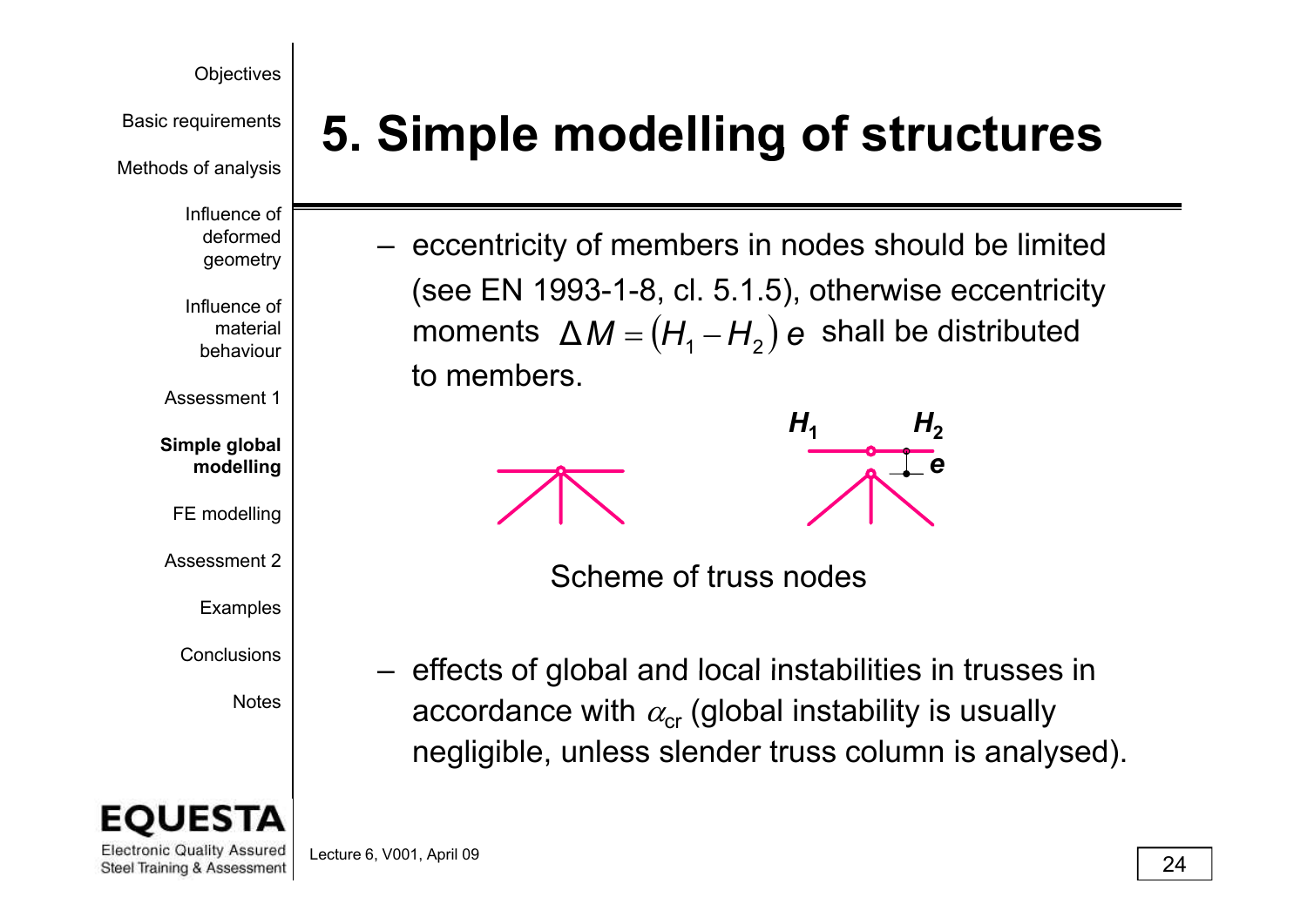Methods of analysis

Influence of deformed geometry

Influence of material behaviour

Assessment 1

**Simple global d llimo elling**

FE modelling

Assessment 2

Examples

Conclusions

Notes



**Basic requirements | 5. Simple modelling of structures** 

### **5 3 Continuous beams5.3**

(1st class cross-sections, plastic analysis)

### **Methods of elastic-plastic or rigid-plastic analysis (leading to complete, overcomplete**   $\left| \begin{array}{c} \mathbf{p} \end{array} \right|$  or partial kinematic mechanism):

- - Method of consecutive formation of plastic  $\mathbb{P}^2$  hinges (used by common software).
	- Method of virtual works to form kinematicmechanism.
	- Method of moment redistribution (most common).

**Electronic Quality Assured** Lecture 6, V001, April 09 Steel Training & Assessment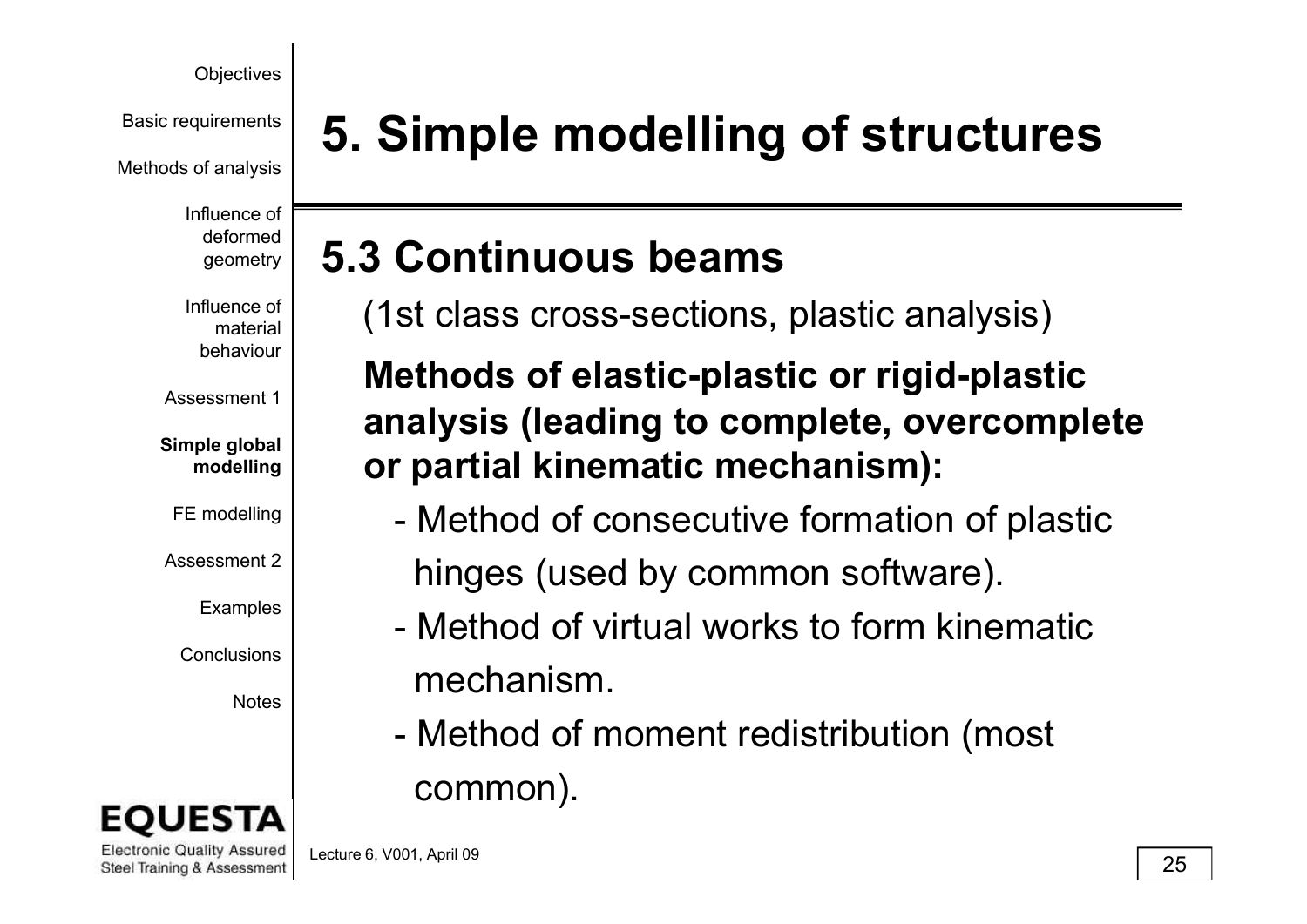Methods of analysis

Influence of deformed geometry

Influence of material behaviour

Assessment 1

**Simple global mod lli e ng**

FE modelling

Assessment 2

Examples

Conclusions

Notes



**Electronic Quality Assured** Steel Training & Assessment

# **Basic requirements | 5. Simple modelling of structures**

Examples of beams under uniform loadings:

 $\bullet$ complete kinematic mechanism



**number of hinges = number of statically indeterminates + 1**

 $\Delta$ 

 $\mathbb{Z}$ 

•hypercomplete kinematic mechanism s





 $\triangle$ 

•partial kinematic mechanisms



**inner spans not fully utilized**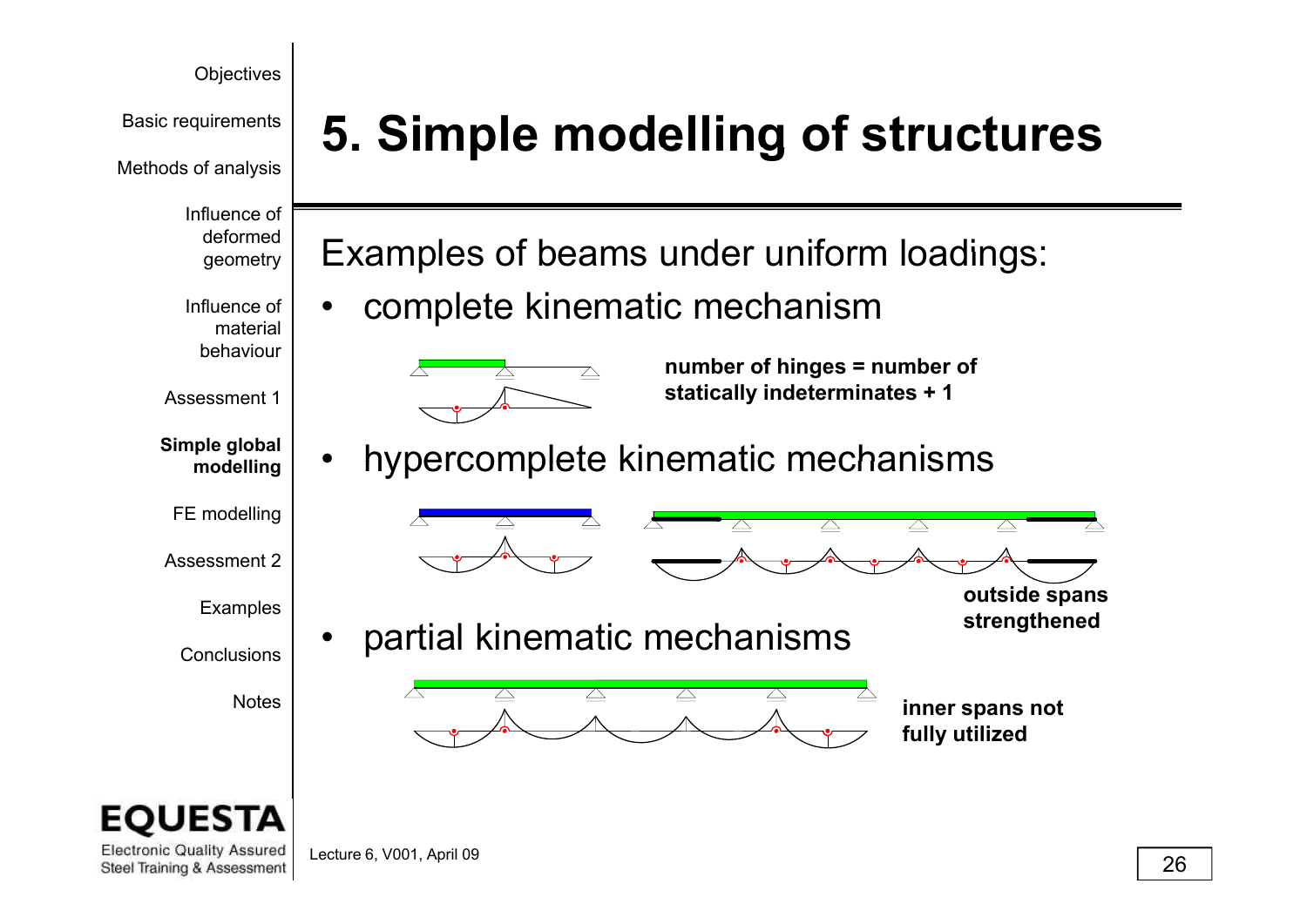Methods of analysis

Influence of deformed geometry

Influence of material behaviour

Assessment 1

**Simple global d lli mo elling**

FE modelling

Assessment 2

Examples

**Conclusions** 

Notes

# **Basic requirements | 5. Simple modelling of structures**

## Example:

Common analysis of two-span beam under uniform loading (hypercomplete mechanism):





**Electronic Quality Assured** Steel Training & Assessment

Lecture 6, V001, April 09  $\sqrt{27}$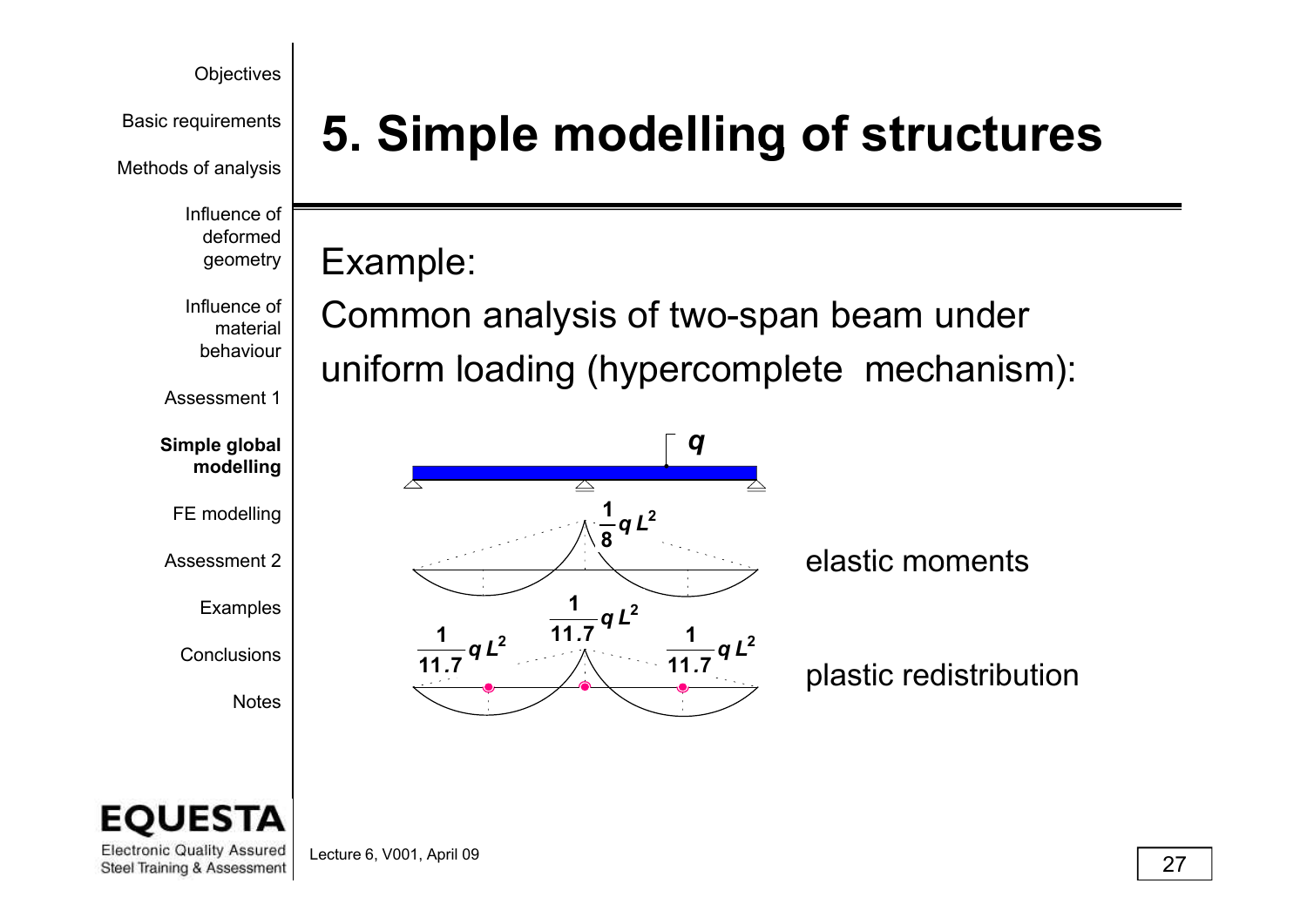Methods of analysis

Influence of deformed geometry

Influence of material behaviour

Assessment 1

Simple global modelling

**FE modelling**

Assessment 2\_

Examples

Conclusions

Notes

**Electronic Quality Assured** Steel Training & Assessment

# **6.** FE modelling

## **Requirements for FEM are given in EN**

## **1993-1-5, Annex C. Special care is due to:**

- $\lceil \cdot \rceil$  the modelling of the structural component and its boundary conditions;
- • $\begin{bmatrix} \mathbf{r}_{\text{ing}} \\ \mathbf{r}_{\text{ing}} \end{bmatrix}$  • the choice of software and documentation;
	- •the use of imperfections;
	- • $\mathbb{R}^2$  • the modelling of material properties;
		- $\bullet$ the modelling of loads;
		- •• the modelling of limit state criteria;
		- •the partial factors to be applied.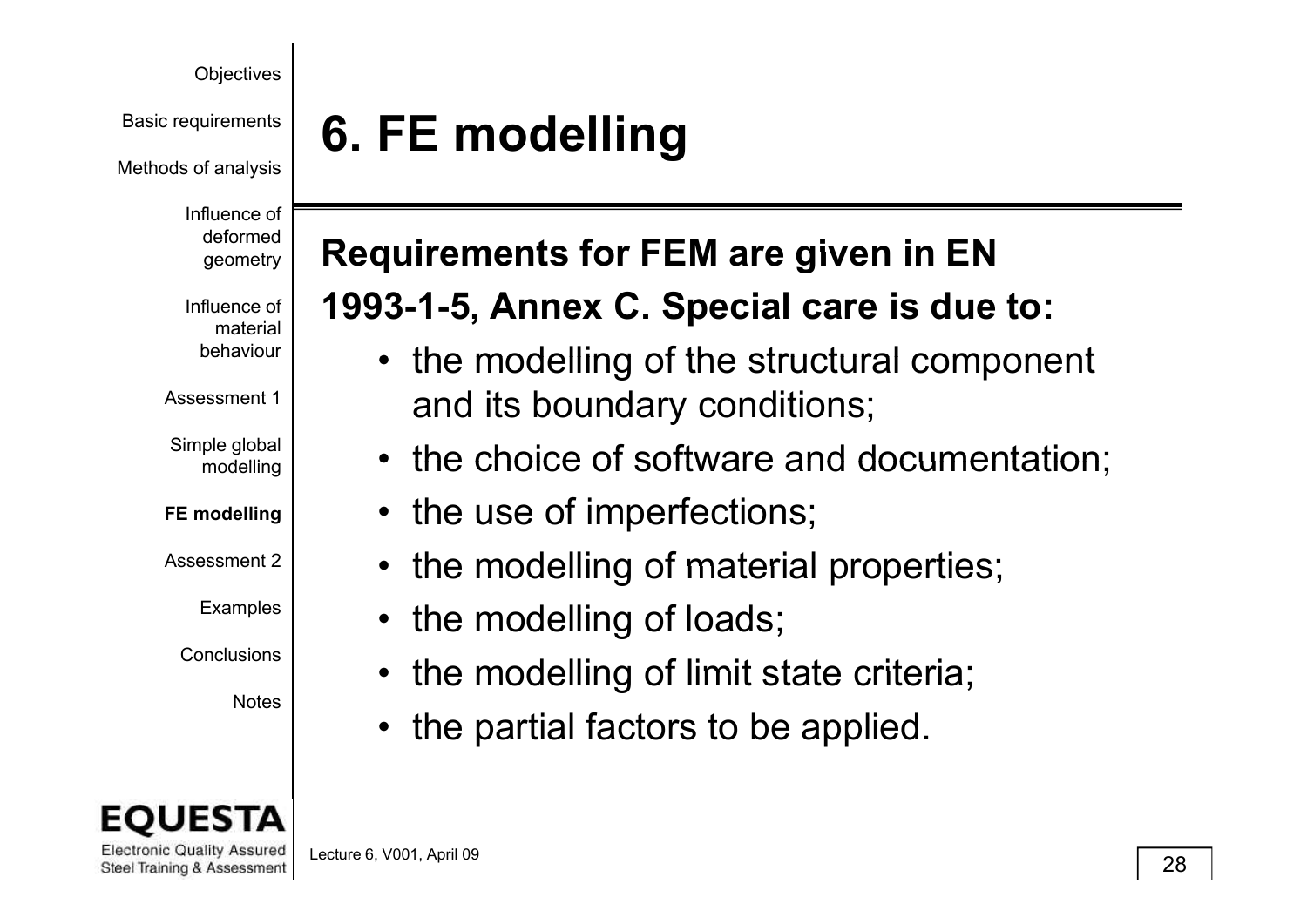Methods of analysis

Influence of geometry

Influence of material behaviour

Assessment 1

Simple global modelling

**FE modelling**

Assessment 2\_

Examples

**Conclusions** 



**Electronic Quality Assured** Steel Training & Assessment

# **6.** FE modelling

## **Limit state criteria:**

- $\left\{\begin{array}{c}\text{deformed} \\ \text{geometry} \\ \text{fluence of} \\ \text{materia} \end{array}\right.\right\}$  Limit state criteria:<br>  $\left.\begin{array}{c}\text{Huence of} \\ \text{materia} \end{array}\right\}$  1. For structures susceptible to buckling: Attainment of the maximum load.
	- $\frac{100}{100}$  | 2. For regions subjected to tensile stresses: Attainment of a limiting value of the  $2$  | erincipal membrane strain (5%).

 $\left|\right.$  Other criteria may be used, e.g. attainment of the Notes | yielding criterion or limitation of the yielding zone.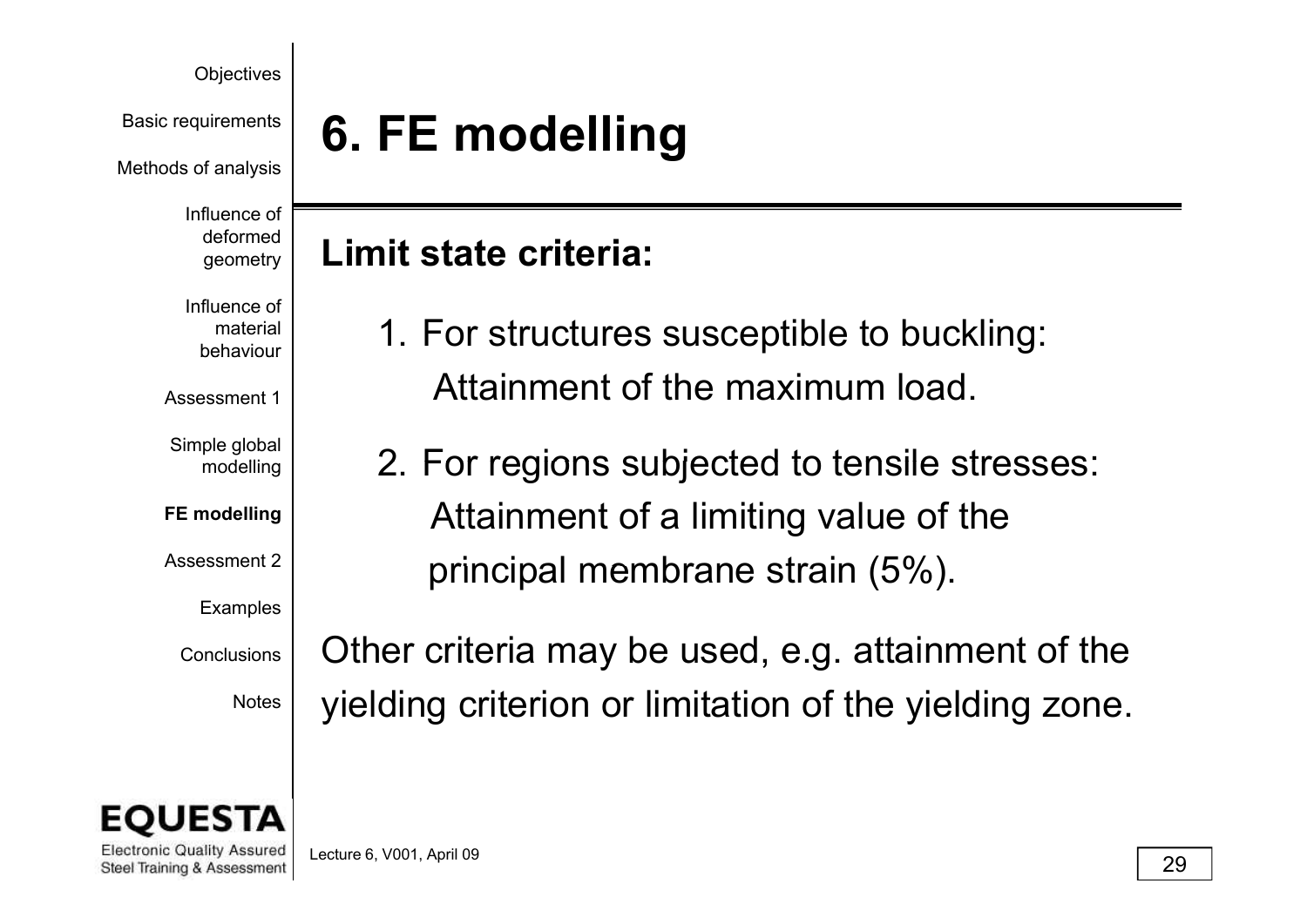Methods of analysis

Influence of geometry

Influence of material behaviour

Assessment 1

Simple global modelling

**FE modelling**

Assessment 2\_

Examples

Conclusions

Notes



**Electronic Quality Assured** Steel Training & Assessment

**6.** FE modelling

<sup>deformed</sup>  $\mid$  The design load magnification factor  $\alpha_{\sf u}$  (for simplicity <sup>a</sup> single design load multiplier) to the ultimate limit state should be sufficient to achieve the required reliability:

 $\alpha_1 \geq \alpha_1 \alpha_2$  $a_{\rm u}$ 

### where

-

- $\alpha_1$  covers the model uncertainty of the FE-modelling<br>see the should be obtained from evaluations of test and used. It should be obtained from evaluations of test used. It should be obtained from evaluations of test calibrations, see Annex D to EN 1990;
	- $\alpha_2$  covers the scatter of the loading and resistance models. It may be taken as  $\gamma_{\sf M1}$  (= 1.0) if instability governs and  $\gamma_{\rm M2}$  (= 1.25) if fracture governs.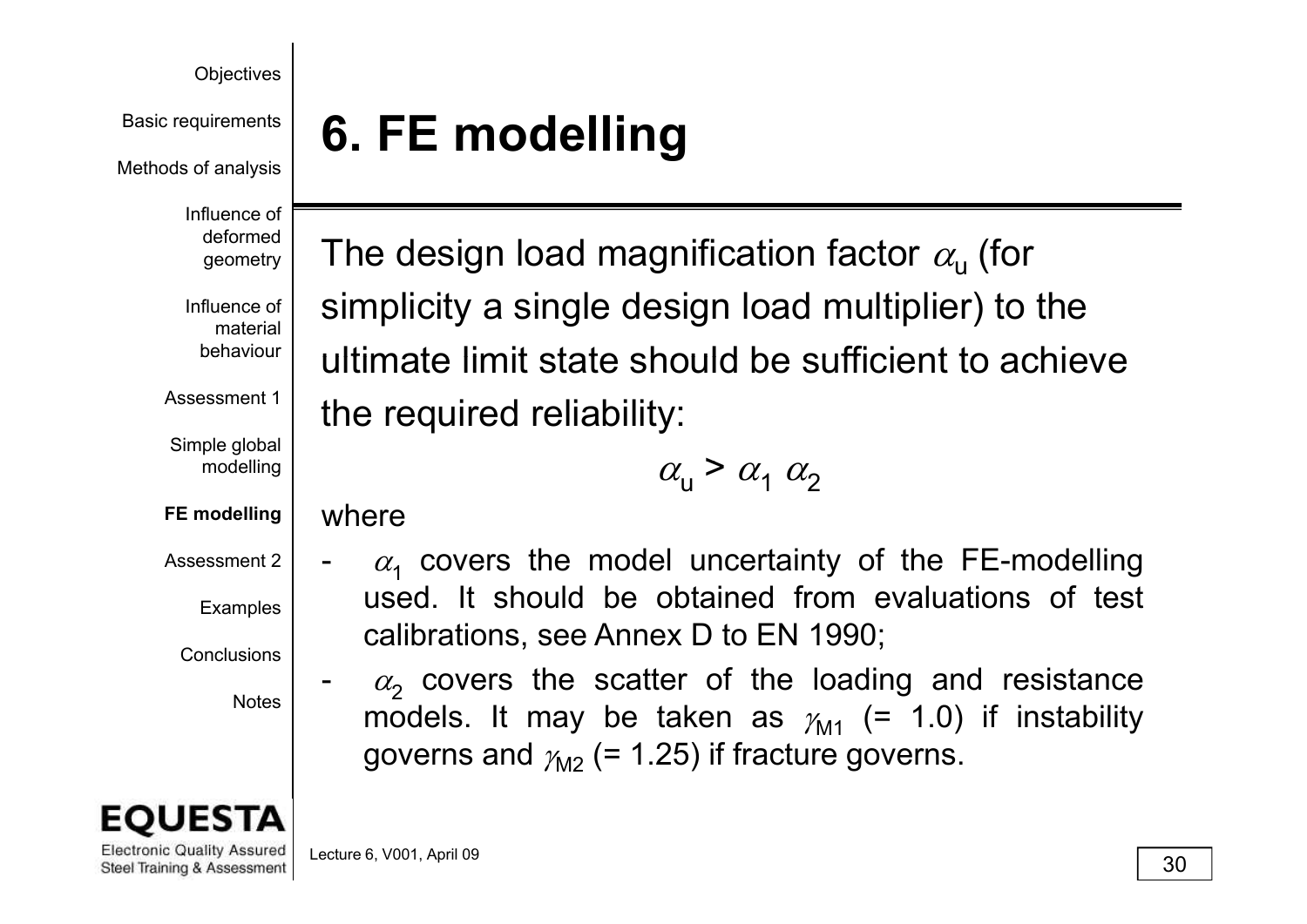Methods of analysis

Influence of deformed geometry

Influence of material behaviour

Assessment 1

Simple global modelling

FE modelling

**Assessment 2**

Examples

**Conclusions** 



**Electronic Quality Assured** Steel Training & Assessment

**Formative Assessment Question 2** Basic requirements

- • Describe common calculation models for braced building frame.
- • Describe common calculation models for a truss.
- $\bullet$  Describe common plastic models for continuous beams under various loadings.
- $\bullet$  How ULS may be determined when using  $\left\vert \begin{array}{c} \text {Various FEM models (ranging from LA up to \textit{GMMIA})?} \end{array} \right.$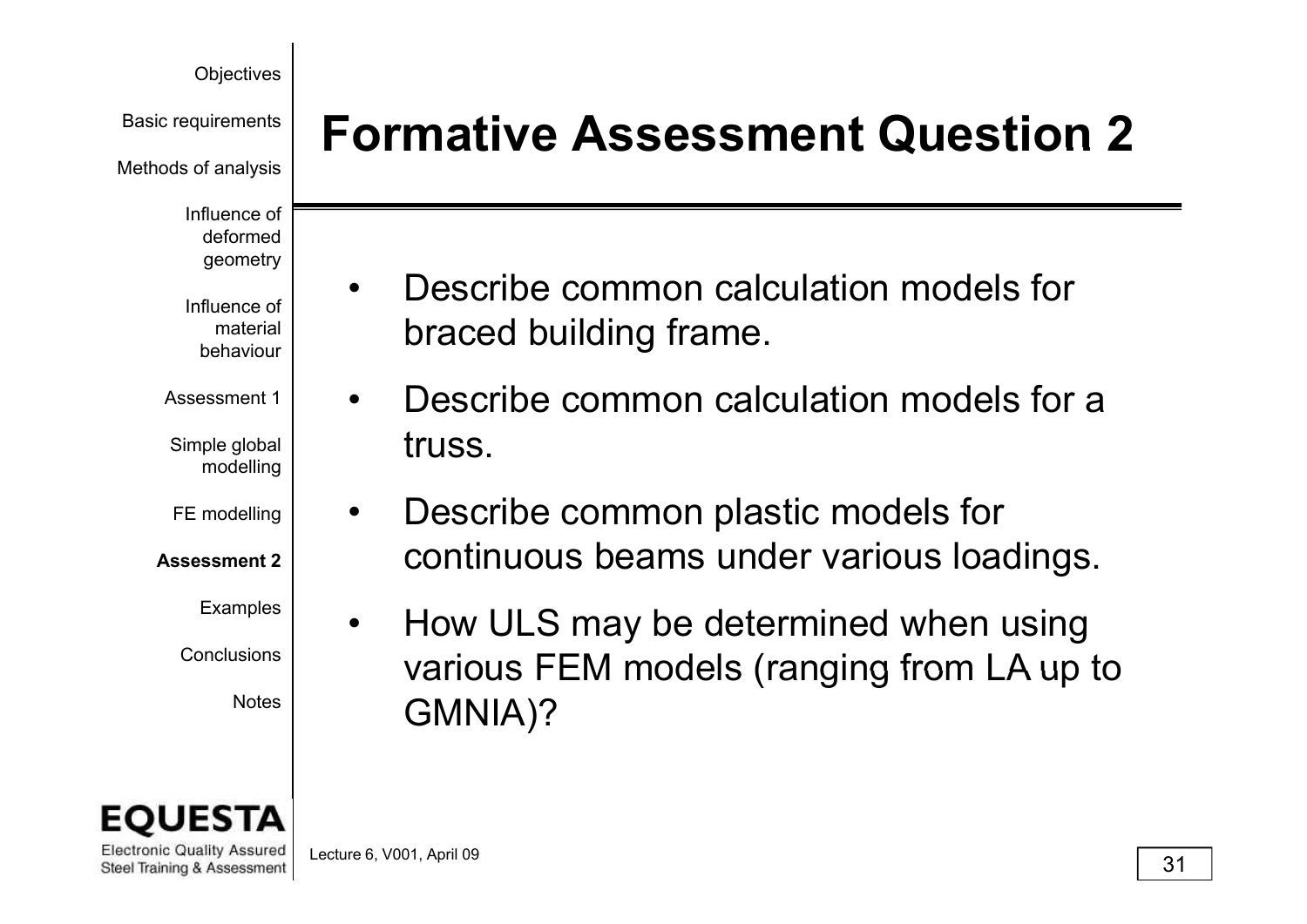| Objectives<br><b>Basic requirements</b><br>Methods of analysis                                                 | 7. Examples                                                                                             |    |
|----------------------------------------------------------------------------------------------------------------|---------------------------------------------------------------------------------------------------------|----|
| Influence of<br>deformed<br>geometry<br>Influence of<br>material<br>behaviour<br>Assessment 1<br>Simple global | Example 1: Two-bay braced frame<br>Example 2: Two-hinged arch<br>Example 3: Plate under uniform loading |    |
| modelling<br>FE modelling<br>Assessment 2<br><b>Examples</b><br>Conclusions<br><b>Notes</b>                    |                                                                                                         |    |
| <b>EQUESTA</b><br><b>Electronic Quality Assured</b><br>Steel Training & Assessment                             | Lecture 6, V001, April 09                                                                               | 32 |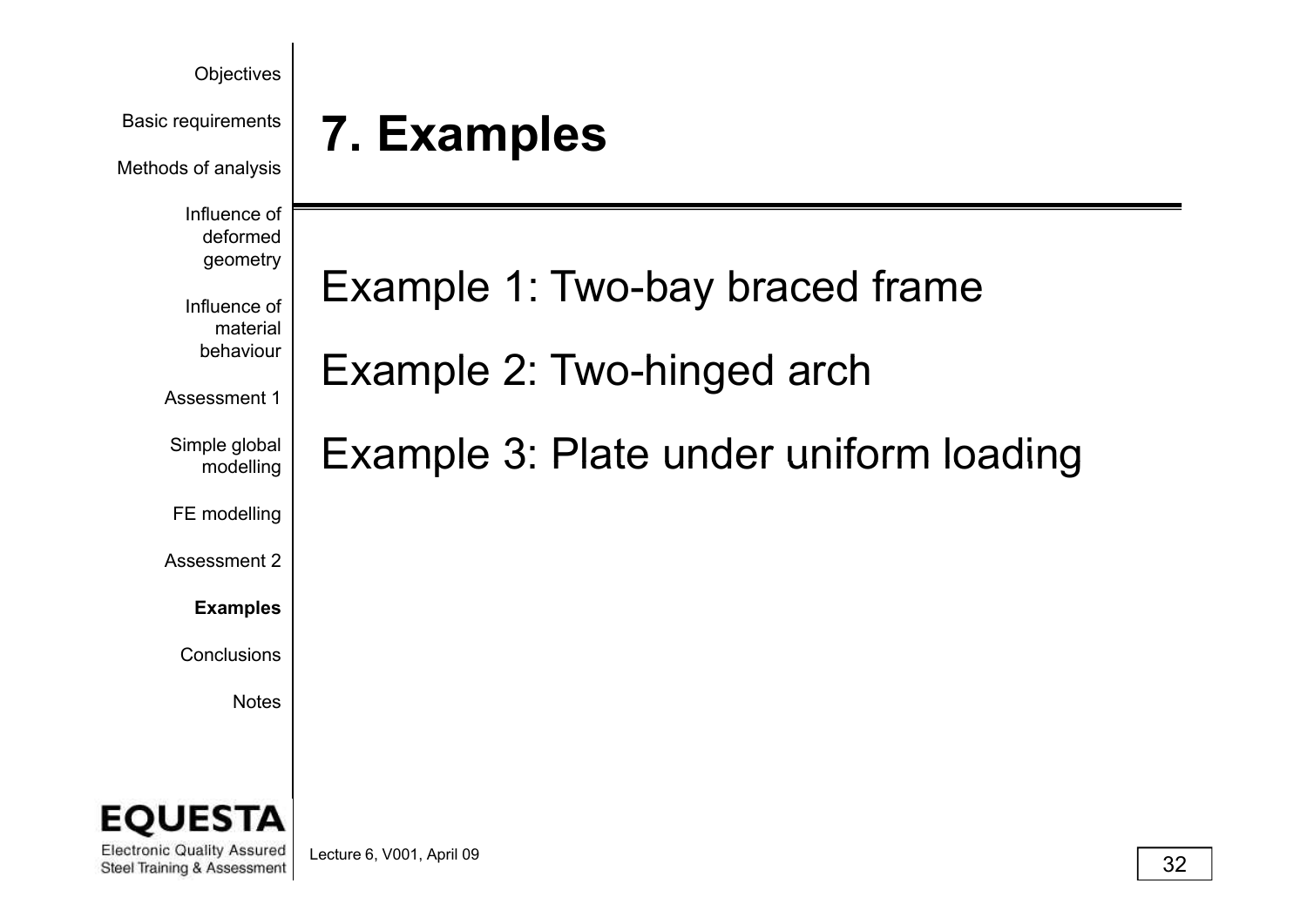

at distance of 6 m, bracing each 12 m.

11 400

Lecture 6, V001, April 09 Steel Training & Assessment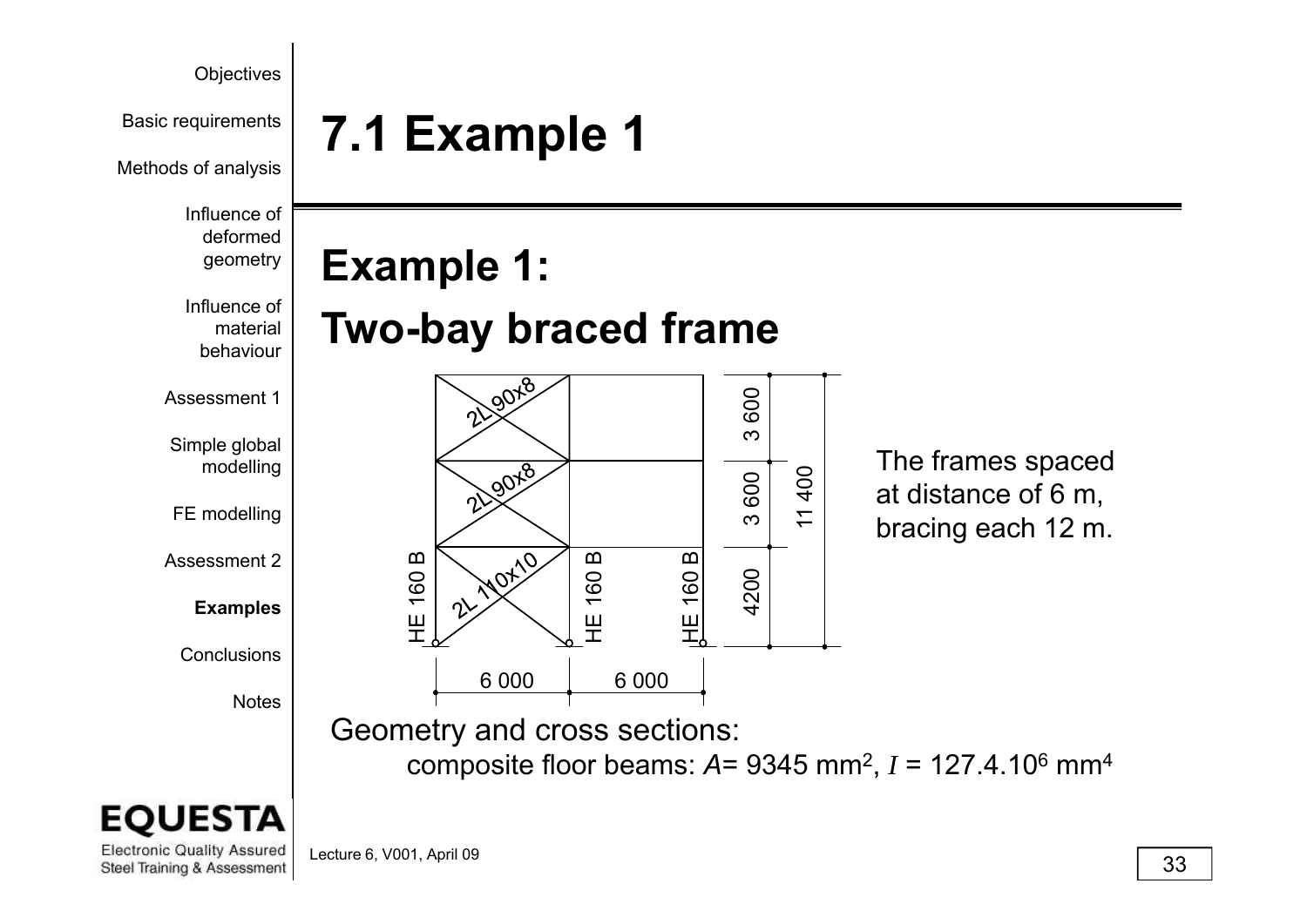

**137.5**

**137 5**

 $\mathcal{H}_{\text{Ed,2}}$   $\uparrow$   $H_{\text{Ed,3}}$ 

 $V_{\sf Ed,3}$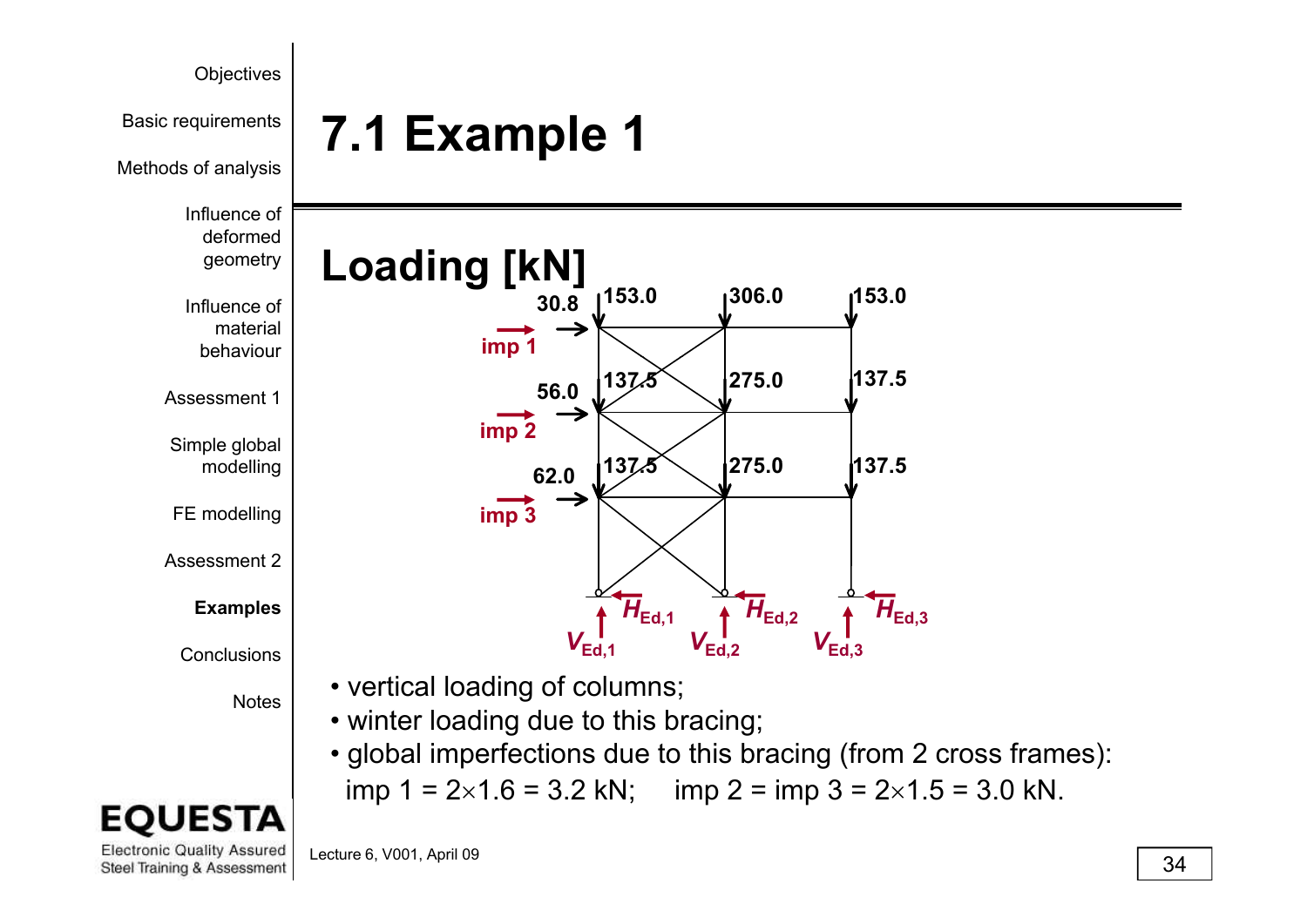

Lecture 6, V001, April 09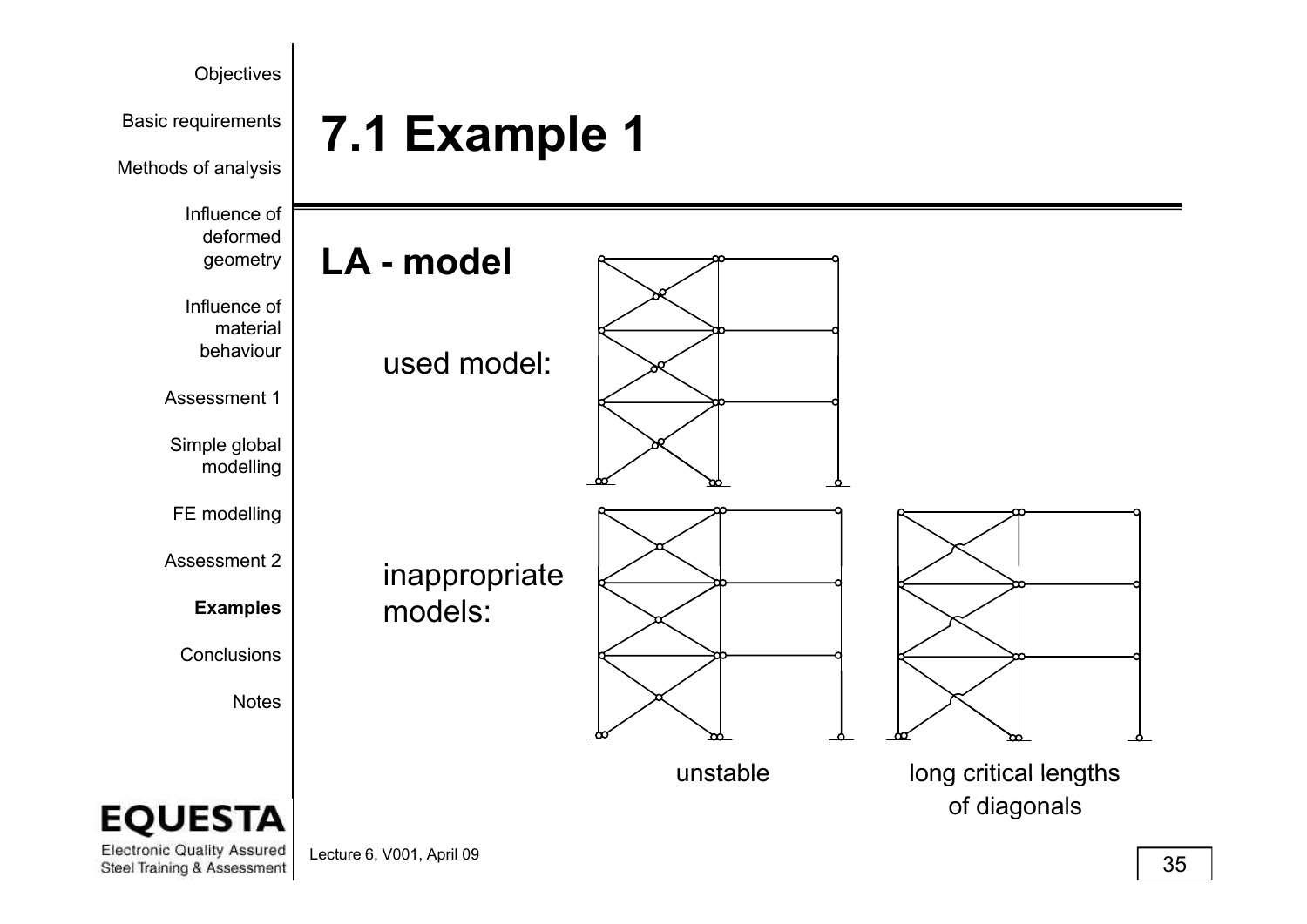

Lecture 6, V001, April 09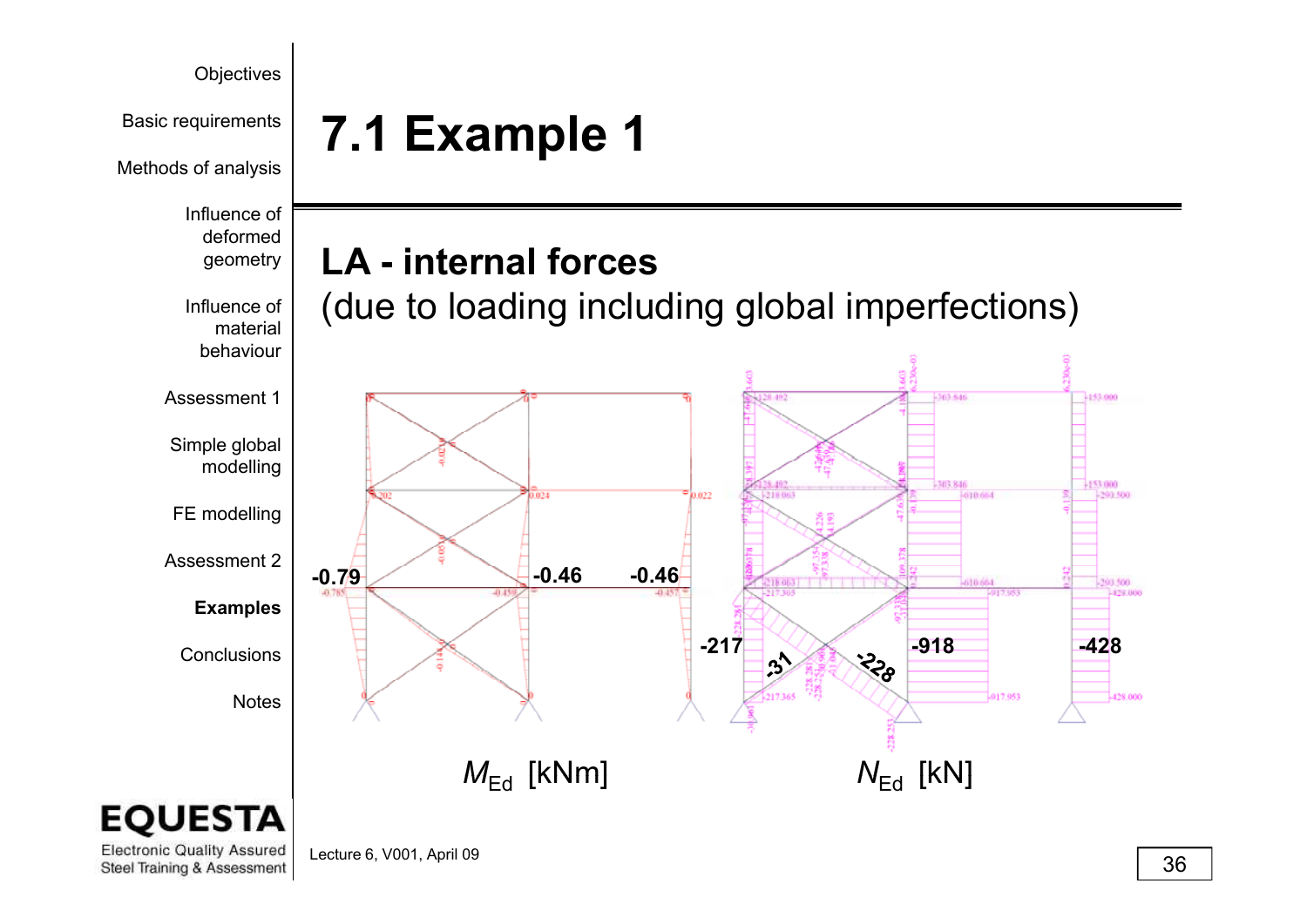**Basic requirements 7.1 Example 1** 

Methods of analysis

Influence of deformed geometry

Influence of material behaviour

Assessment 1

Simple global modelling

FE modelling

Assessment 2

**Examples**

Conclusions

Notes

**LBA iti l d – critical modes**



 $\alpha_{cr,1} = 5.51$   $\alpha_{cr,2} = 7.37$   $\alpha_{cr,3} = 8.30$ 

(central column) (bottom diagonal) (middle diagonal)

(loading including global imperfections)  $\Box$  6 first critical modes are shown for demonstration:

### EΟ ESTA

**Electronic Quality Assured** Steel Training & Assessment

Lecture 6, V001, April 09  $\sqrt{37}$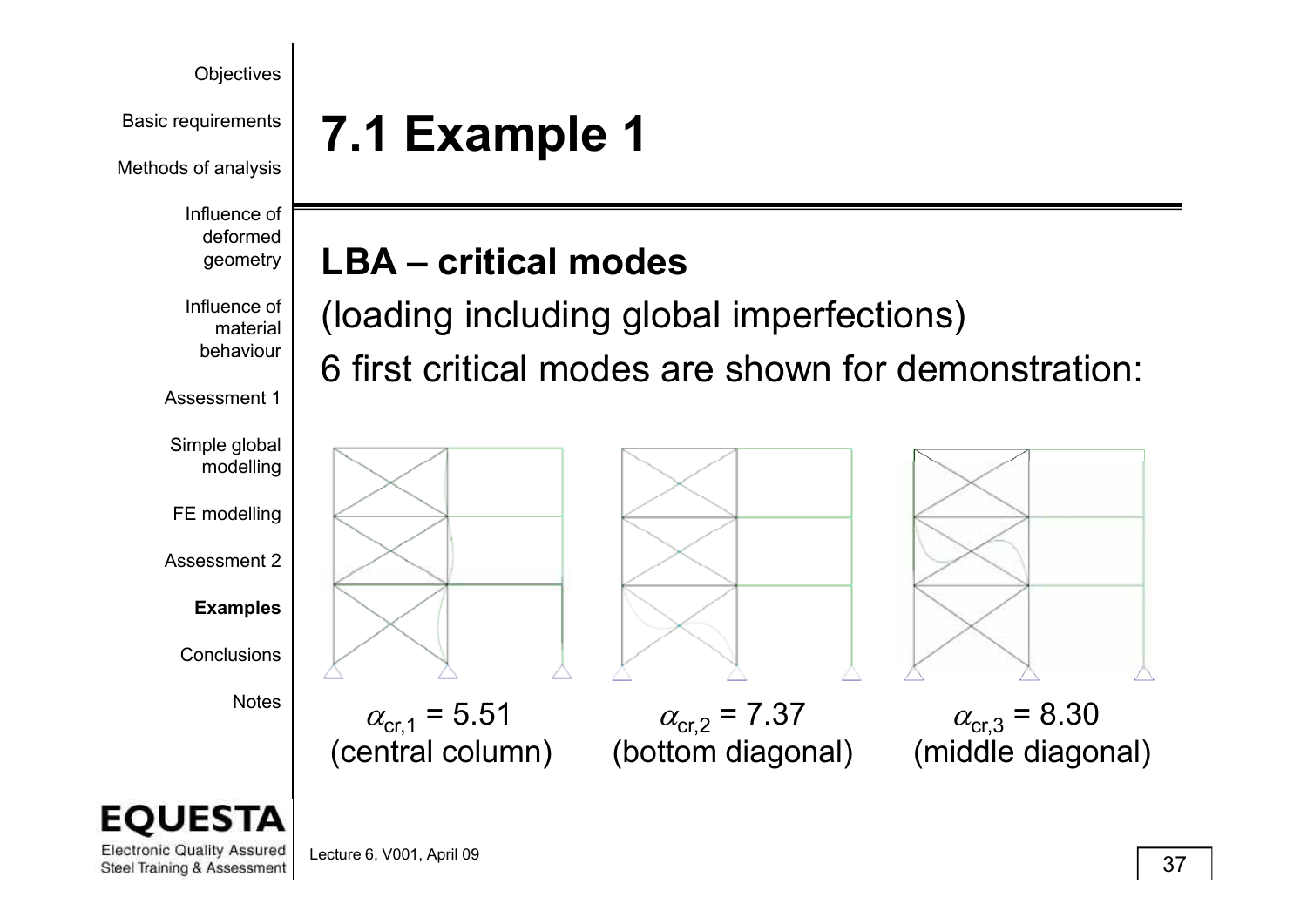

Basic requirements

Methods of analysis

Influence of deformed geometry

Influence of material behaviour

Assessment 1

Simple global modelling

FE modelling

Assessment 2

**Examples**

**Conclusions** 

Notes



**Electronic Quality Assured** Steel Training & Assessment **7.1 Example 1**

### **LBA iti l d LBA – critical modes**

(loading including global imperfections)



Using approximate formula:  $\alpha_{cr} = \frac{H_{\text{Ed}}}{m} - \frac{h}{m} = \frac{162.0}{m} = 192.9$ Using approximate formula:  $\alpha_{\rm cr} = \frac{H_{\rm Ed}}{V_{\rm Ed}} \frac{h}{\delta_{\rm H,Ed}} = \frac{162.0}{1712.0} \frac{4200}{2.06} = 192.$ 

Lecture 6, V001, April 09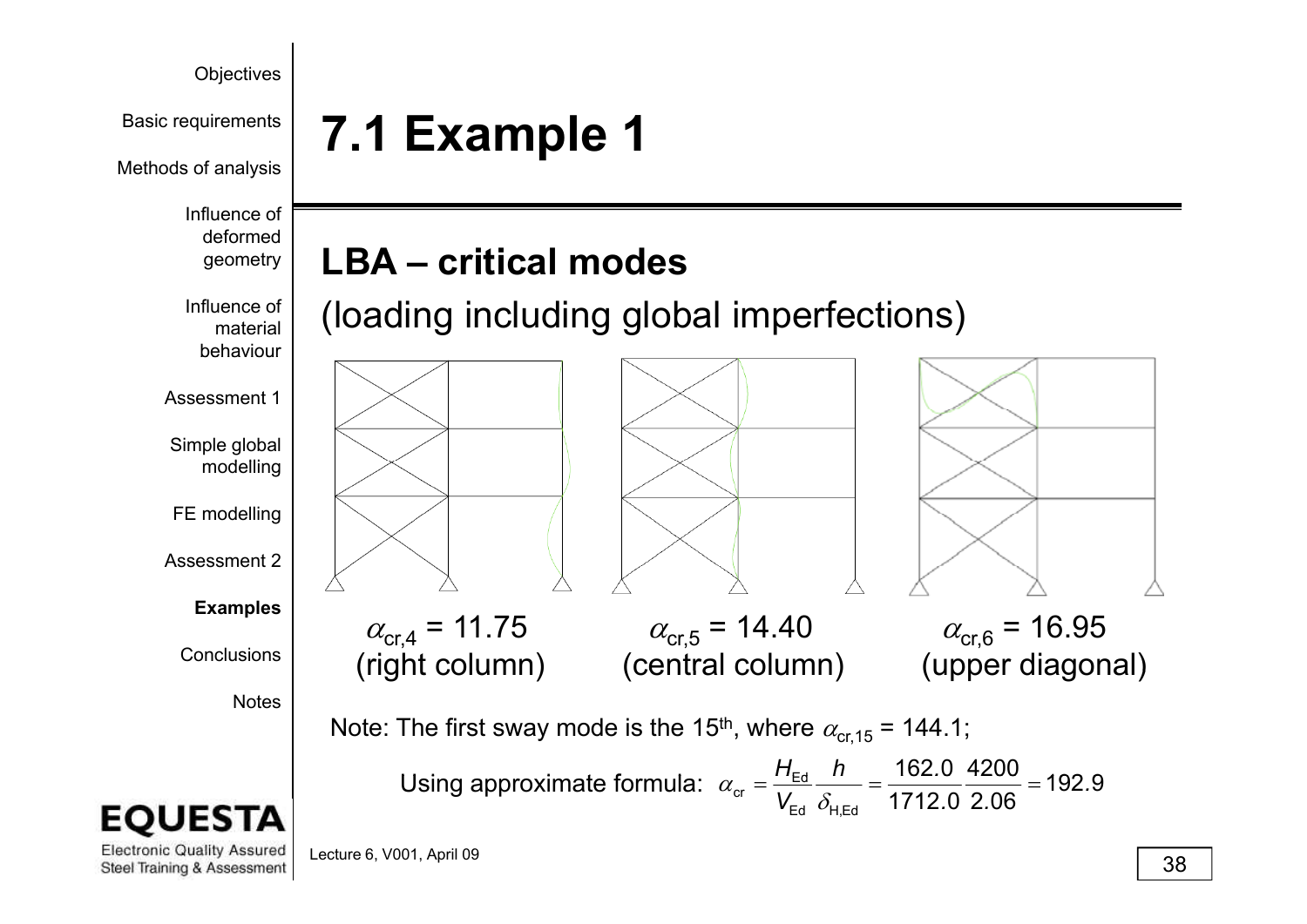Basic requirements

Methods of analysis

Influence of deformed geometry

Influence of material behaviour

Assessment 1

Simple global modelling

FE modelling

Assessment 2\_

### **Examples**

Conclusions

Notes

**Electronic Quality Assured** Steel Training & Assessment **7.1 Example 1**

#### **Nt f d i Notes for design:** •

- The frame is classified as second order frame  $(\alpha_{\text{cr1}} = 5.51 < 10)$ . However, the buckling modes are of non-sway character. The possibilities mentioned for analysis (see 5.1) are discussed:
- <sup>2</sup> a) **GNIA** may generally be used, where unique imperfection for this frame  $e_{\rm 0}$  = 8.5 mm was determined in Lecture 5. Approximate global imperfections and imperfections of individual<br>elements in accordance with Eurocode 3 or their equivalent transverse loadings may also be used. However, such analyses are generally demanding.

Lecture 6, V001, April 09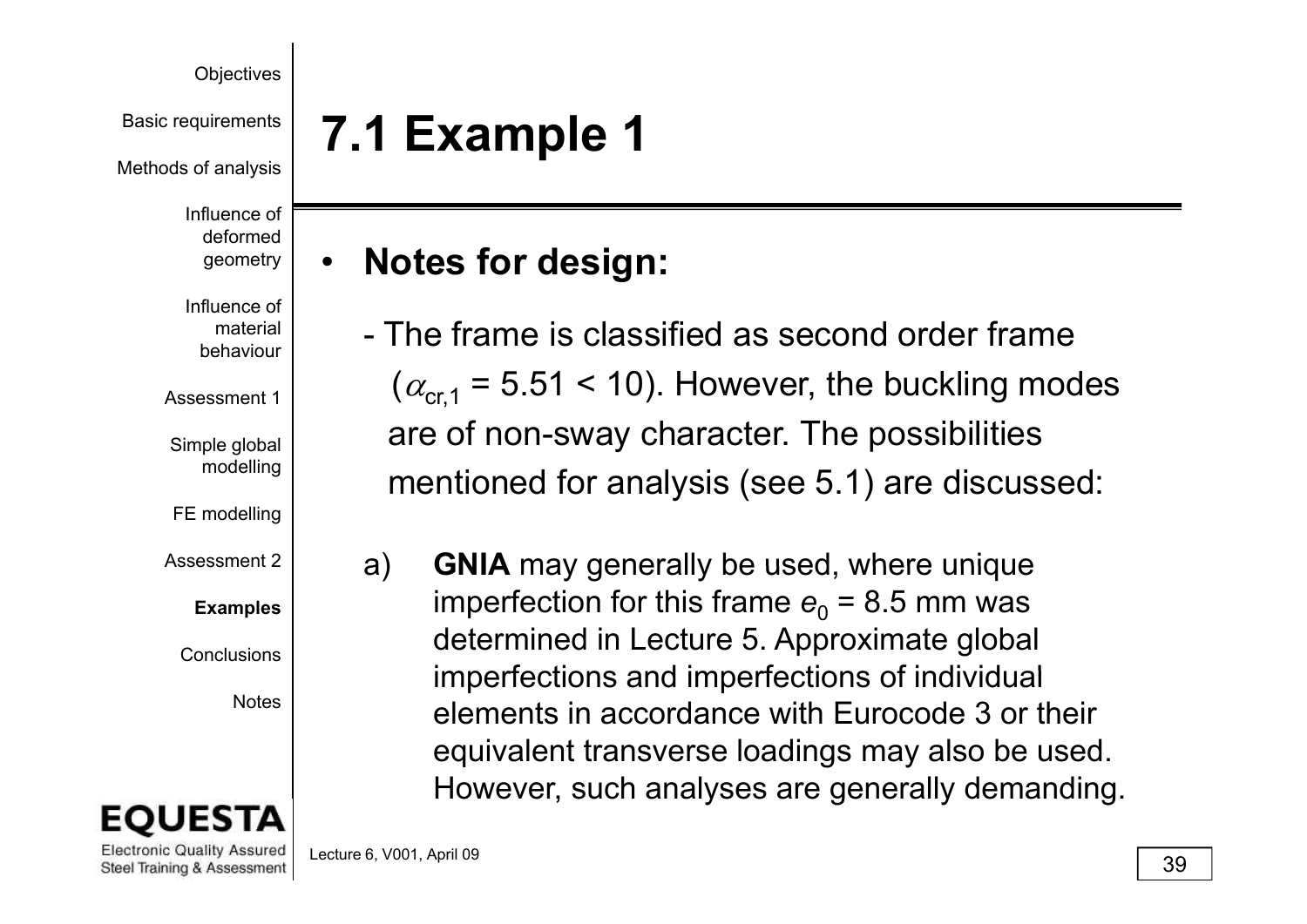

#### **Electronic Quality Assured** Lecture 6, V001, April 09 Steel Training & Assessment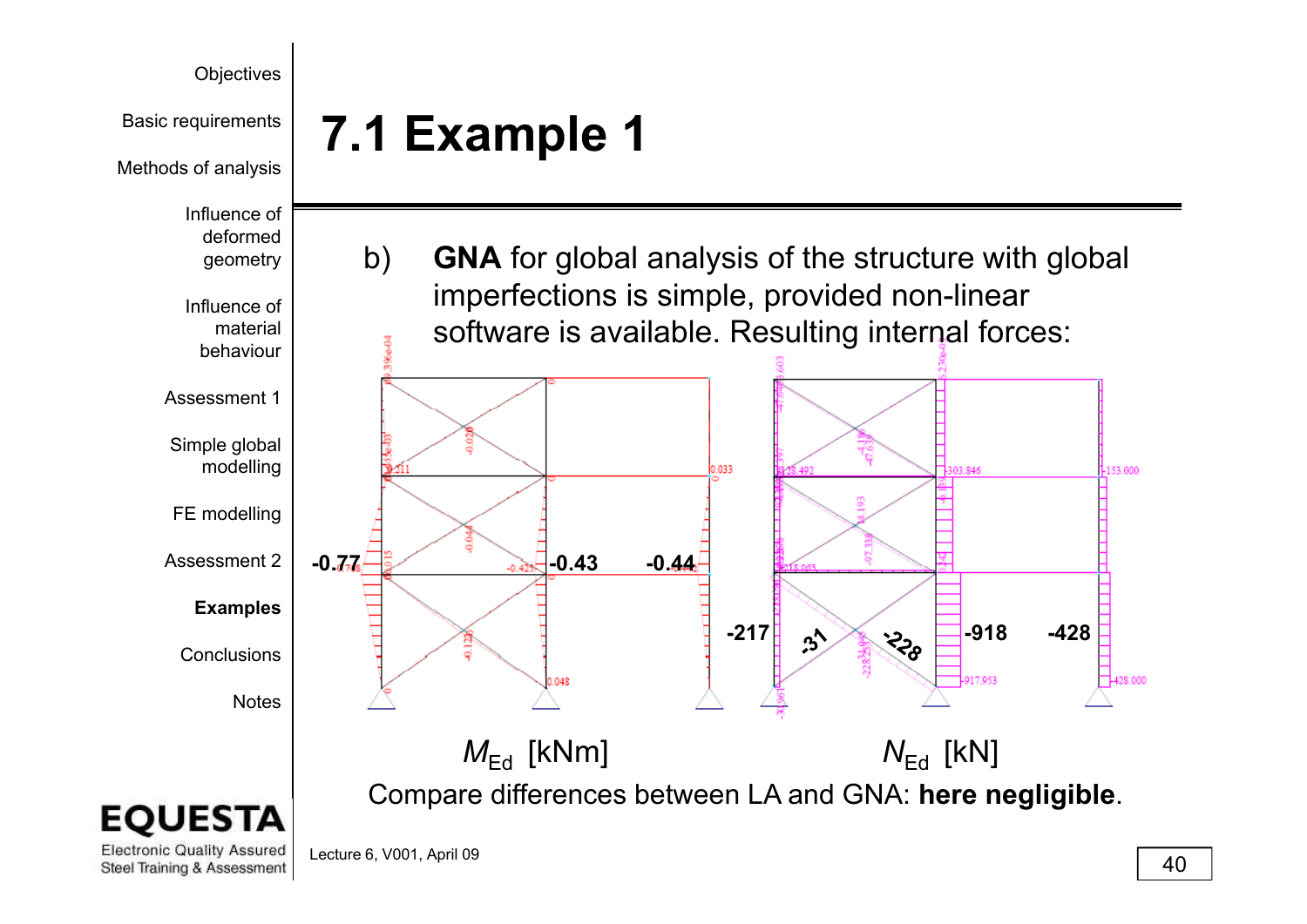Methods of analysis

Influence of deformed geometry

Influence of material behaviour

Assessment 1

Simple global modelling

FE modelling

Assessment 2\_

**Examples**

**Conclusions** 

Notes

# **Basic requirements 7.1 Example 1**

Member stability checks should be based on buckling lengths equal to the system lengths.

**Amplified LA** is questioned in spite of  $\alpha_{cr,1} = 5.51$ 

<sup>ing</sup> |  $\qquad$  > 3 due to **non-sway buckling character**. Member stability checks should also be based on buckling  $\mathcal{L}$  lengths equal to the system lengths. Details of the method are given for another example in Module 4:  $\mathbb{R}$  Frame Stability.



**Electronic Quality Assured** Steel Training & Assessment

Lecture 6, V001, April 09  $\sqrt{41}$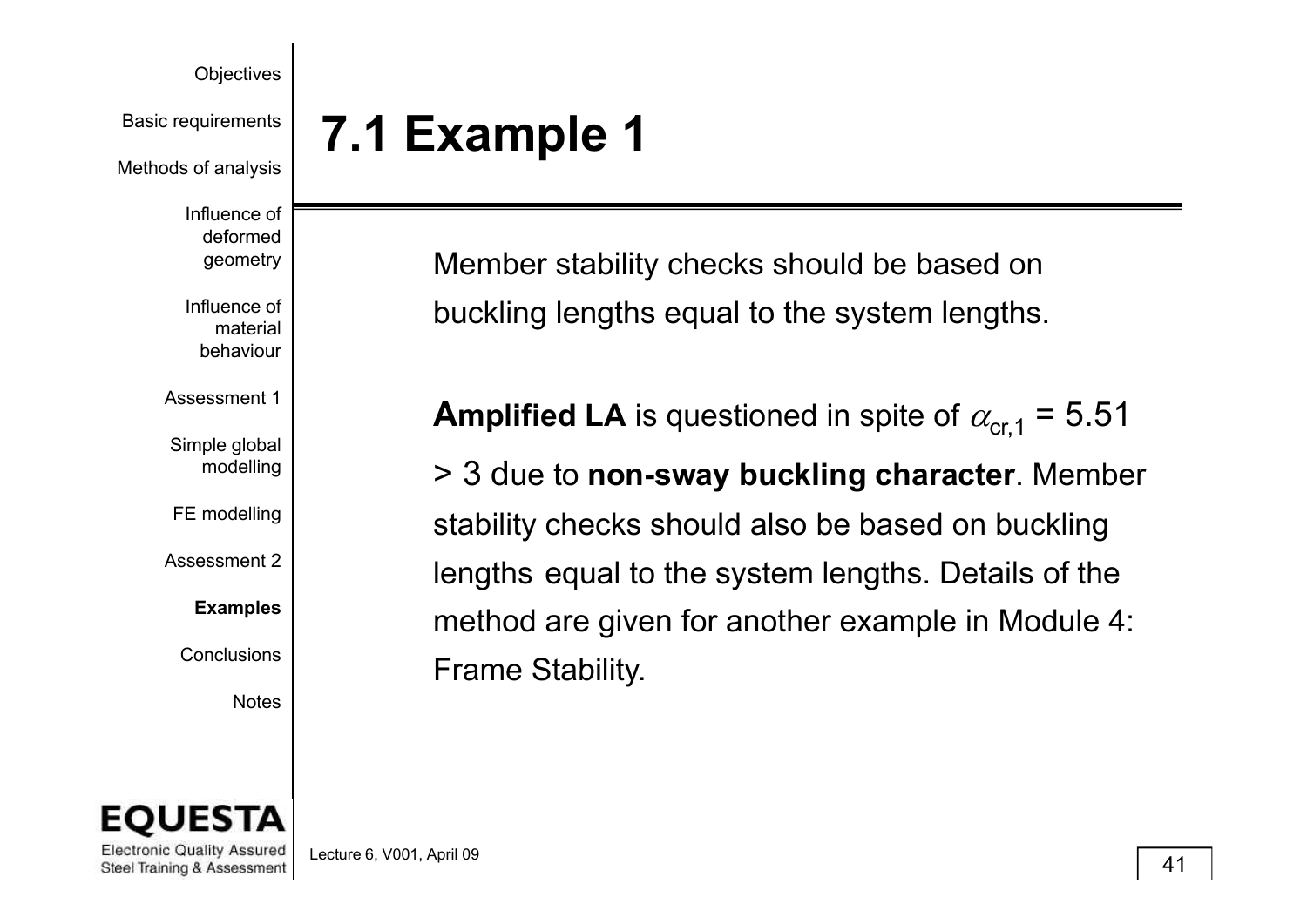Basic requirements

Methods of analysis

Influence of deformed geometry

Influence of material behaviour

Assessment 1

Simple global modelling

FE modelling

Assessment 2

**Examples**

Conclusions

Notes



c) LBA gives the first buckling mode which corresponds to buckling of bottom central column, which may be designed for internal forces from **LA** (imperfection may be neglected) and following global slenderness or global buckling length:

$$
\overline{\lambda} = \sqrt{\frac{N_{y}}{N_{\text{cr}}}} = \sqrt{\frac{Af_{y}}{\alpha_{\text{cr}}N_{\text{Ed}}}} = \sqrt{\frac{5425 \cdot 235}{5.51 \cdot 918 \cdot 10^{3}}} = 0.50
$$

$$
L_{cr} = \sqrt{\frac{\pi^2 EI}{N_{cr}}} = \sqrt{\frac{\pi^2 \cdot 210 \cdot 10^3 \cdot 24.92 \cdot 10^6}{5.51 \cdot 918 \cdot 10^3}} = 3195 \text{ mm}
$$

**Electronic Quality Assured** Steel Training & Assessment Lecture 6, V001, April 09  $\sqrt{42}$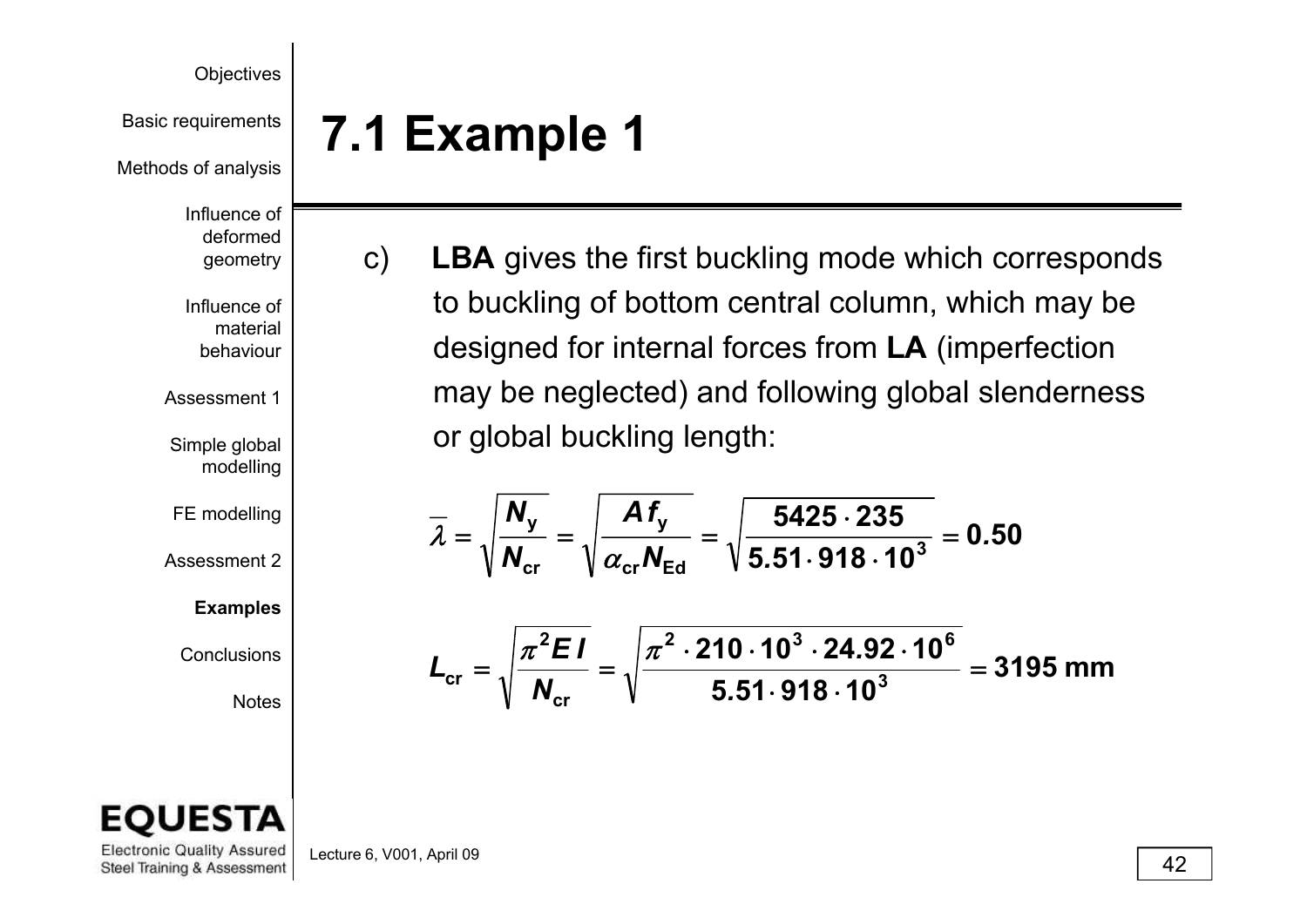Basic requirements

Methods of analysis

Influence of deformed geometry

Influence of material behaviour

Assessment 1

Simple global modelling

FE modelling

Assessment 2

**Examples**

Conclusions

Notes

The buckling mode is non-sway (see the picture) and due to elastic constraint from upper parts of the  $\left| \right|$  columns the  $\left| L_{\text{cr}} \right| < h = 4200$  mm.

Note: $\frac{d}{d}$  Note: Other members may be designed conservatively for the same  $\alpha_{cr,1}$ . Moments due to sway effects (here negligible) should be increased approx. by 20%.



**Electronic Quality Assured** Steel Training & Assessment

Lecture 6, V001, April 09  $\sqrt{43}$ 

**7.1 Example 1**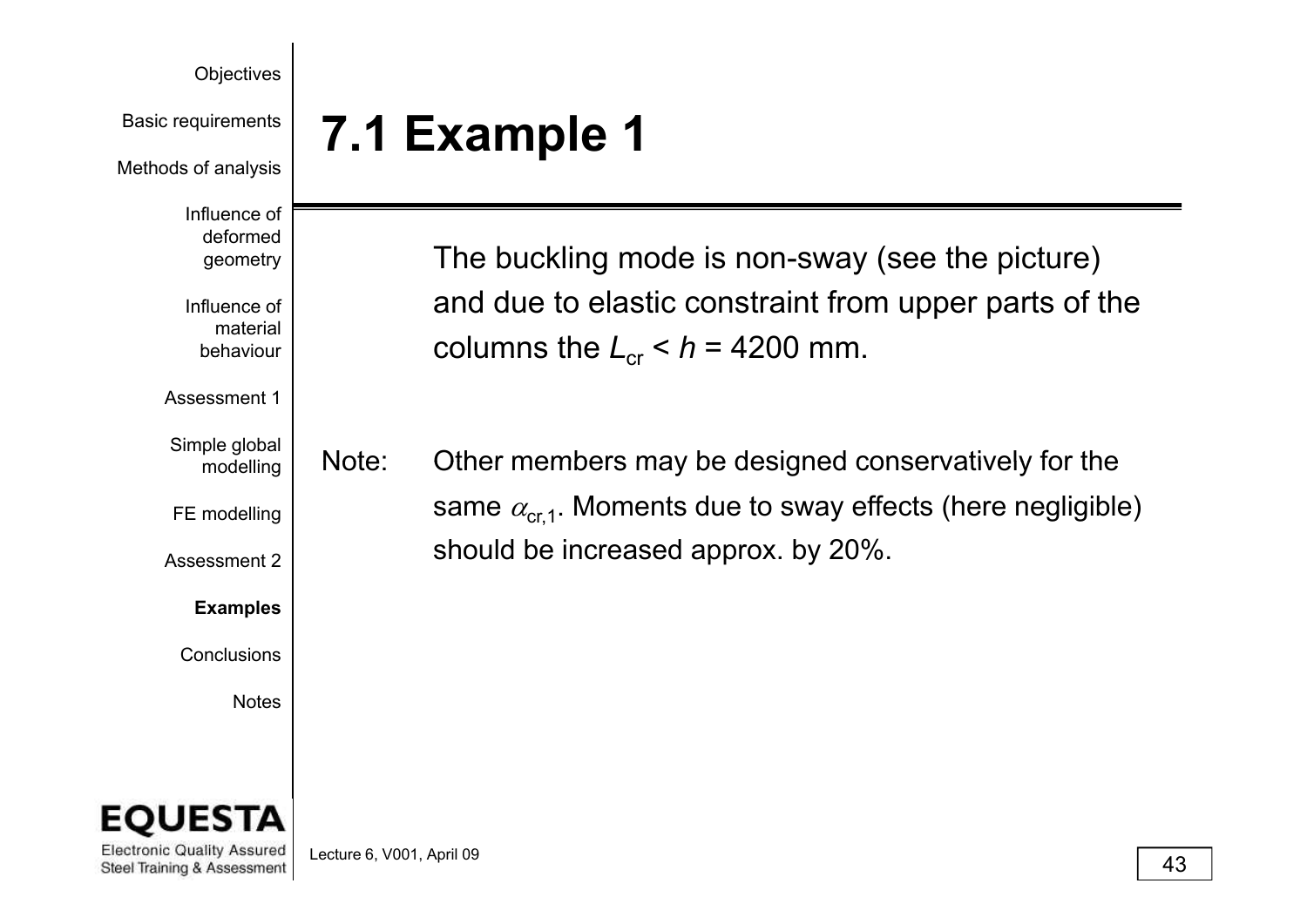Basic requirements

Methods of analysis

Influence of deformed geometry

Influence of material behaviour

Assessment 1

Simple global modelling

FE modelling

Assessment 2

### **Examples**

Conclusions

Notes



**Electronic Quality Assured** Steel Training & Assessment

# **7.1 Example 1**

### **Summary concerning the three approaches:**

- • **GNIA** introducing all kind of imperfections (suitable  $\mathsf{r}\hspace{.1mm}|\hspace{.1cm}$  for all  $\alpha_{\mathsf{cr}}$ ) is demanding, usually not employed.
- $\bullet$  **GNA** using global imperfections may be used,  $f_{\text{incl}}^{\text{bal}}$  followed by member stability checks for system critical lengths. Simplified amplified LA may similarly be used for  $\alpha_{cr,1} \geq 3$  but is appropriate for predominantly sway buckling modes.
	- $\bullet$  **LA** followed by member stability checks using critical lengths from LBA should account for moments due to sway effects.
	- •• Braced multi-storey frames are usually non-sway.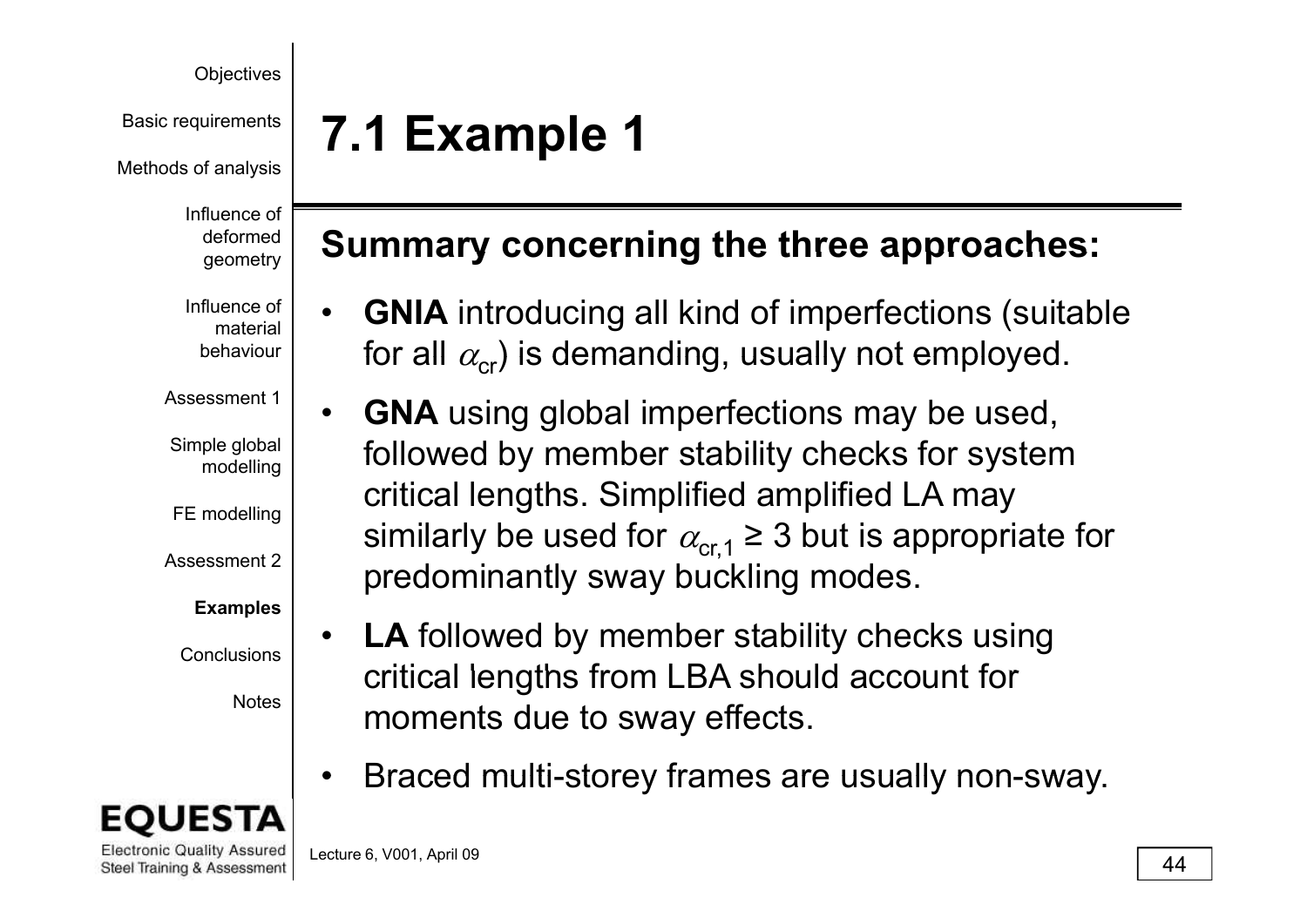

Lecture 6, V001, April 09  $\sqrt{45}$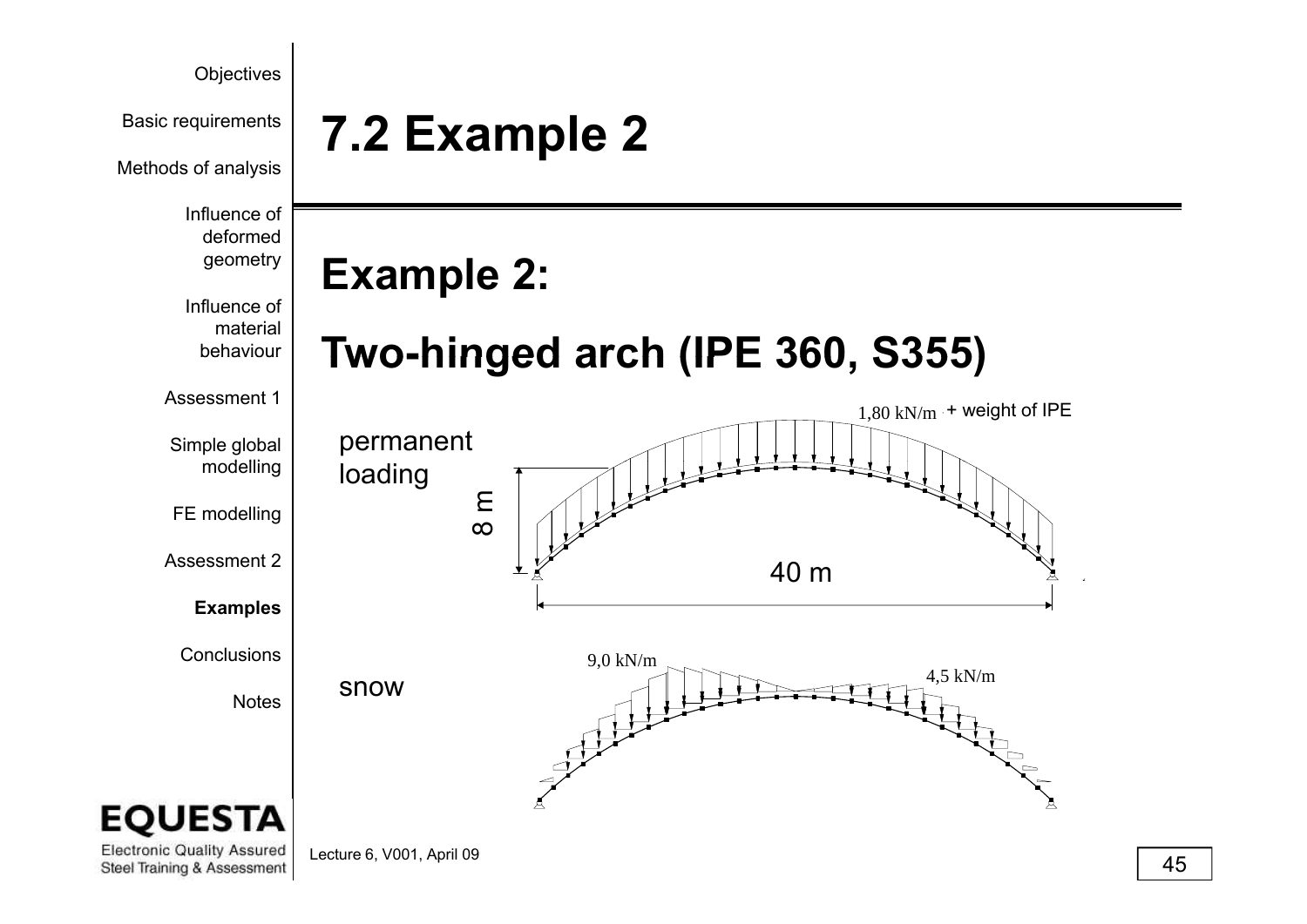

Lecture 6, V001, April 09  $\sqrt{46}$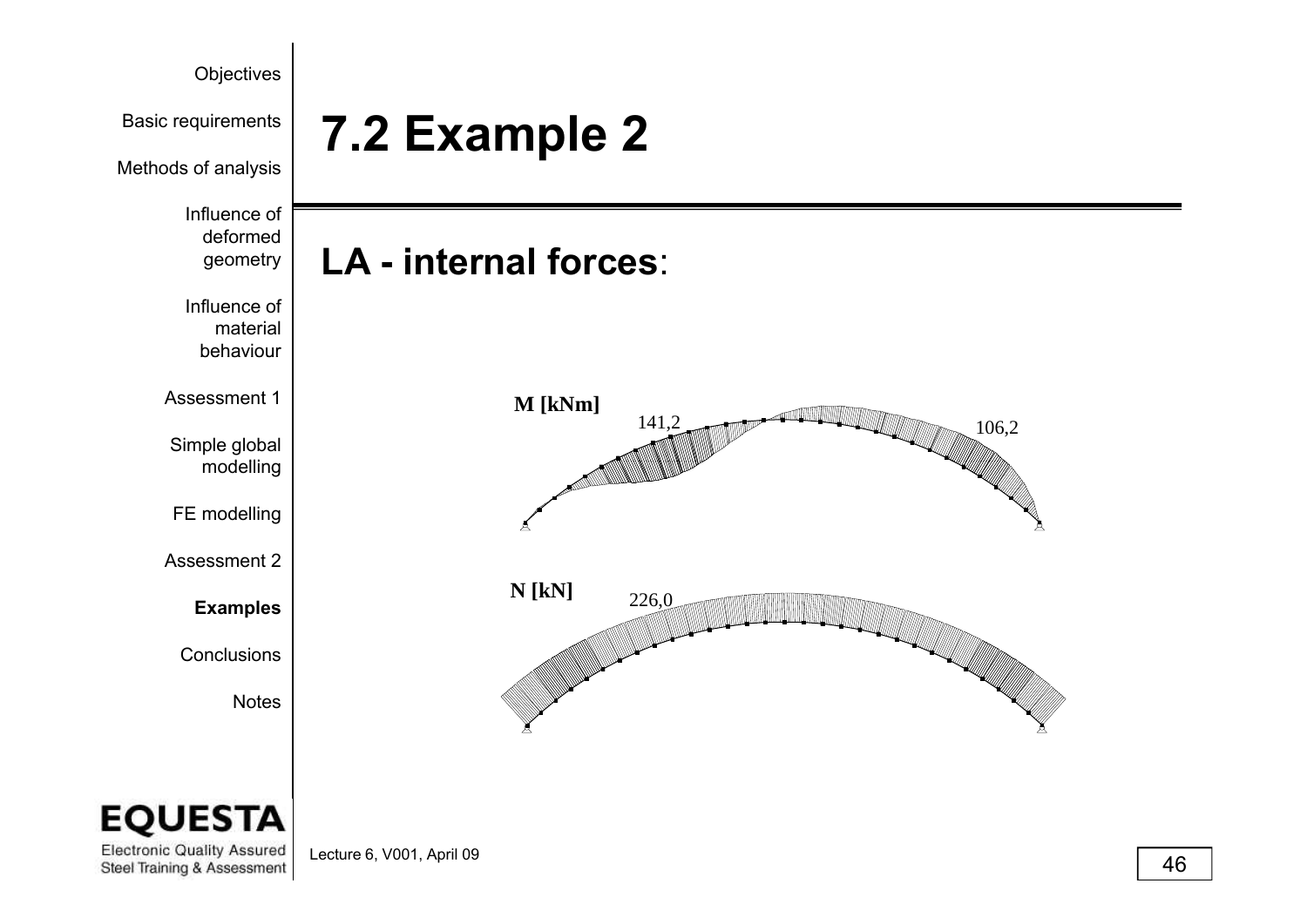

Lecture 6, V001, April 09  $\sqrt{47}$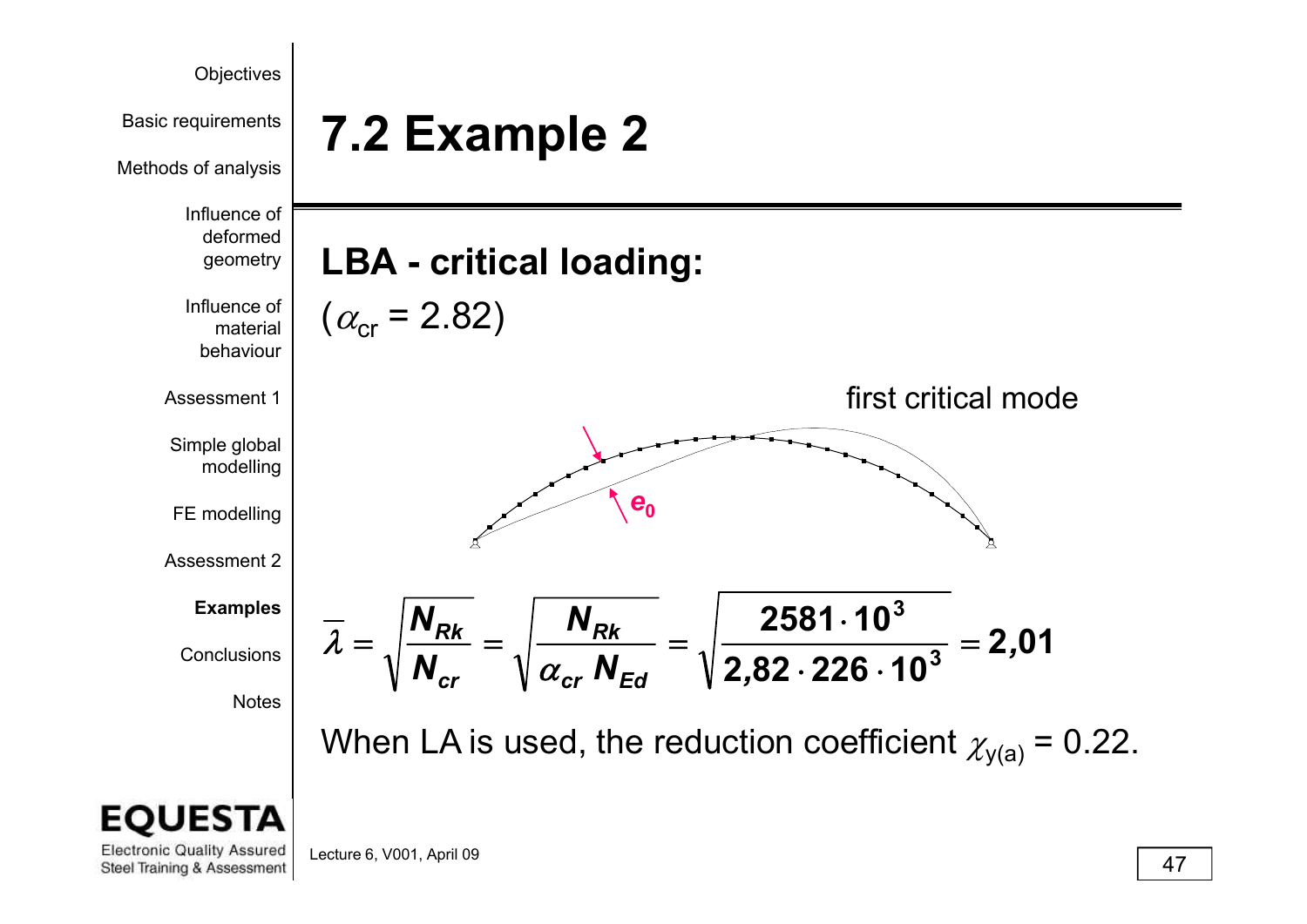Methods of analysis

Influence of deformed geometry

Influence of material behaviour

Assessment 1

Simple global modelling

FE modelling

Assessment 2

**Examples**

Conclusions

Notes

# **Example 2 Pasic requirements** | **7.2 <b>Example** 2

### **GNIA i t lf - internal forces:**

Imperfections in first critical mode, in accordance with Eurocode 3, cl. 5.3.2, *e*<sub>0</sub> = 53.3 mm.



When GNIA is used, the reduction coefficient  $\chi_{{\sf y}}$  = 1.0.



**Electronic Quality Assured** Steel Training & Assessment

Lecture 6, V001, April 09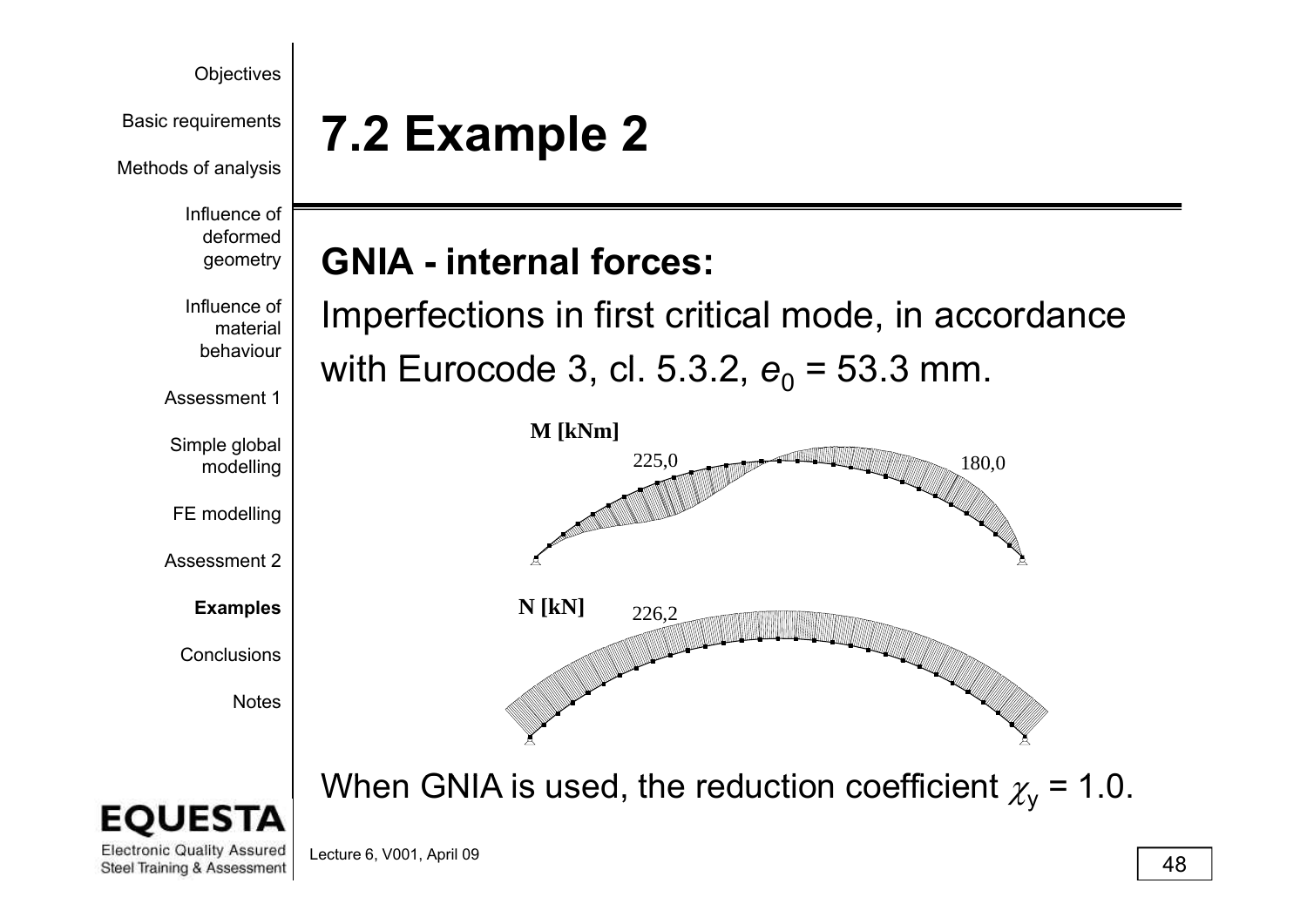Methods of analysis

Influence of deformed geometry

Influence of material behaviour

Assessment 1

Simple global modelling

FE modelling

Assessment 2\_

**Examples**

**Conclusions** 

Notes

**Electronic Quality Assured** Steel Training & Assessment

# **Example 2 Pasic requirements** | **7.2 <b>Example** 2

### **S f th i f LA d GNIA** Summary of the comparison of LA and<br>for the arch: for the arch:

- • Using **LA** the reduction coefficient for  $c$  compression  $\chi_{y({\mathbf a})}$  = 0.22 shall be used in design.
	- • Using **GNIA** (geometrically non-linear analysis  $2$  | with imperfections) the maximum moment increased about 1.6 times, while reduction  $\left.\vphantom{\raisebox{1.5cm}{.}}\right|$  coefficient for compression is  $\chi_{\sf y}$  = 1.0.
		- • Comparing resulting cross sections the GNIA is more economic economic.

Lecture 6, V001, April 09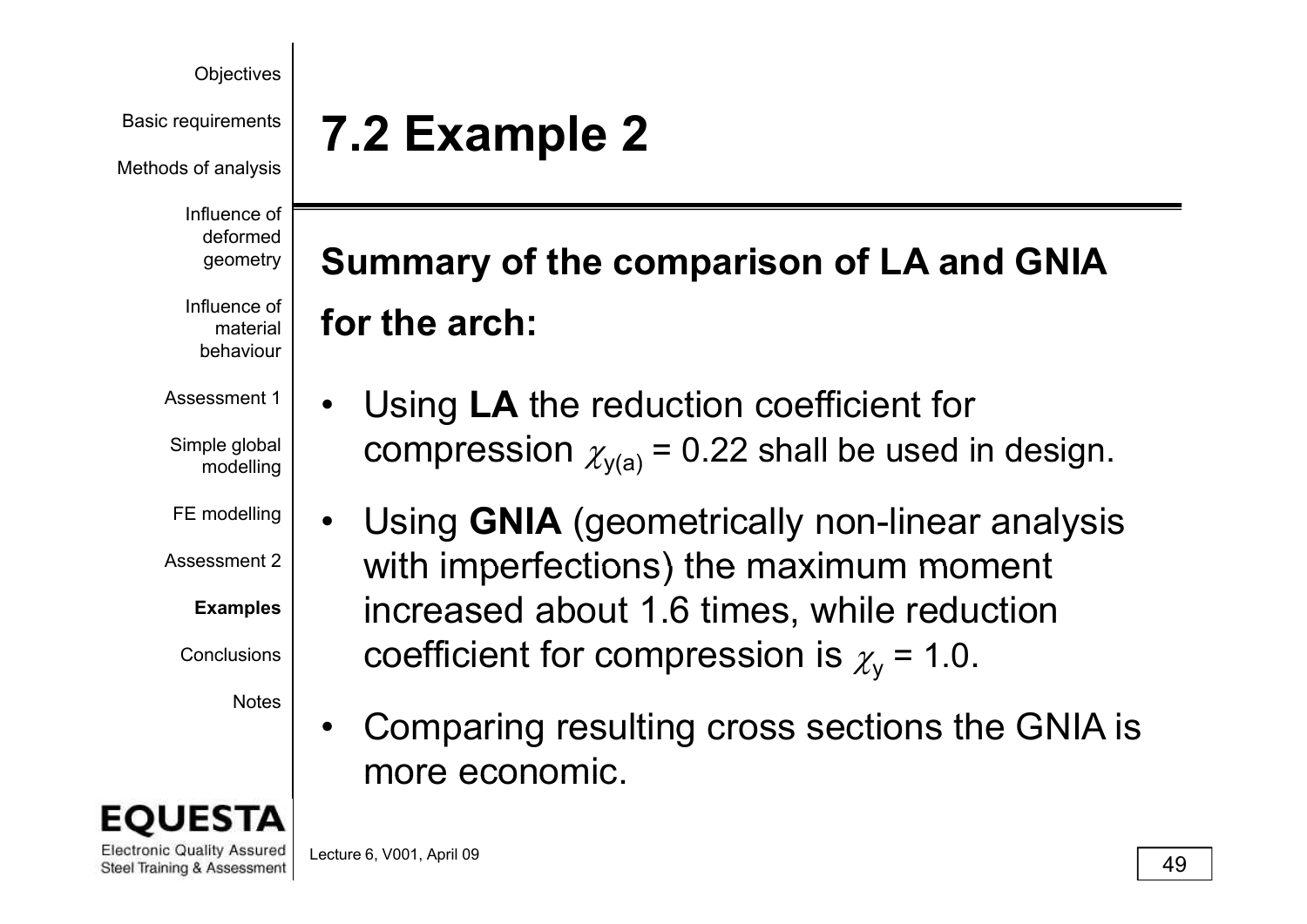Methods of analysis

Influence of deformed geometry

### Influence of material behaviour

Assessment 1

Simple global modelling

FE modelling

Assessment 2

**Examples**

Conclusions

Notes

# **Basic requirements** | 7.3 **Example** 3

## **E l 3 Example 3:**

## **Plate under uniform loading** *q*

(edges simply supported with zero membrane stresses)



### EО **ESTA**

**Electronic Quality Assured** Steel Training & Assessment

Lecture 6, V001, April 09  $\sqrt{50}$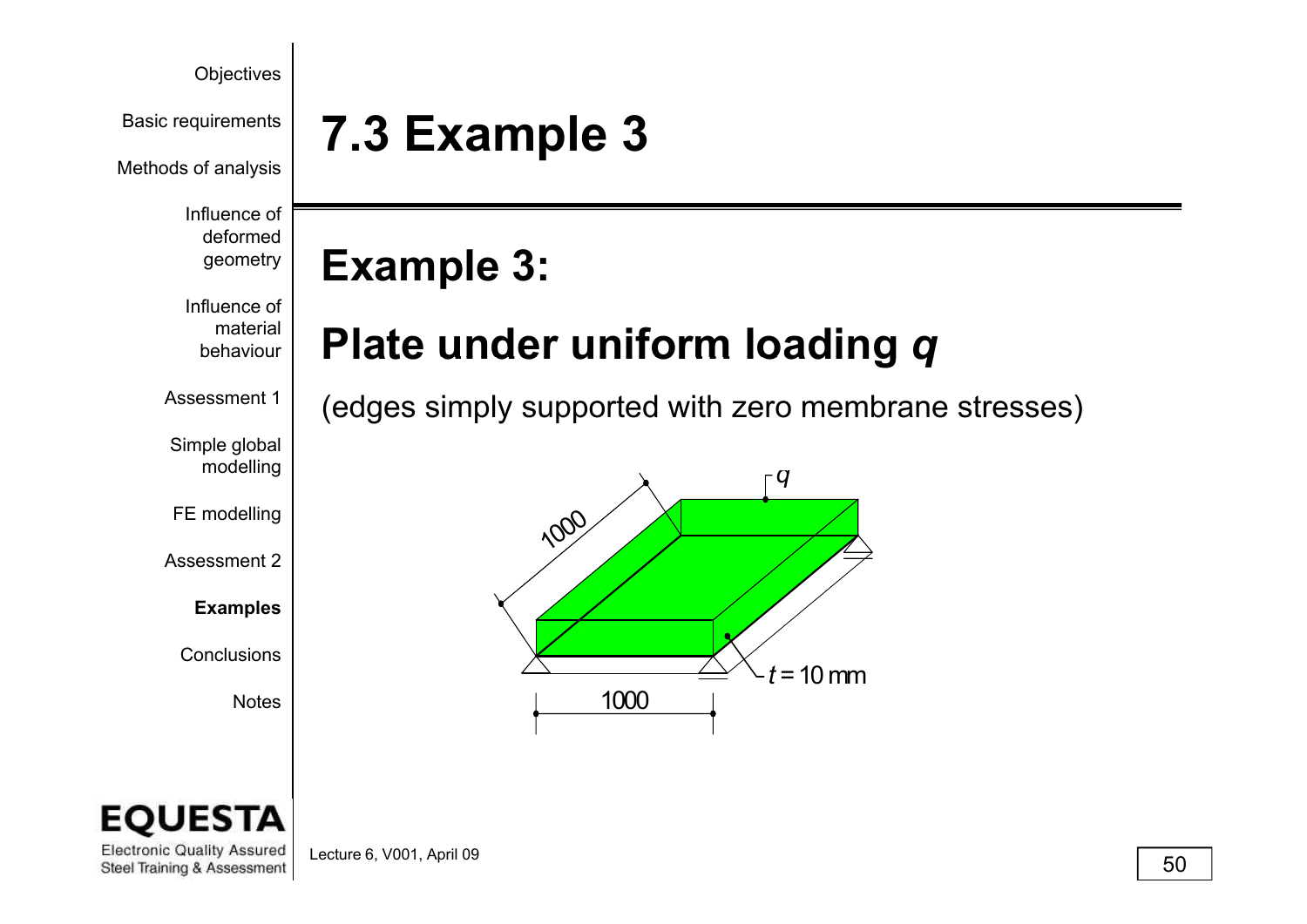

Lecture 6, V001, April 09  $\boxed{51}$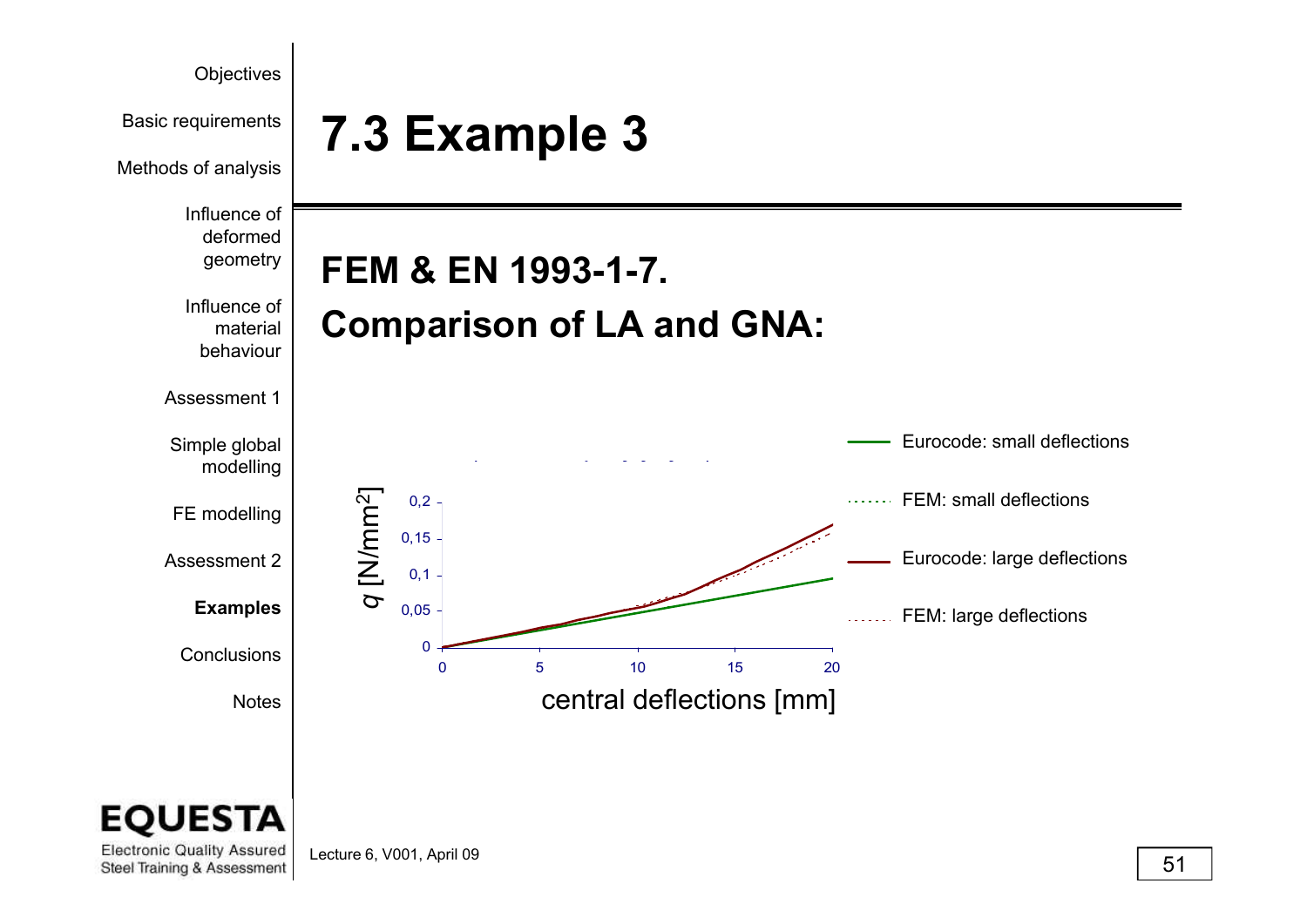

Lecture 6, V001, April 09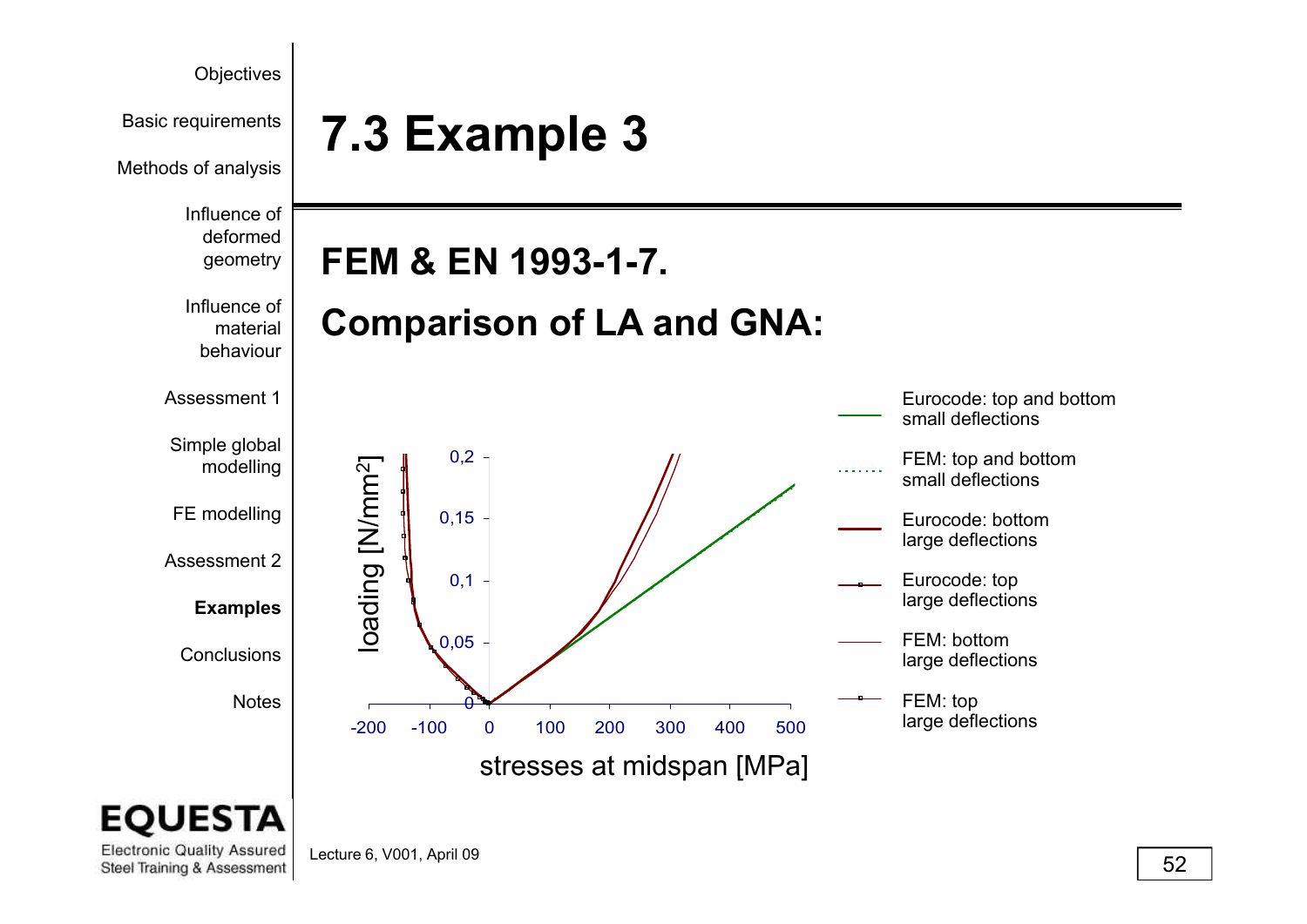Methods of analysis

Influence of deformed geometry

Influence of material behaviour

Assessment 1

Simple global modelling

FE modelling

Assessment 2\_

**Examples**

Conclusions

Notes



**Electronic Quality Assured** Steel Training & Assessment

Lecture 6, V001, April 09  $\overline{\hspace{2cm}}$  53

# **Basic requirements** | 7.3 **Example** 3

# **S f th i f LA d GNA** Summary of the comparison of LA and<br>for the thin plate in bending:

- • Using **GNA** (large deflection theory of plates) the deflections and stresses for the sameloading are lower than using LA (small  $\alpha$  deflection theory of plates).
	- $\bullet$ **LA** gives uneconomic solution.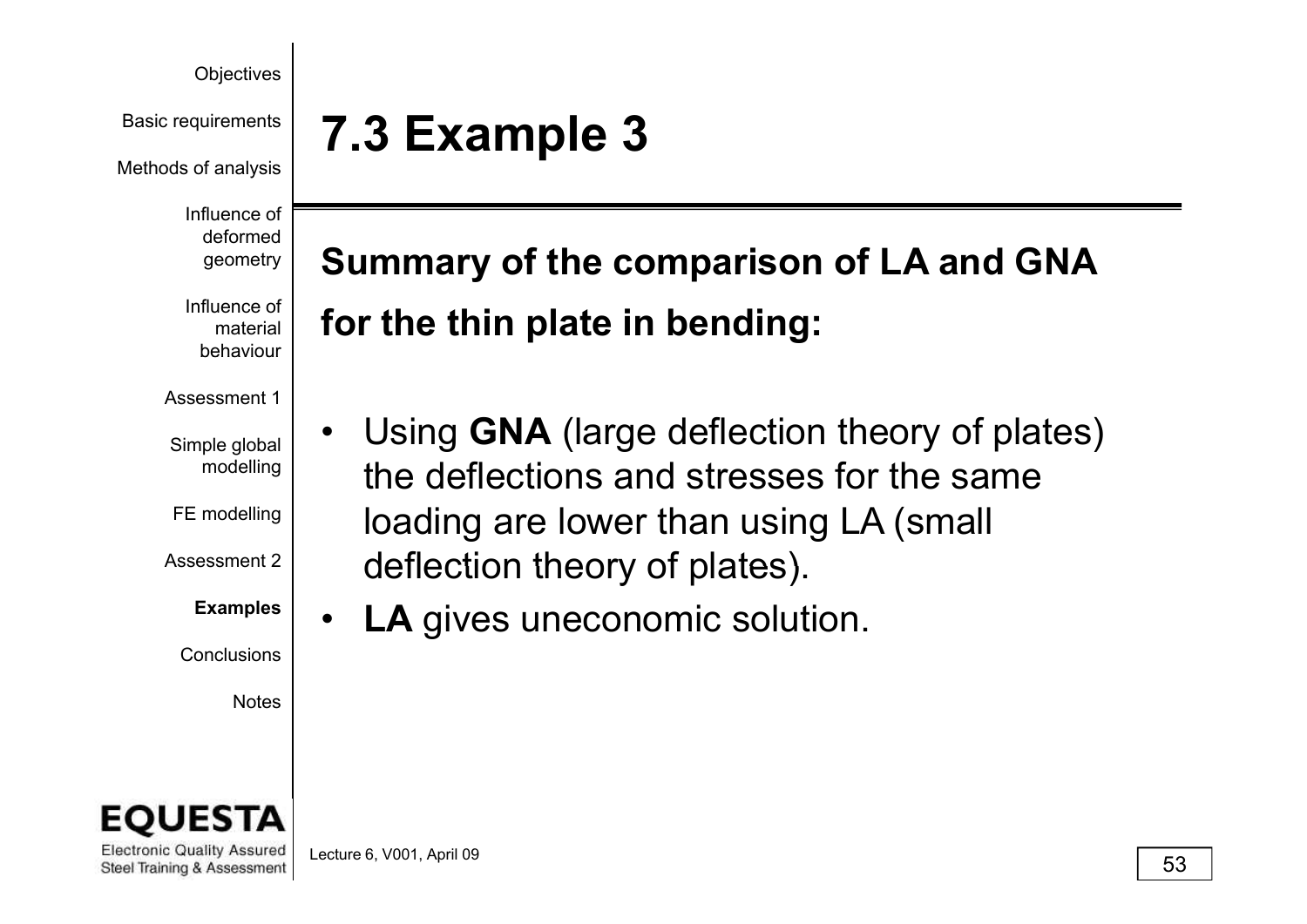Basic requirements

Methods of analysis

Influence of deformed geometry

Influence of material behaviour

Assessment 1

Simple global modelling

FE modelling

Assessment 2

Examples

**Conclusions**

Notes

1) Appropriate models of analysis (from LA up to GMNIA) should be used in accordance with investigated limit state and expected results.

2) Geometrically nonlinear models are essential for structures changing significantly shape under loading (cables, cable nets, structures and members in buckling etc.).

3) Approximate LA may be used provided the s | influence of deflections and imperfections are adequately covered in both global and member analysis.



**Electronic Quality Assured** Steel Training & Assessment

Lecture 6, V001, April 09  $\hspace{1.5cm}$  54

**8. Conclusions**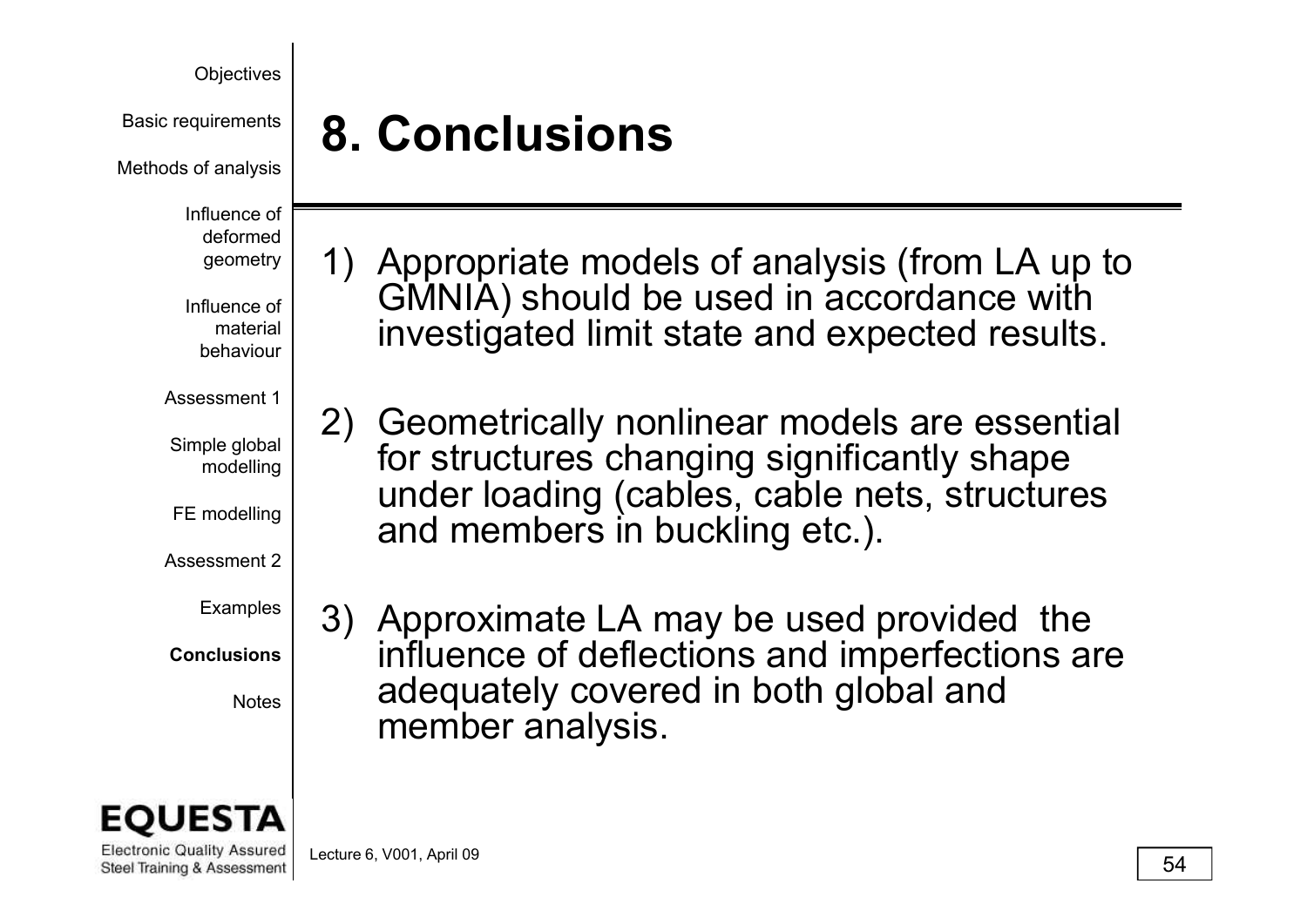Basic requirements

Methods of analysis

Influence of deformed geometry

Influence of material behaviour

Assessment 1

Simple global modelling

FE modelling

Assessment 2

Examples

**Conclusions**

Notes



**Electronic Quality Assured** Steel Training & Assessment

Lecture 6, V001, April 09  $\boxed{55}$ 

# **8. Conclusions**

- 4) Elastic analysis is always safe but usually uneconomical.
- 5) Materially nonlinear models may be used as far as special requirements on steel, cross  $\left\vert \text{ } \right\vert$  sections and boundary conditions are met.
	- 6) FEM (from LA up to GMNIA) requires special care and factored design loading should achieve at given limit state required reliability.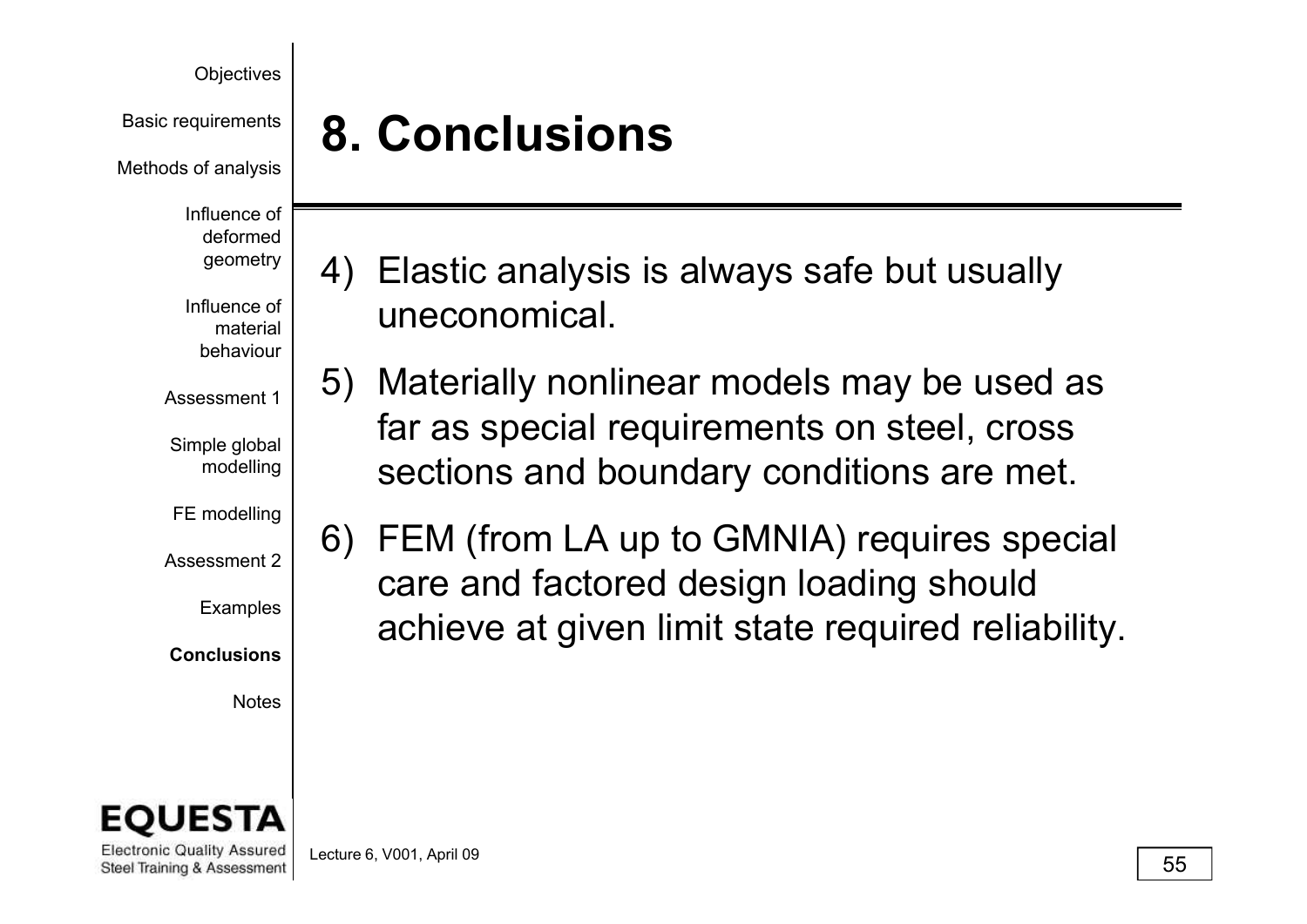Methods of analysis

Influence of deformed

Influence of material

geometry

behaviour

Assessment 1

Simple global modelling

FE modelling

Assessment 2\_

**Examples** 

**Conclusions** 

**Notes**

•

•



**Electronic Quality Assured** Steel Training & Assessment

# Basic requirements **Rotes to Users of the Lecture**

- This session is for modelling and analysis of structures and •requires about 60 minutes lecturing and 60 minutes tutorial session.
- $\bullet$  $\lceil \cdot \rceil$  • Within the lecturing, calculation models ranging from LA to GMNIA are described. Influence of deformed geometry and of material behaviour is shown with focus on multi-storey frames and floor elements. Analysis using FEM in general form and  $\frac{m}{\log n}$  lacks of its results for design with harmony of Eurocodes is also presented.
	- Further readings on the relevant documents from website of 2 www.access-steel.com and relevant standards of national standard institutions are strongly recommended.
	- Formative questions should be well answered before the s | summative questions completed within the tutorial session.
		- •Keywords for the lecture:

calculation model, linear analysis, non-linear analysis, elastic analysis, plastic analysis, bifurcation analysis, sway frame, frame stability, FE analysis.